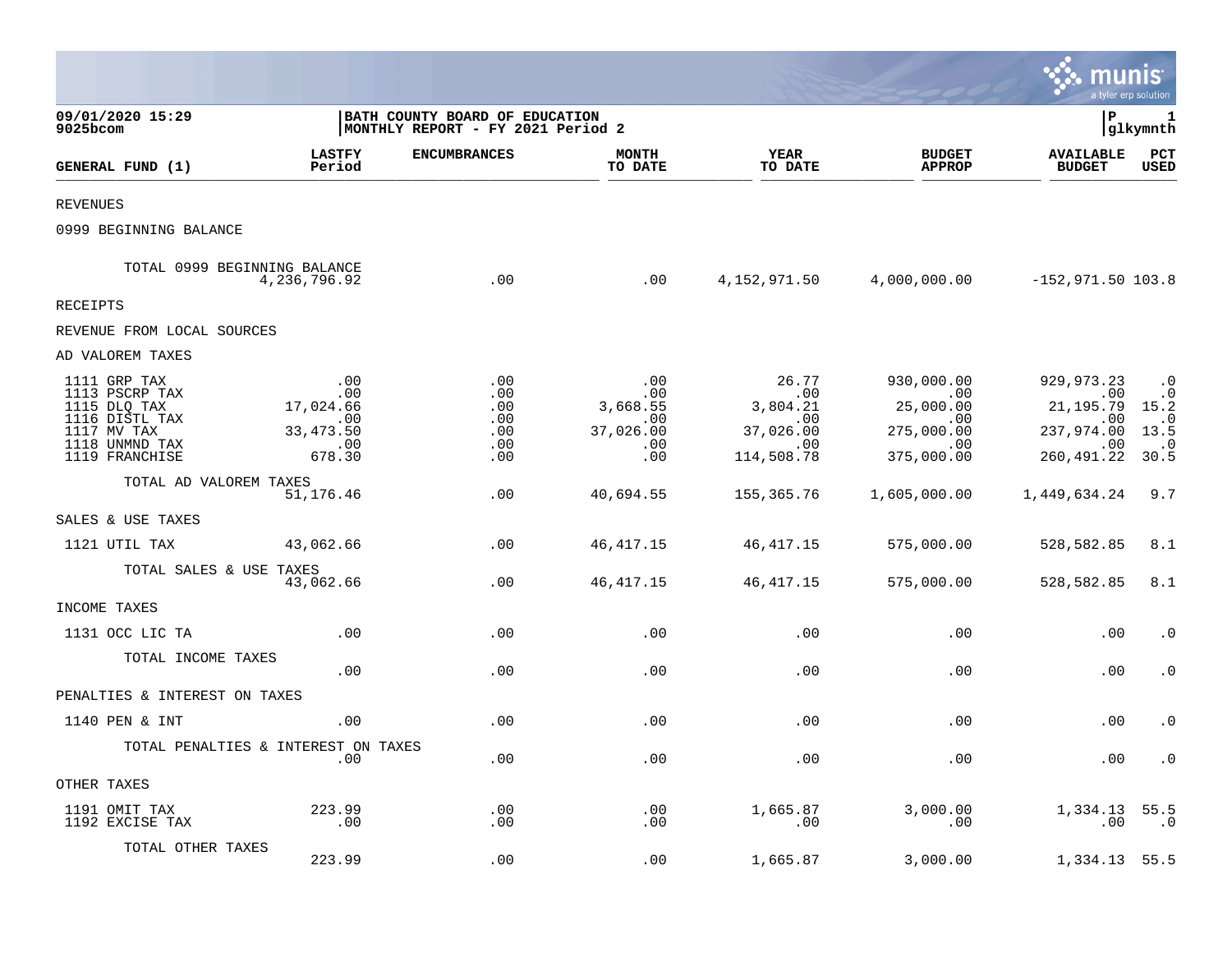|                                                                                                                |                                        |                                                                     |                                        |                                        |                                        | munis<br>a tyler erp solution           |                                                                                         |
|----------------------------------------------------------------------------------------------------------------|----------------------------------------|---------------------------------------------------------------------|----------------------------------------|----------------------------------------|----------------------------------------|-----------------------------------------|-----------------------------------------------------------------------------------------|
| 09/01/2020 15:29<br>9025bcom                                                                                   |                                        | BATH COUNTY BOARD OF EDUCATION<br>MONTHLY REPORT - FY 2021 Period 2 |                                        |                                        |                                        | l P                                     | 2<br> glkymnth                                                                          |
| GENERAL FUND (1)                                                                                               | <b>LASTFY</b><br>Period                | <b>ENCUMBRANCES</b>                                                 | <b>MONTH</b><br>TO DATE                | <b>YEAR</b><br>TO DATE                 | <b>BUDGET</b><br><b>APPROP</b>         | <b>AVAILABLE</b><br><b>BUDGET</b>       | $_{\rm PCT}$<br><b>USED</b>                                                             |
| REVENUE OTHER LOCAL GOVERNMENT UNITS                                                                           |                                        |                                                                     |                                        |                                        |                                        |                                         |                                                                                         |
| 1280 IN LIEU OF                                                                                                | .00                                    | .00                                                                 | .00                                    | .00                                    | .00                                    | .00                                     | $\cdot$ 0                                                                               |
| TOTAL REVENUE OTHER LOCAL GOVERNMENT UNITS                                                                     | .00                                    | .00                                                                 | .00                                    | .00                                    | .00                                    | .00                                     | $\cdot$ 0                                                                               |
| TUITION                                                                                                        |                                        |                                                                     |                                        |                                        |                                        |                                         |                                                                                         |
| 1310 TUIT IND<br>1320 GOV TUI IN<br>1330 GOV TUI OU<br>1340 TUIT OTHR                                          | .00<br>.00<br>.00<br>.00               | .00<br>.00<br>.00<br>.00                                            | .00<br>.00<br>.00<br>.00               | .00<br>.00<br>.00<br>.00               | .00<br>.00<br>.00<br>.00               | $.00 \,$<br>$.00 \,$<br>.00<br>$.00 \,$ | $\cdot$ 0<br>$\cdot$ 0<br>$\begin{smallmatrix} 0 \\ 0 \\ 0 \end{smallmatrix}$           |
| TOTAL TUITION                                                                                                  | .00                                    | .00                                                                 | .00                                    | .00                                    | .00                                    | .00                                     | $\cdot$ 0                                                                               |
| TRANSPORTATION                                                                                                 |                                        |                                                                     |                                        |                                        |                                        |                                         |                                                                                         |
| 1410 TRNS INDIV<br>1420 TRN GOV IN<br>1430 TRN GOV OU<br>1440 TRN OTH PV<br>1441 TRN NON-PB<br>1442 TRN FSC CT | .00<br>.00<br>.00<br>.00<br>.00<br>.00 | .00<br>.00<br>.00<br>.00<br>.00<br>.00                              | .00<br>.00<br>.00<br>.00<br>.00<br>.00 | .00<br>.00<br>.00<br>.00<br>.00<br>.00 | .00<br>.00<br>.00<br>.00<br>.00<br>.00 | .00<br>.00<br>.00<br>.00<br>.00<br>.00  | $\cdot$ 0<br>$\cdot$ 0<br>$\cdot$ 0<br>$\boldsymbol{\cdot}$ 0<br>$\cdot$ 0<br>$\cdot$ 0 |
| TOTAL TRANSPORTATION                                                                                           | .00                                    | .00                                                                 | .00                                    | .00                                    | .00                                    | $.00 \,$                                | $\cdot$ 0                                                                               |
| EARNINGS ON INVESTMENTS                                                                                        |                                        |                                                                     |                                        |                                        |                                        |                                         |                                                                                         |
| 1510 INT ON INV<br>1540 INVST PRPT                                                                             | 24,726.51<br>.00                       | .00<br>.00                                                          | 2,371.72<br>.00                        | 4,876.62<br>.00                        | 5,000.00<br>.00                        | 123.38 97.5<br>.00                      | $\cdot$ 0                                                                               |
| TOTAL EARNINGS ON INVESTMENTS                                                                                  | 24,726.51                              | .00                                                                 | 2,371.72                               | 4,876.62                               | 5,000.00                               | 123.38                                  | 97.5                                                                                    |
| FOOD SERVICE                                                                                                   |                                        |                                                                     |                                        |                                        |                                        |                                         |                                                                                         |
| 1630 SPEC FUNC                                                                                                 | .00                                    | .00                                                                 | .00                                    | .00                                    | .00                                    | .00                                     | $\cdot$ 0                                                                               |
| TOTAL FOOD SERVICE                                                                                             | .00                                    | .00                                                                 | .00                                    | .00                                    | .00                                    | $.00 \,$                                | $\cdot$ 0                                                                               |
| STUDENT ACTIVITIES                                                                                             |                                        |                                                                     |                                        |                                        |                                        |                                         |                                                                                         |
| 1740 FEES<br>1750 DONATIONS                                                                                    | .00<br>.00                             | .00<br>.00                                                          | .00<br>.00                             | .00<br>.00                             | .00<br>.00                             | .00<br>.00                              | $\cdot$ 0<br>$\cdot$ 0                                                                  |
| TOTAL STUDENT ACTIVITIES                                                                                       | .00                                    | .00                                                                 | .00                                    | .00                                    | .00                                    | .00                                     | $\cdot$ 0                                                                               |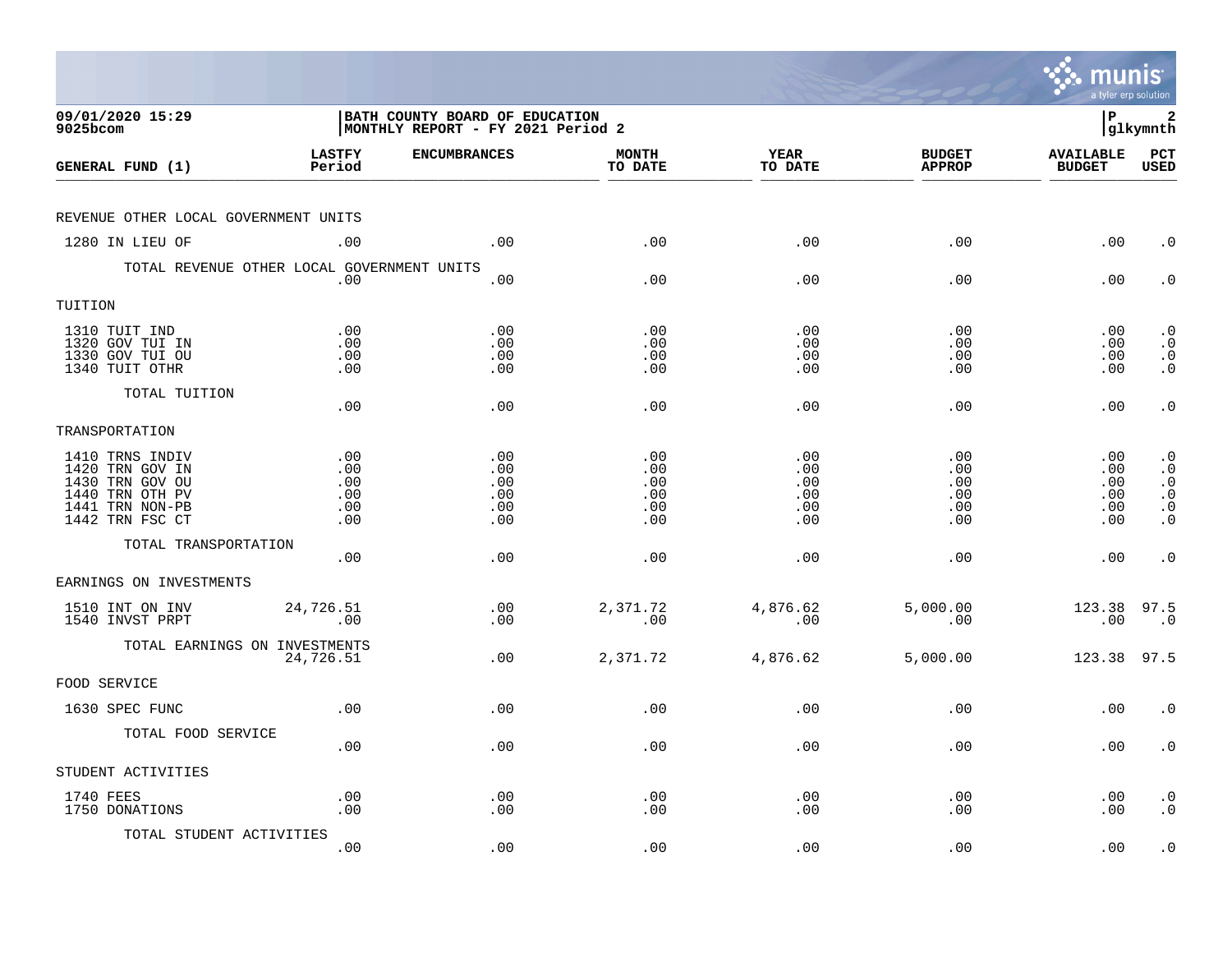

| 9025bcom | 09/01/2020 15:29                                                                                                                                                                                                                             |                                                                                                 | BATH COUNTY BOARD OF EDUCATION<br>MONTHLY REPORT - FY 2021 Period 2                     |                                                                                              |                                                                                                   |                                                                                                         | IΡ                                                                                                              | 3<br> glkymnth                                                                                                                                     |
|----------|----------------------------------------------------------------------------------------------------------------------------------------------------------------------------------------------------------------------------------------------|-------------------------------------------------------------------------------------------------|-----------------------------------------------------------------------------------------|----------------------------------------------------------------------------------------------|---------------------------------------------------------------------------------------------------|---------------------------------------------------------------------------------------------------------|-----------------------------------------------------------------------------------------------------------------|----------------------------------------------------------------------------------------------------------------------------------------------------|
|          | GENERAL FUND (1)                                                                                                                                                                                                                             | <b>LASTFY</b><br>Period                                                                         | <b>ENCUMBRANCES</b>                                                                     | <b>MONTH</b><br>TO DATE                                                                      | <b>YEAR</b><br>TO DATE                                                                            | <b>BUDGET</b><br><b>APPROP</b>                                                                          | <b>AVAILABLE</b><br><b>BUDGET</b>                                                                               | PCT<br><b>USED</b>                                                                                                                                 |
|          | OTHER REVENUE FROM LOCAL SOURCES                                                                                                                                                                                                             |                                                                                                 |                                                                                         |                                                                                              |                                                                                                   |                                                                                                         |                                                                                                                 |                                                                                                                                                    |
|          | 1911 BLDG RENT<br>1912 BUS RENT<br>1919 OTHER RENT<br>1920 CONTRIBUTE<br>1929 INKIND REV<br>1941 TXT SALES<br>1942 TXT RENTS<br>1951 MSC SCH IN<br>1952 MSC SCH OU<br>1980 PRYR REFND<br>1990 MISC REV<br>1991 TRANSCRIPT<br>1993 OTH REBATE | .00<br>.00<br>.00<br>.00<br>.00<br>.00<br>.00<br>.00<br>.00<br>.83<br>$-7,538.85$<br>.00<br>.00 | .00<br>.00<br>.00<br>.00<br>.00<br>.00<br>.00<br>.00<br>.00<br>.00<br>.00<br>.00<br>.00 | .00<br>.00<br>.00<br>.00<br>.00<br>.00<br>.00<br>.00<br>.00<br>.00<br>2,679.62<br>.00<br>.00 | .00<br>.00<br>.00<br>.00<br>.00<br>.00<br>.00<br>.00<br>.00<br>$.00 \,$<br>8,209.78<br>.00<br>.00 | .00<br>.00<br>.00<br>500.00<br>.00<br>.00<br>200.00<br>.00<br>.00<br>4,000.00<br>1,000.00<br>.00<br>.00 | .00<br>.00<br>.00<br>500.00<br>.00<br>.00<br>200.00<br>.00<br>.00<br>4,000.00<br>$-7,209.78821.0$<br>.00<br>.00 | . 0<br>$\cdot$ 0<br>$\cdot$ 0<br>$\cdot$ 0<br>$\cdot$ 0<br>$\cdot$ 0<br>$\cdot$ 0<br>$\cdot$ 0<br>$\cdot$ 0<br>$\cdot$ 0<br>$\cdot$ 0<br>$\cdot$ 0 |
|          |                                                                                                                                                                                                                                              | TOTAL OTHER REVENUE FROM LOCAL SOURCES<br>$-7,538.02$                                           | .00                                                                                     | 2,679.62                                                                                     | 8,209.78                                                                                          | 5,700.00                                                                                                | $-2,509.78$ 144.0                                                                                               |                                                                                                                                                    |
|          |                                                                                                                                                                                                                                              | TOTAL REVENUE FROM LOCAL SOURCES<br>111,651.60                                                  | .00                                                                                     | 92,163.04                                                                                    | 216,535.18                                                                                        | 2,193,700.00                                                                                            | 1,977,164.82                                                                                                    | 9.9                                                                                                                                                |
|          | REVENUE FROM STATE SOURCES                                                                                                                                                                                                                   |                                                                                                 |                                                                                         |                                                                                              |                                                                                                   |                                                                                                         |                                                                                                                 |                                                                                                                                                    |
|          | STATE PROGRAM                                                                                                                                                                                                                                |                                                                                                 |                                                                                         |                                                                                              |                                                                                                   |                                                                                                         |                                                                                                                 |                                                                                                                                                    |
|          | 3111 SEEK                                                                                                                                                                                                                                    | 1,472,046.00                                                                                    | .00                                                                                     | 726,641.00                                                                                   | 1,453,282.00                                                                                      | 8,550,000.00                                                                                            | 7,096,718.00 17.0                                                                                               |                                                                                                                                                    |
|          | TOTAL STATE PROGRAM                                                                                                                                                                                                                          | 1,472,046.00                                                                                    | .00                                                                                     | 726,641.00                                                                                   | 1,453,282.00                                                                                      | 8,550,000.00                                                                                            | 7,096,718.00 17.0                                                                                               |                                                                                                                                                    |
|          | OTHER STATE FUNDING                                                                                                                                                                                                                          |                                                                                                 |                                                                                         |                                                                                              |                                                                                                   |                                                                                                         |                                                                                                                 |                                                                                                                                                    |
|          | 3122 VOC TRANSP<br>3124 DST VOC SC<br>3125 DRV TRN RB<br>3126 SUB REIMB<br>3127 FLEX SPD<br>3128 AUD REIMB<br>3129 KSB/D TR R                                                                                                                | .00<br>.00<br>.00<br>.00<br>.00<br>.00<br>.00                                                   | .00<br>.00<br>.00<br>.00<br>.00<br>.00<br>.00                                           | .00<br>.00<br>.00<br>.00<br>.00<br>.00<br>.00                                                | .00<br>.00<br>.00<br>.00<br>.00<br>.00<br>.00                                                     | .00<br>.00<br>.00<br>.00<br>.00<br>.00<br>.00                                                           | .00<br>.00.<br>.00.<br>.00<br>.00<br>.00<br>.00                                                                 | . 0<br>$\cdot$ 0<br>$\cdot$ 0<br>$\cdot$ 0<br>$\cdot$ 0<br>$\cdot$ 0<br>$\cdot$ 0                                                                  |
|          | TOTAL OTHER STATE FUNDING                                                                                                                                                                                                                    |                                                                                                 |                                                                                         |                                                                                              |                                                                                                   |                                                                                                         |                                                                                                                 |                                                                                                                                                    |
|          |                                                                                                                                                                                                                                              | .00                                                                                             | .00                                                                                     | .00                                                                                          | .00                                                                                               | .00                                                                                                     | .00                                                                                                             | $\cdot$ 0                                                                                                                                          |
|          | EXPENDITURE REIMBURSEMENTS                                                                                                                                                                                                                   |                                                                                                 |                                                                                         |                                                                                              |                                                                                                   |                                                                                                         |                                                                                                                 |                                                                                                                                                    |
|          | 3130 NBC REIMB<br>3131 MISC REIMB                                                                                                                                                                                                            | .00<br>.00                                                                                      | .00<br>.00                                                                              | .00<br>.00                                                                                   | .00<br>.00                                                                                        | 7,000.00<br>10,000.00                                                                                   | 7,000.00<br>10,000.00                                                                                           | $\cdot$ 0<br>$\cdot$ 0                                                                                                                             |
|          |                                                                                                                                                                                                                                              | TOTAL EXPENDITURE REIMBURSEMENTS<br>.00                                                         | .00                                                                                     | .00                                                                                          | .00                                                                                               | 17,000.00                                                                                               | 17,000.00                                                                                                       | $\cdot$ 0                                                                                                                                          |

REVENUE IN LIEU OF TAXES/STATE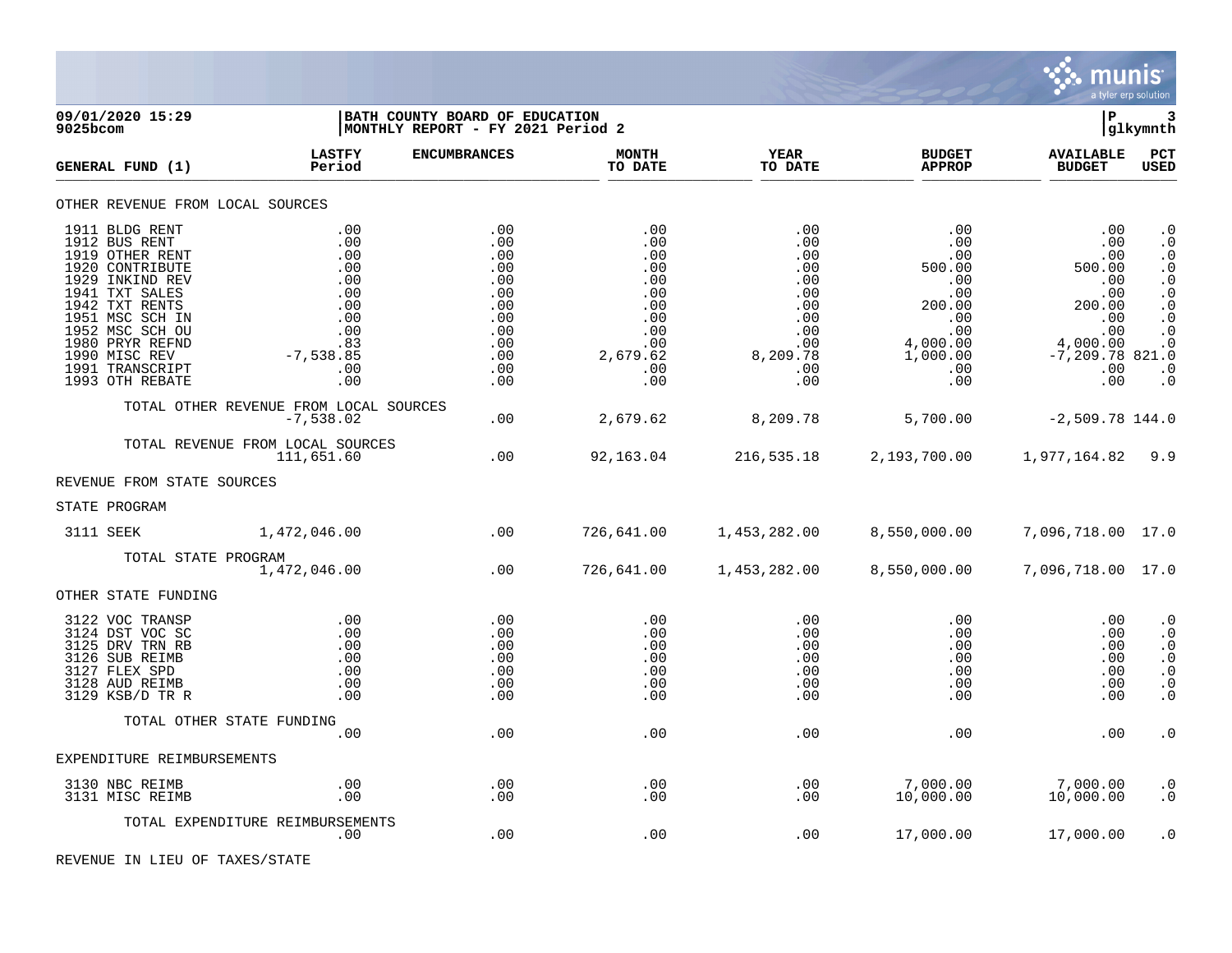

**09/01/2020 15:29 |BATH COUNTY BOARD OF EDUCATION |P 4**  $MONTHLY REPORT - FY 2021 Period 2$ **LASTFY ENCUMBRANCES MONTH YEAR BUDGET AVAILABLE PCT GENERAL FUND (1)** TO DATE THE RELIGION CONDUCT TO DATE THE RELIGION CONDUCT TO DATE THE RELIGION OF THE RELIGION OF THE RELIGION OF THE RELIGION OF THE RELIGION OF THE RELIGION OF THE RELIGION OF THE RELIGION OF THE RELIGION OF THE RELIGION 3800 TAXES 4,842.60 .00 2,440.61 4,870.73 25,000.00 20,129.27 19.5 TOTAL REVENUE IN LIEU OF TAXES/STATE<br>4.842.60 4,842.60 .00 2,440.61 4,870.73 25,000.00 20,129.27 19.5 REVENUE ON BEHALF PAYMENTS 3900 ON-BEHALF .00 .00 .00 .00 .00 .00 .0 TOTAL REVENUE ON BEHALF PAYMENTS .00 .00 .00 .00 .00 .00 .0 TOTAL REVENUE FROM STATE SOURCES<br>1.476.888.60 1,476,888.60 .00 729,081.61 1,458,152.73 8,592,000.00 7,133,847.27 17.0 REVENUE FROM FEDERAL SOURCES RESTRICTED DIRECT 4300 RES DIR FE .00 .00 .00 .00 .00 .00 .0 TOTAL RESTRICTED DIRECT .00 .00 .00 .00 .00 .00 .0 RESTRICTED THROUGH THE STATE 4500 RES FED/ST .00 .00 .00 .00 .00 .00 .0 TOTAL RESTRICTED THROUGH THE STATE .00 .00 .00 .00 .00 .00 .0 THROUGH INTERMEDIATE AGENCIES 4700 FED INTERM .00 .00 .00 .00 .00 .00 .0 TOTAL THROUGH INTERMEDIATE AGENCIES .00 .00 .00 .00 .00 .00 .0 FEDERAL REIMBURSEMENT 4810 MED REIMB 7,392.08 .00 .00 7,954.10 50,000.00 42,045.90 15.9 4810 MED REIMB .00 .00 30,000.00 30,000.00 30,000.00 .00 100.0 TOTAL FEDERAL REIMBURSEMENT 7,392.08 .00 30,000.00 37,954.10 80,000.00 42,045.90 47.4 TOTAL REVENUE FROM FEDERAL SOURCES 7,392.08 .00 30,000.00 37,954.10 80,000.00 42,045.90 47.4

OTHER RECEIPTS

INTERFUND TRANSFERS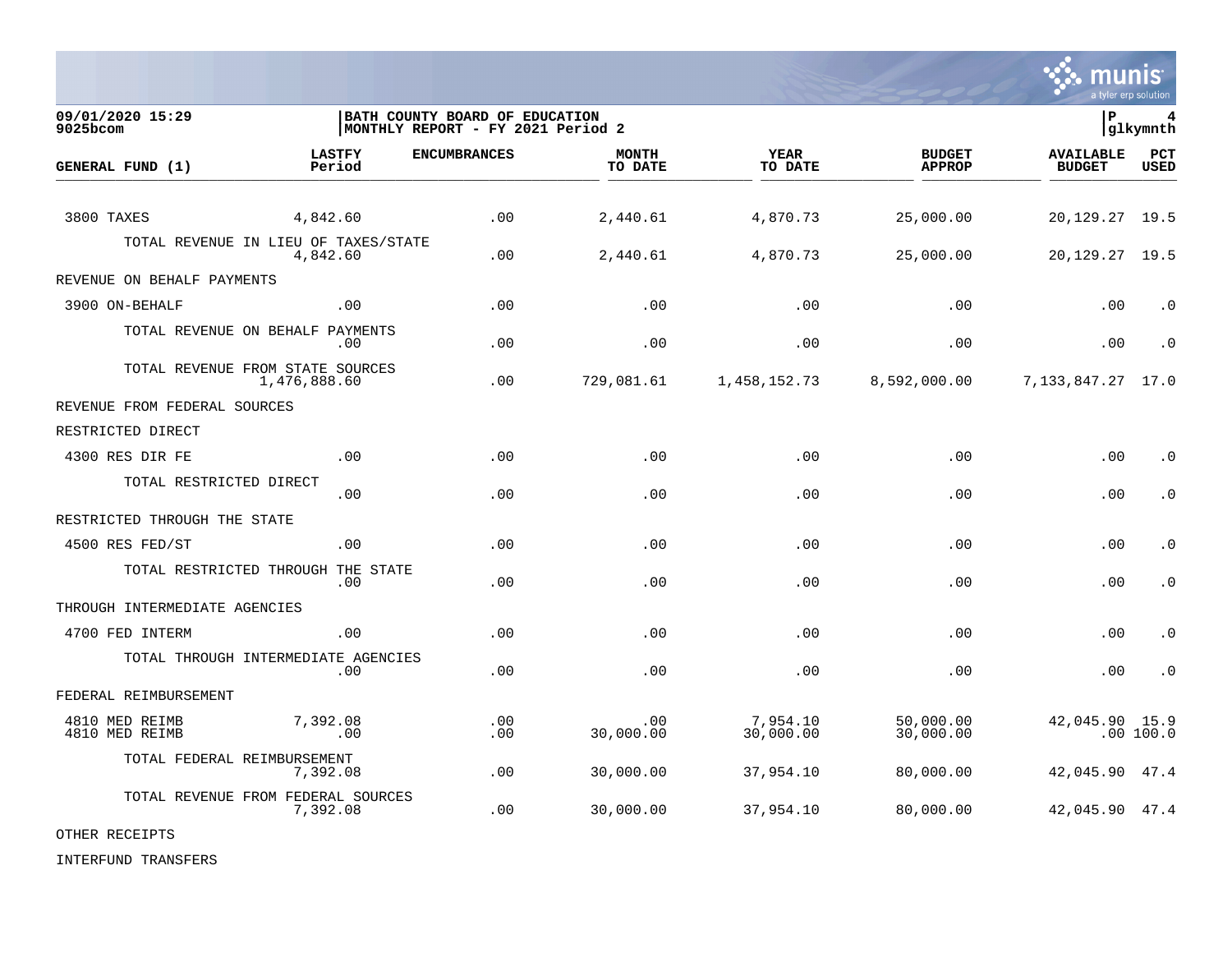

## **09/01/2020 15:29 |BATH COUNTY BOARD OF EDUCATION |P 5 9025bcom |MONTHLY REPORT - FY 2021 Period 2 |glkymnth**

| GENERAL FUND (1)                                                                                           | <b>LASTFY</b><br>Period                      | <b>ENCUMBRANCES</b>                    | <b>MONTH</b><br>TO DATE                | <b>YEAR</b><br>TO DATE                 | <b>BUDGET</b><br><b>APPROP</b>                   | <b>AVAILABLE</b><br><b>BUDGET</b>                | PCT<br>USED                                                                |
|------------------------------------------------------------------------------------------------------------|----------------------------------------------|----------------------------------------|----------------------------------------|----------------------------------------|--------------------------------------------------|--------------------------------------------------|----------------------------------------------------------------------------|
| 5210 FND XFER<br>5220 INDCST XFE                                                                           | $\sim$ 00<br>4,263.76                        | .00<br>.00                             | .00<br>7,331.51                        | $\overline{00}$<br>7,331.51            | .00<br>40,000.00                                 | .00<br>32,668.49 18.3                            | $\cdot$ 0                                                                  |
| TOTAL INTERFUND TRANSFERS                                                                                  | 4,263.76                                     | .00                                    | 7,331.51                               | 7,331.51                               | 40,000.00                                        | 32,668.49 18.3                                   |                                                                            |
| SALE OR COMP FOR LOSS OF ASSETS                                                                            |                                              |                                        |                                        |                                        |                                                  |                                                  |                                                                            |
| 5311 SALE LAND<br>5312 LOSS LAND<br>5331 SALE BLDG<br>5332 LOSS BLDG<br>5341 SALE EOUIP<br>5342 LOSS EQUIP | .00<br>.00<br>.00<br>.00<br>.00<br>.00       | .00<br>.00<br>.00<br>.00<br>.00<br>.00 | .00<br>.00<br>.00<br>.00<br>.00<br>.00 | .00<br>.00<br>.00<br>.00<br>.00<br>.00 | .00<br>.00<br>.00<br>.00<br>5,000.00<br>$.00 \,$ | $.00 \,$<br>.00<br>.00<br>.00<br>5,000.00<br>.00 | $\cdot$ 0<br>$\cdot$ 0<br>$\cdot$ 0<br>$\cdot$ 0<br>$\cdot$ 0<br>$\cdot$ 0 |
|                                                                                                            | TOTAL SALE OR COMP FOR LOSS OF ASSETS<br>.00 | .00                                    | .00                                    | .00                                    | 5,000.00                                         | 5,000.00                                         | $\cdot$ 0                                                                  |
| CAPITAL LEASE PROCEEDS                                                                                     |                                              |                                        |                                        |                                        |                                                  |                                                  |                                                                            |
| 5500 LEASE PROC                                                                                            | .00                                          | .00                                    | .00                                    | .00                                    | .00                                              | .00                                              | $\cdot$ 0                                                                  |
|                                                                                                            | TOTAL CAPITAL LEASE PROCEEDS<br>.00          | .00                                    | .00                                    | .00                                    | .00                                              | .00                                              | $\cdot$ 0                                                                  |
| TOTAL OTHER RECEIPTS                                                                                       | 4,263.76                                     | .00                                    | 7,331.51                               | 7,331.51                               | 45,000.00                                        | 37,668.49 16.3                                   |                                                                            |
| TOTAL RECEIPTS                                                                                             | 1,600,196.04                                 | .00                                    | 858,576.16                             | 1,719,973.52                           | 10,910,700.00                                    | 9,190,726.48 15.8                                |                                                                            |
| TOTAL REVENUE                                                                                              | 5,836,992.96                                 | .00                                    | 858,576.16                             |                                        | 5,872,945.02    14,910,700.00                    | 9,037,754.98 39.4                                |                                                                            |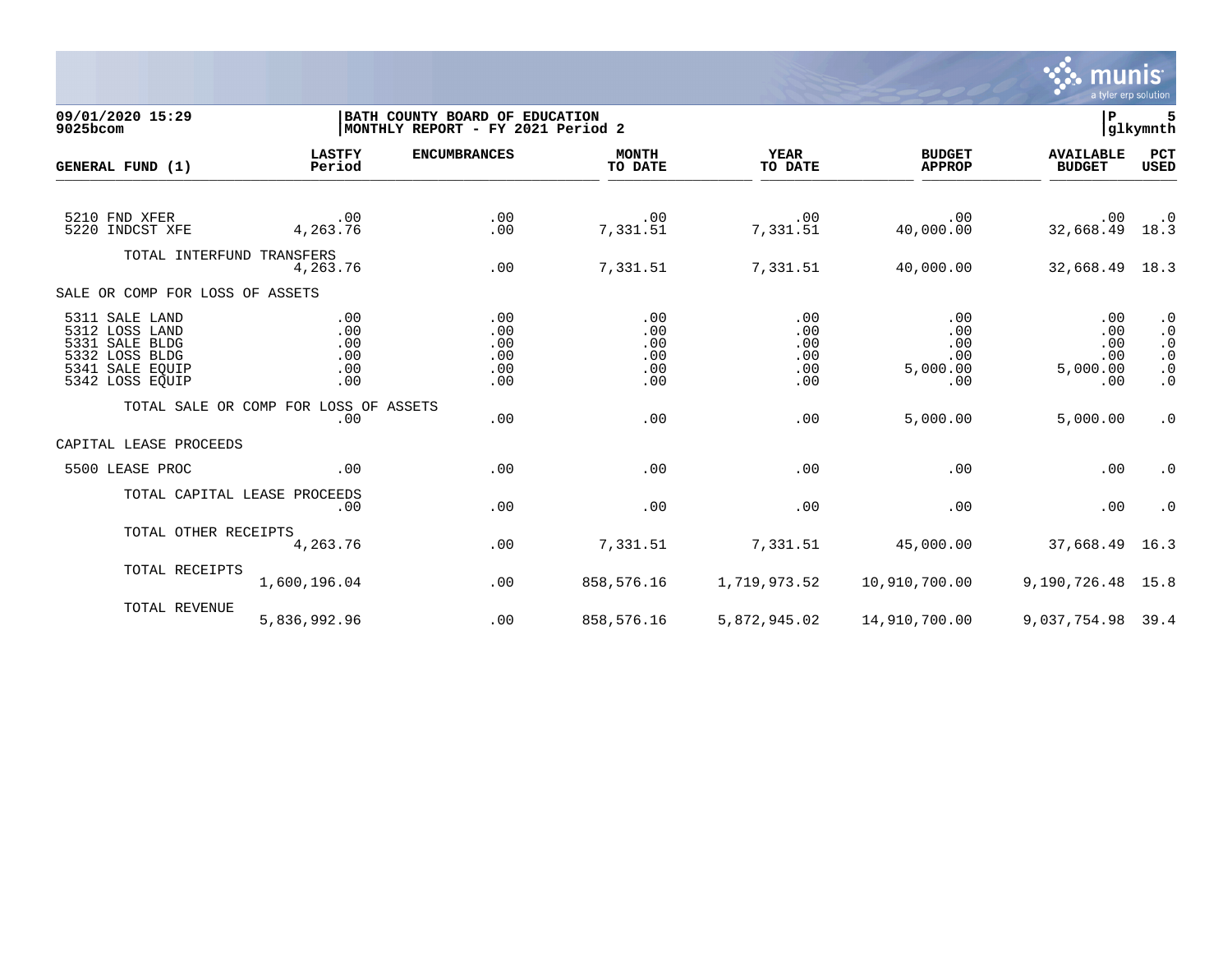|                                                                              |                                                                                                                                  |                                                                                          |                                                                                                        |                                                                                               |                                                                                                                                    | munis<br>a tyler erp solution                                                                                                           |                                                                                                                |
|------------------------------------------------------------------------------|----------------------------------------------------------------------------------------------------------------------------------|------------------------------------------------------------------------------------------|--------------------------------------------------------------------------------------------------------|-----------------------------------------------------------------------------------------------|------------------------------------------------------------------------------------------------------------------------------------|-----------------------------------------------------------------------------------------------------------------------------------------|----------------------------------------------------------------------------------------------------------------|
| 09/01/2020 15:29<br>9025bcom                                                 |                                                                                                                                  | BATH COUNTY BOARD OF EDUCATION<br>MONTHLY REPORT - FY 2021 Period 2                      |                                                                                                        |                                                                                               |                                                                                                                                    | l P                                                                                                                                     | 6<br> glkymnth                                                                                                 |
| GENERAL FUND (1)                                                             | <b>LASTFY</b><br>Period                                                                                                          | <b>ENCUMBRANCES</b>                                                                      | <b>MONTH</b><br>TO DATE                                                                                | <b>YEAR</b><br>TO DATE                                                                        | <b>BUDGET</b><br><b>APPROP</b>                                                                                                     | <b>AVAILABLE</b><br><b>BUDGET</b>                                                                                                       | PCT<br><b>USED</b>                                                                                             |
| <b>EXPENDITURES</b>                                                          |                                                                                                                                  |                                                                                          |                                                                                                        |                                                                                               |                                                                                                                                    |                                                                                                                                         |                                                                                                                |
|                                                                              | 0000 RESTRICT TO REV & BAL SHT ONLY                                                                                              |                                                                                          |                                                                                                        |                                                                                               |                                                                                                                                    |                                                                                                                                         |                                                                                                                |
| 0200                                                                         | .00                                                                                                                              | .00                                                                                      | .00                                                                                                    | .00                                                                                           | .00                                                                                                                                | .00                                                                                                                                     | . 0                                                                                                            |
| TOTAL 0000                                                                   | RESTRICT TO REV & BAL SHT ONLY<br>.00                                                                                            | .00                                                                                      | .00                                                                                                    | .00                                                                                           | .00                                                                                                                                | .00                                                                                                                                     | . 0                                                                                                            |
| 1000 INSTRUCTION                                                             |                                                                                                                                  |                                                                                          |                                                                                                        |                                                                                               |                                                                                                                                    |                                                                                                                                         |                                                                                                                |
| 0100<br>0200<br>0280<br>0300<br>0400<br>0500<br>0600<br>0700<br>0800<br>0840 | 250,182.88<br>14,800.56<br>$\cdot$ 00<br>2,670.68<br>$\overline{5}$ , 894.94<br>458.15<br>20,102.58<br>209.99<br>2,310.35<br>.00 | .00<br>.00<br>.00<br>588.00<br>.00<br>400.00<br>44,747.18<br>6,515.46<br>1,350.68<br>.00 | 244, 113. 44<br>13,824.64<br>$\cdot$ 00<br>614.42<br>5,847.16<br>485.34<br>164.84<br>.00<br>.00<br>.00 | 251,937.68<br>14,531.58<br>.00<br>614.42<br>5,847.16<br>485.34<br>149.03<br>.00<br>.00<br>.00 | 6, 264, 168.00<br>441,450.00<br>.00<br>222,686.61<br>83,825.00<br>25,885.00<br>276, 736.45<br>127, 216.40<br>31,950.00<br>6,883.34 | 6,012,230.32<br>426, 918.42<br>$\,$ .00<br>221, 484.19<br>77, 977.84<br>24, 999.66<br>231,840.24<br>120,700.94<br>30,599.32<br>6,883.34 | 4.0<br>3.3<br>$\overline{0}$<br>.5<br>7.0<br>3.4<br>16.2<br>5.1<br>4.2<br>$\cdot$ 0                            |
| TOTAL 1000                                                                   | INSTRUCTION<br>296,630.13                                                                                                        | 53,601.32                                                                                | 265,049.84                                                                                             | 273,565.21                                                                                    | 7,480,800.80                                                                                                                       | 7,153,634.27                                                                                                                            | 4.4                                                                                                            |
| 2100 STUDENT SUPPORT SERVICES                                                |                                                                                                                                  |                                                                                          |                                                                                                        |                                                                                               |                                                                                                                                    |                                                                                                                                         |                                                                                                                |
| 0100<br>0200<br>0280<br>0300<br>0400<br>0500<br>0600<br>0700                 | 48,692.87<br>5,884.43<br>.00<br>730.77<br>37.50<br>126.00<br>194.84<br>.00                                                       | .00<br>.00<br>.00<br>.00<br>.00<br>.00<br>1,928.89<br>.00                                | 30,656.92<br>3,381.90<br>.00<br>.00<br>.00<br>.00<br>.00<br>.00                                        | 47,494.64<br>4,121.98<br>.00<br>156.35<br>.00<br>.00<br>.00<br>.00                            | 606,665.00<br>108,692.00<br>.00<br>8,540.00<br>.00<br>2,720.00<br>11,832.00<br>400.00                                              | 559,170.36<br>104,570.02<br>.00<br>8,383.65<br>.00<br>2,720.00<br>9,903.11<br>400.00                                                    | 7.8<br>3.8<br>$\cdot$ 0<br>$1.8\,$<br>$\cdot$ 0<br>$\cdot$ 0<br>16.3<br>$\cdot$ 0                              |
| TOTAL 2100                                                                   | STUDENT SUPPORT SERVICES<br>55,666.41                                                                                            | 1,928.89                                                                                 | 34,038.82                                                                                              | 51,772.97                                                                                     | 738,849.00                                                                                                                         | 685,147.14                                                                                                                              | 7.3                                                                                                            |
| 2200 INSTRUCTIONAL STAFF SUPP SERV                                           |                                                                                                                                  |                                                                                          |                                                                                                        |                                                                                               |                                                                                                                                    |                                                                                                                                         |                                                                                                                |
| 0100<br>0200<br>0280<br>0300<br>0400<br>0500<br>0600<br>0700<br>0800<br>0840 | 5,162.01<br>279.91<br>.00<br>1,316.00<br>.00<br>.00<br>.00<br>.00<br>.00<br>.00                                                  | .00<br>.00<br>.00<br>1,500.00<br>.00<br>.00<br>.00<br>.00<br>.00<br>.00                  | 5,327.76<br>232.46<br>.00<br>.00<br>.00<br>.00<br>.00<br>.00<br>.00<br>.00                             | 8,045.15<br>1,034.86<br>.00<br>.00<br>.00<br>.00<br>.00<br>.00<br>.00<br>.00                  | 167,172.51<br>11,108.24<br>.00<br>8,309.00<br>4,940.00<br>8,950.56<br>6,673.00<br>.00<br>.00<br>.00                                | 159,127.36<br>10,073.38<br>.00<br>6,809.00<br>4,940.00<br>8,950.56<br>6,673.00<br>.00<br>.00<br>.00                                     | 4.8<br>9.3<br>$\cdot$ 0<br>18.1<br>$\cdot$ 0<br>$\cdot$ 0<br>$\cdot$ 0<br>$\ddot{0}$<br>$\cdot$ 0<br>$\cdot$ 0 |

TOTAL 2200 INSTRUCTIONAL STAFF SUPP SERV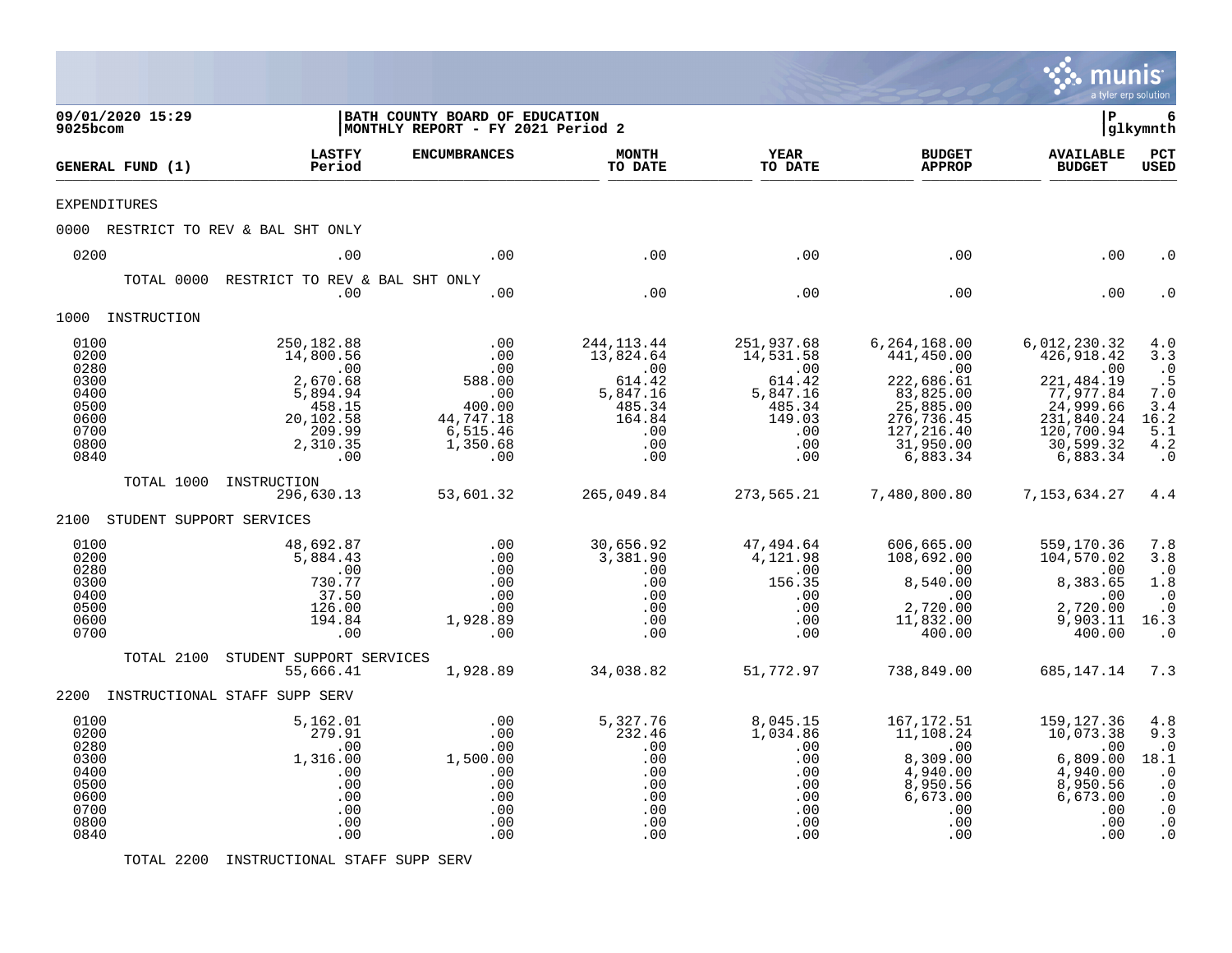

| 09/01/2020 15:29<br>9025bcom                                                 |                                                                                                          | BATH COUNTY BOARD OF EDUCATION<br>MONTHLY REPORT - FY 2021 Period 2                               |                                                                                                                |                                                                                                            |                                                                                                                              | P                                                                                                                        | 7<br>glkymnth                                                                                            |
|------------------------------------------------------------------------------|----------------------------------------------------------------------------------------------------------|---------------------------------------------------------------------------------------------------|----------------------------------------------------------------------------------------------------------------|------------------------------------------------------------------------------------------------------------|------------------------------------------------------------------------------------------------------------------------------|--------------------------------------------------------------------------------------------------------------------------|----------------------------------------------------------------------------------------------------------|
| GENERAL FUND (1)                                                             | <b>LASTFY</b><br>Period                                                                                  | <b>ENCUMBRANCES</b>                                                                               | <b>MONTH</b><br>TO DATE                                                                                        | <b>YEAR</b><br>TO DATE                                                                                     | <b>BUDGET</b><br><b>APPROP</b>                                                                                               | <b>AVAILABLE</b><br><b>BUDGET</b>                                                                                        | PCT<br><b>USED</b>                                                                                       |
|                                                                              | 6,757.92                                                                                                 | 1,500.00                                                                                          | 5,560.22                                                                                                       | 9,080.01                                                                                                   | 207, 153.31                                                                                                                  | 196,573.30                                                                                                               | 5.1                                                                                                      |
| 2300 DISTRICT ADMIN SUPPORT                                                  |                                                                                                          |                                                                                                   |                                                                                                                |                                                                                                            |                                                                                                                              |                                                                                                                          |                                                                                                          |
| 0100<br>0200<br>0280<br>0300<br>0400<br>0500<br>0600<br>0700<br>0800<br>0840 | 39,420.57<br>17,334.68<br>.00<br>7,727.59<br>1,640.27<br>29,643.15<br>8,598.23<br>.00<br>6,068.83<br>.00 | .00<br>18,463.58<br>.00<br>1,879.00<br>.00<br>1,700.00<br>372.70<br>11, 242.19<br>7,573.00<br>.00 | 21,102.54<br>5,329.44<br>.00<br>9,566.32<br>1,760.23<br>5,513.23<br>5,679.81<br>$.00 \,$<br>$-1,824.67$<br>.00 | 42, 201.44<br>22,081.75<br>.00<br>14,478.06<br>1,860.23<br>29,835.23<br>5,656.84<br>.00<br>2,374.31<br>.00 | 280,901.00<br>355,386.00<br>$.00 \,$<br>181,750.00<br>33,240.00<br>119,000.00<br>97,450.00<br>40, 200.00<br>28,800.00<br>.00 | 238,699.56<br>314,840.67<br>.00<br>165,392.94<br>31, 379. 77<br>87, 464.77<br>91,420.46<br>28,957.81<br>18,852.69<br>.00 | 15.0<br>11.4<br>$\cdot$ 0<br>9.0<br>5.6<br>26.5<br>$\frac{6.2}{28.0}$<br>34.5<br>$\cdot$ 0               |
| TOTAL 2300                                                                   | DISTRICT ADMIN SUPPORT<br>110,433.32                                                                     | 41,230.47                                                                                         | 47,126.90                                                                                                      | 118,487.86                                                                                                 | 1,136,727.00                                                                                                                 | 977,008.67 14.1                                                                                                          |                                                                                                          |
| 2400<br>SCHOOL ADMIN SUPPORT                                                 |                                                                                                          |                                                                                                   |                                                                                                                |                                                                                                            |                                                                                                                              |                                                                                                                          |                                                                                                          |
| 0100<br>0200<br>0280<br>0300<br>0500<br>0600<br>0700                         | 127,595.72<br>12,102.81<br>.00<br>.00<br>118.68<br>.00<br>.00                                            | .00<br>.00<br>.00<br>.00<br>.00<br>.00<br>.00                                                     | 61,760.17<br>6,140.21<br>.00<br>.00<br>.00<br>.00<br>.00                                                       | 121,367.39<br>11,608.89<br>.00<br>.00<br>.00<br>.00<br>.00                                                 | 778,147.00<br>95,964.00<br>.00<br>.00<br>1,200.00<br>.00<br>.00                                                              | 656,779.61<br>84, 355. 11<br>.00<br>.00<br>1,200.00<br>.00<br>.00                                                        | 15.6<br>12.1<br>$\cdot$ 0<br>$\cdot$ 0<br>$\cdot$ 0<br>$\cdot$ 0<br>$\cdot$ 0                            |
| TOTAL 2400                                                                   | SCHOOL ADMIN SUPPORT<br>139,817.21                                                                       | .00                                                                                               | 67,900.38                                                                                                      | 132,976.28                                                                                                 | 875, 311.00                                                                                                                  | 742, 334. 72 15. 2                                                                                                       |                                                                                                          |
| 2500                                                                         | BUSINESS SUPPORT SERVICES                                                                                |                                                                                                   |                                                                                                                |                                                                                                            |                                                                                                                              |                                                                                                                          |                                                                                                          |
| 0100<br>0200<br>0280<br>0300<br>0500<br>0600<br>0700<br>0800                 | 35,163.96<br>6,960.56<br>.00<br>.00<br>.00<br>.00<br>.00<br>.00                                          | .00<br>.00<br>.00<br>.00<br>.00<br>.00<br>.00<br>.00                                              | 17,564.56<br>3,512.64<br>.00<br>.00<br>.00<br>.00<br>.00<br>.00                                                | 35, 129. 12<br>7,025.44<br>.00<br>.00<br>.00<br>.00<br>.00<br>.00                                          | 215, 135.00<br>49,912.00<br>.00<br>300.00<br>300.00<br>500.00<br>8,000.00<br>$.00 \,$                                        | 180,005.88<br>42,886.56<br>.00<br>300.00<br>300.00<br>500.00<br>8,000.00<br>.00                                          | 16.3<br>14.1<br>$\cdot$ 0<br>$\ddot{0}$<br>$\boldsymbol{\cdot}$ 0<br>$\cdot$ 0<br>$\cdot$ 0<br>$\cdot$ 0 |
| TOTAL 2500                                                                   | BUSINESS SUPPORT SERVICES                                                                                |                                                                                                   |                                                                                                                |                                                                                                            |                                                                                                                              |                                                                                                                          |                                                                                                          |
| 2600                                                                         | 42, 124.52                                                                                               | .00                                                                                               | 21,077.20                                                                                                      | 42,154.56                                                                                                  | 274,147.00                                                                                                                   | 231,992.44 15.4                                                                                                          |                                                                                                          |
|                                                                              | PLANT OPERATIONS AND MAINTENANCE                                                                         |                                                                                                   |                                                                                                                |                                                                                                            |                                                                                                                              |                                                                                                                          |                                                                                                          |
| 0100<br>0200<br>0280<br>0300<br>0400<br>0500                                 | 83,476.08<br>23,595.02<br>.00<br>22,931.79<br>14,872.98<br>27,296.01                                     | .00<br>.00<br>.00<br>5,500.00<br>15,577.25<br>.00                                                 | 44, 313. 13<br>11,936.38<br>.00<br>13,752.87<br>4,712.90<br>30,257.95                                          | 87,811.25<br>23,955.24<br>$\cdot$ 00<br>16,975.11<br>8,847.80<br>30,265.15                                 | 541,286.00<br>180,683.00<br>.00<br>172,600.00<br>266,650.00<br>177,900.00                                                    | 453,474.75<br>156,727.76<br>.00<br>150, 124.89<br>242, 224.95<br>147,634.85                                              | 16.2<br>13.3<br>$\cdot$ 0<br>13.0<br>9.2<br>17.0                                                         |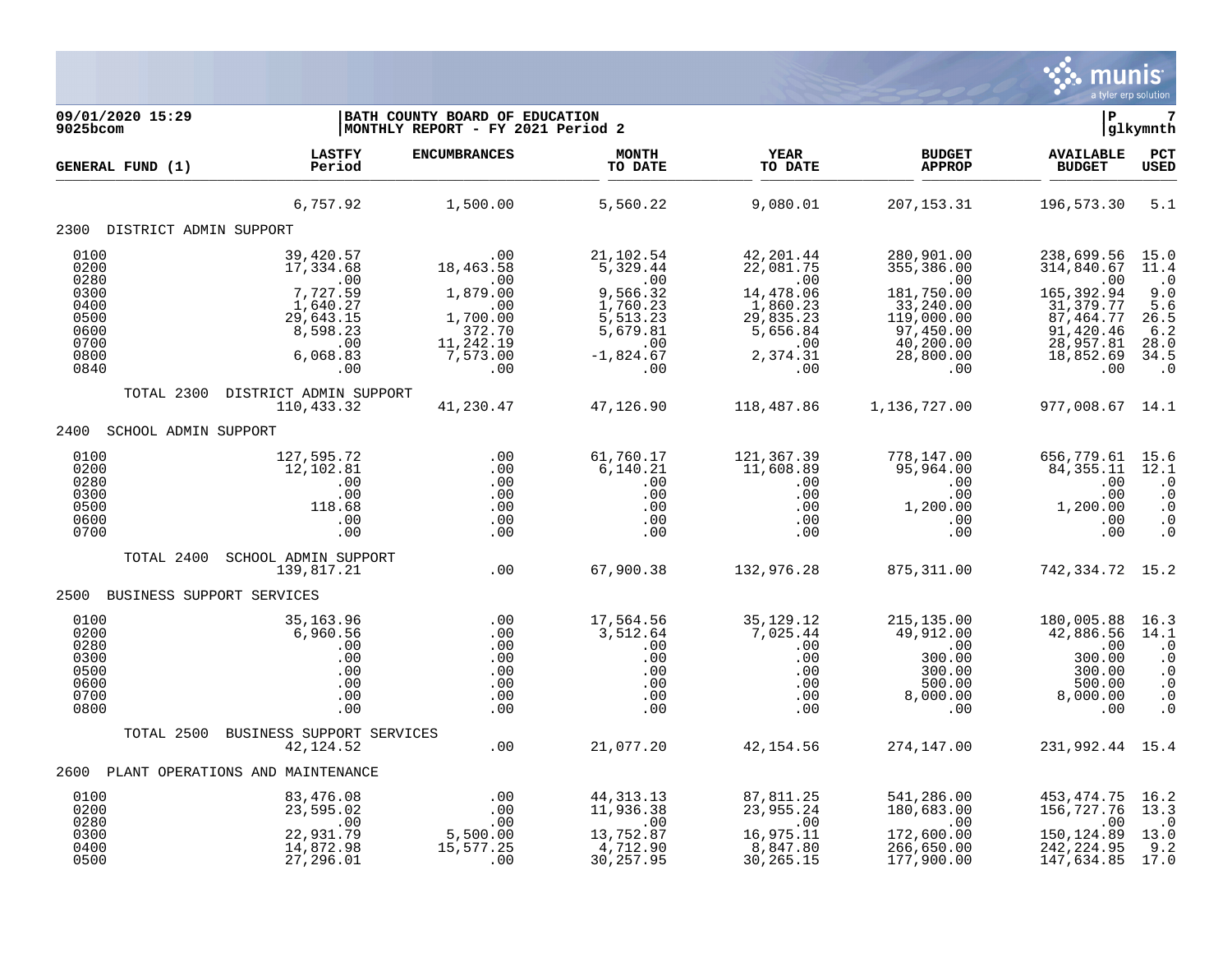

| 09/01/2020 15:29<br>9025bcom                                         |                                                                                             | BATH COUNTY BOARD OF EDUCATION<br> MONTHLY REPORT - FY 2021 Period 2 |                                                                                         |                                                                                            |                                                                                                               | ΙP                                                                                                           | 8<br> glkymnth                                                              |
|----------------------------------------------------------------------|---------------------------------------------------------------------------------------------|----------------------------------------------------------------------|-----------------------------------------------------------------------------------------|--------------------------------------------------------------------------------------------|---------------------------------------------------------------------------------------------------------------|--------------------------------------------------------------------------------------------------------------|-----------------------------------------------------------------------------|
| GENERAL FUND (1)                                                     | <b>LASTFY</b><br>Period                                                                     | <b>ENCUMBRANCES</b>                                                  | <b>MONTH</b><br>TO DATE                                                                 | <b>YEAR</b><br>TO DATE                                                                     | <b>BUDGET</b><br><b>APPROP</b>                                                                                | <b>AVAILABLE</b><br><b>BUDGET</b>                                                                            | PCT<br><b>USED</b>                                                          |
| 0600<br>0700<br>0800                                                 | 51,088.58<br>1,534.40<br>1,840.16                                                           | 3,318.75<br>4,265.70<br>.00                                          | 33,268.93<br>$-1,755.95$<br>2,851.32                                                    | 53,146.63<br>$-1,755.95$<br>3,901.32                                                       | 721,400.00<br>79,500.00<br>29,100.00                                                                          | 664,934.62<br>76,990.25<br>25,198.68                                                                         | 7.8<br>3.2<br>13.4                                                          |
| TOTAL 2600                                                           | PLANT OPERATIONS AND MAINTENANCE<br>226,635.02                                              | 28,661.70                                                            | 139,337.53                                                                              | 223, 146.55                                                                                | 2,169,119.00                                                                                                  | 1,917,310.75 11.6                                                                                            |                                                                             |
| 2700<br>STUDENT TRANSPORTATION                                       |                                                                                             |                                                                      |                                                                                         |                                                                                            |                                                                                                               |                                                                                                              |                                                                             |
| 0100<br>0200<br>0280<br>0300<br>0400<br>0500<br>0600<br>0700<br>0800 | 37,301.22<br>10,441.59<br>.00<br>1,362.64<br>549.64<br>13,869.10<br>13,812.83<br>.00<br>.00 | .00<br>.00<br>.00<br>75.00<br>.00<br>.00<br>2,189.00<br>.00<br>.00   | 23,349.57<br>6,443.11<br>.00<br>225.00<br>337.80<br>14,863.49<br>4,239.91<br>.00<br>.00 | 32,136.89<br>8,595.91<br>.00<br>450.00<br>337.80<br>14,863.49<br>7,012.67<br>.00<br>300.00 | 592,907.87<br>191, 277.62<br>.00<br>34,150.00<br>21,700.00<br>62,500.00<br>336,741.30<br>118,400.00<br>500.00 | 560,770.98<br>182,681.71<br>.00<br>33,625.00<br>21,362.20<br>47,636.51<br>327,539.63<br>118,400.00<br>200.00 | 5.4<br>4.5<br>$\cdot$ 0<br>1.5<br>1.6<br>23.8<br>2.7<br>$\cdot$ . 0<br>60.0 |
| TOTAL 2700                                                           | STUDENT TRANSPORTATION<br>77,337.02                                                         | 2,264.00                                                             | 49,458.88                                                                               | 63,696.76                                                                                  | 1,358,176.79                                                                                                  | 1,292,216.03                                                                                                 | 4.9                                                                         |
| 3100<br>FOOD SERVICE OPERATION                                       |                                                                                             |                                                                      |                                                                                         |                                                                                            |                                                                                                               |                                                                                                              |                                                                             |
| 0100<br>0200<br>0280<br>0600                                         | .00<br>.00<br>.00<br>.00                                                                    | .00<br>.00<br>.00<br>.00                                             | .00<br>.00<br>.00<br>.00                                                                | .00<br>.00<br>.00<br>.00                                                                   | .00<br>.00<br>.00<br>.00                                                                                      | .00<br>.00<br>.00<br>.00                                                                                     | $\cdot$ 0<br>$\cdot$ 0<br>$\cdot$ 0<br>$\cdot$ 0                            |
| TOTAL 3100                                                           | FOOD SERVICE OPERATION<br>.00.                                                              | .00                                                                  | .00                                                                                     | .00                                                                                        | .00                                                                                                           | .00                                                                                                          | $\cdot$ 0                                                                   |
| 3200<br>DAY CARE OPERATIONS                                          |                                                                                             |                                                                      |                                                                                         |                                                                                            |                                                                                                               |                                                                                                              |                                                                             |
| 0280                                                                 | .00                                                                                         | .00                                                                  | .00                                                                                     | .00                                                                                        | .00                                                                                                           | .00                                                                                                          | . 0                                                                         |
| TOTAL 3200                                                           | DAY CARE OPERATIONS<br>.00                                                                  | .00                                                                  | .00                                                                                     | .00                                                                                        | .00                                                                                                           | .00                                                                                                          | . 0                                                                         |
| 3300<br>COMMUNITY SERVICES                                           |                                                                                             |                                                                      |                                                                                         |                                                                                            |                                                                                                               |                                                                                                              |                                                                             |
| 0100<br>0200<br>0280<br>0500<br>0600                                 | 4,984.84<br>1,560.88<br>.00<br>.00<br>1,365.81                                              | .00<br>.00<br>.00<br>.00<br>.00                                      | 1,798.42<br>563.46<br>.00<br>.00<br>.00                                                 | 4,496.05<br>1,408.65<br>.00<br>.00<br>.00                                                  | 25,896.00<br>9,230.00<br>.00<br>.00<br>.00                                                                    | 21,399.95<br>7,821.35<br>.00<br>.00<br>.00                                                                   | 17.4<br>15.3<br>$\cdot$ 0<br>$\cdot$ 0<br>$\cdot$ 0                         |
| TOTAL 3300                                                           | COMMUNITY SERVICES<br>7,911.53                                                              | .00                                                                  | 2,361.88                                                                                | 5,904.70                                                                                   | 35,126.00                                                                                                     | 29, 221.30 16.8                                                                                              |                                                                             |
| 3400                                                                 | ADULT EDUCATION OPERATIONS                                                                  |                                                                      |                                                                                         |                                                                                            |                                                                                                               |                                                                                                              |                                                                             |
| 0280                                                                 | .00                                                                                         | .00                                                                  | .00                                                                                     | .00                                                                                        | .00                                                                                                           | .00                                                                                                          | $\cdot$ 0                                                                   |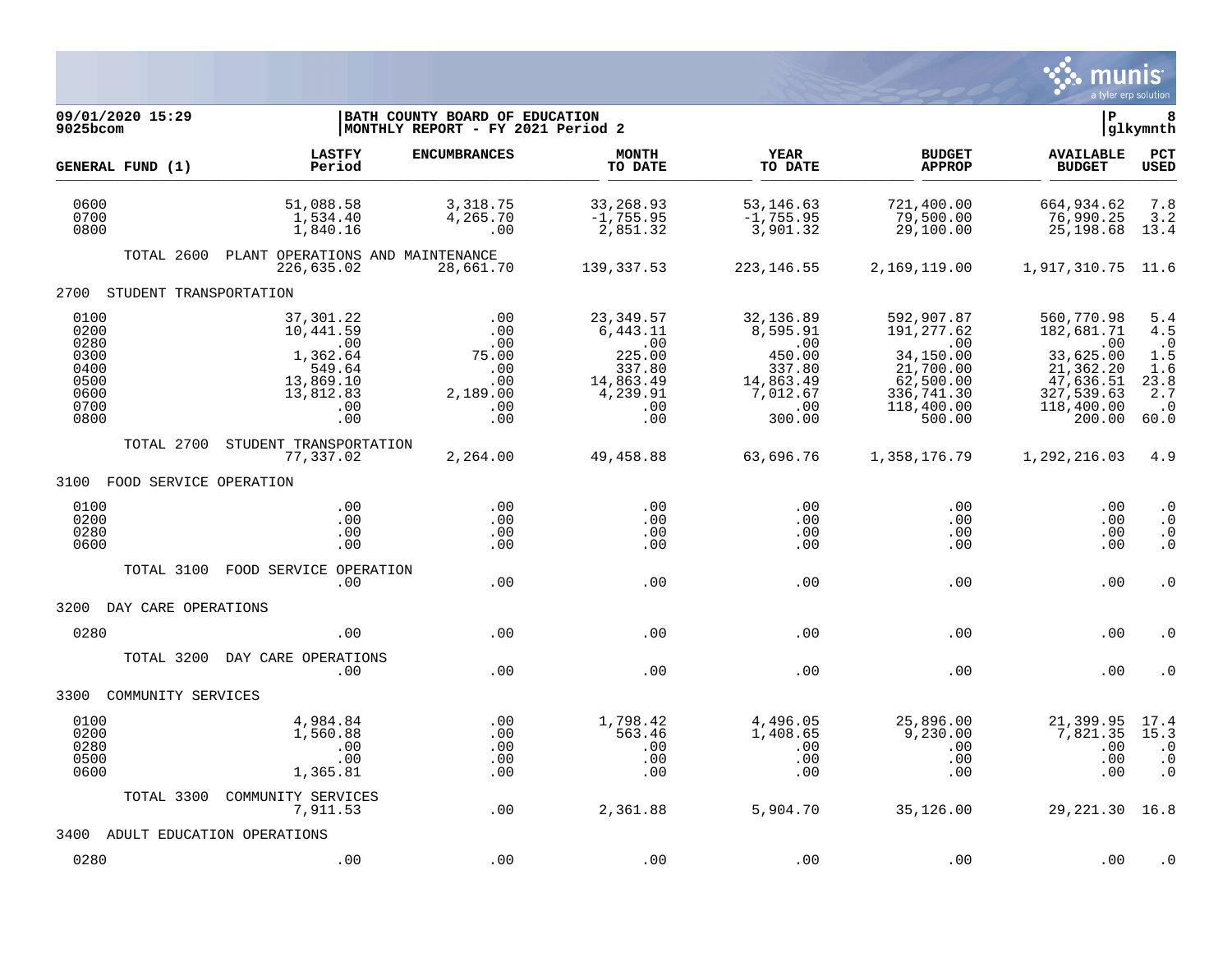

| 09/01/2020 15:29<br>9025bcom |                                          | BATH COUNTY BOARD OF EDUCATION<br>MONTHLY REPORT - FY 2021 Period 2 |                     |                         |                 |                                |                                   | 9<br> glkymnth     |
|------------------------------|------------------------------------------|---------------------------------------------------------------------|---------------------|-------------------------|-----------------|--------------------------------|-----------------------------------|--------------------|
| GENERAL FUND (1)             |                                          | <b>LASTFY</b><br>Period                                             | <b>ENCUMBRANCES</b> | <b>MONTH</b><br>TO DATE | YEAR<br>TO DATE | <b>BUDGET</b><br><b>APPROP</b> | <b>AVAILABLE</b><br><b>BUDGET</b> | PCT<br><b>USED</b> |
|                              | TOTAL 3400<br>ADULT EDUCATION OPERATIONS | .00                                                                 | .00                 | .00                     | .00             | .00                            | .00                               | $\cdot$ 0          |
| 5100                         | DEBT SERVICE                             |                                                                     |                     |                         |                 |                                |                                   |                    |
| 0800                         |                                          | 67, 363.11                                                          | .00                 | .00                     | 70,406.95       | 194,693.45                     | 124,286.50                        | 36.2               |
|                              | TOTAL 5100<br>DEBT SERVICE               | 67,363.11                                                           | .00                 | .00                     | 70,406.95       | 194,693.45                     | 124,286.50                        | 36.2               |
| 5200                         | <b>FUND TRANSFERS</b>                    |                                                                     |                     |                         |                 |                                |                                   |                    |
| 0900                         |                                          | .00                                                                 | .00                 | .00                     | .00             | 50,000.00                      | 50,000.00                         | $\cdot$ 0          |
|                              | TOTAL 5200<br>FUND TRANSFERS             | .00                                                                 | .00                 | .00                     | .00             | 50,000.00                      | 50,000.00                         | $\cdot$ 0          |
| 5300                         | CONTINGENCY                              |                                                                     |                     |                         |                 |                                |                                   |                    |
| 0840                         |                                          | .00                                                                 | .00                 | .00                     | .00             | 390,596.65                     | 390,596.65                        | $\cdot$ 0          |
|                              | TOTAL 5300 CONTINGENCY                   | .00                                                                 | .00                 | .00                     | .00             | 390,596.65                     | 390,596.65                        | $\cdot$ 0          |
|                              | TOTAL EXPENDITURES                       | 1,030,676.19                                                        | 129,186.38          | 631, 911.65             | 991,191.85      | 14,910,700.00                  | 13,790,321.77                     | 7.5                |
|                              | TOTAL FOR GENERAL FUND (1)               | 4,806,316.77                                                        | $-129, 186.38$      | 226,664.51              | 4,881,753.17    | .00                            | $-4,752,566.79$                   | $\cdot$ 0          |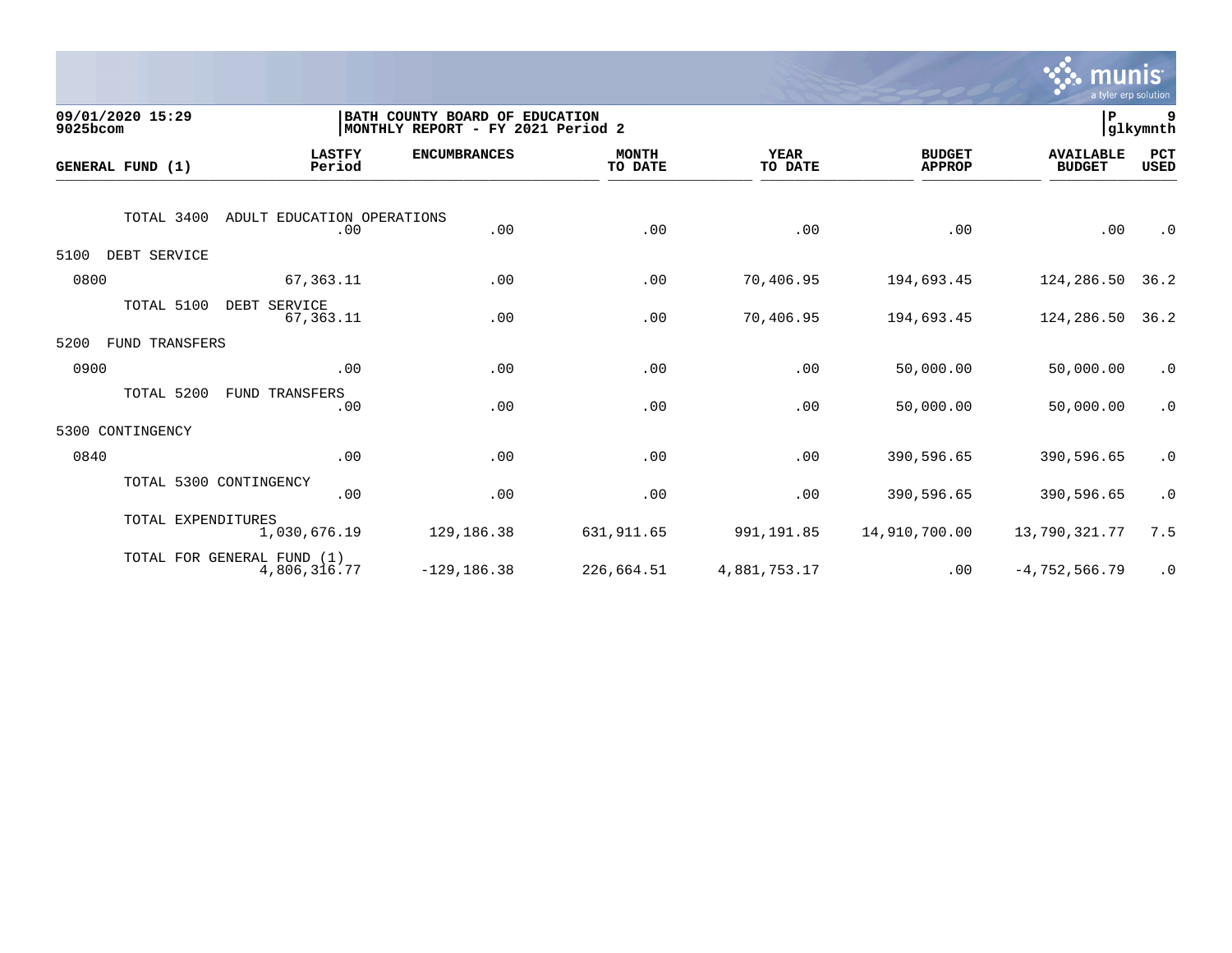|                                        |                          |                                                                     |                         |                          |                                |                                   | a tyler erp solution   |
|----------------------------------------|--------------------------|---------------------------------------------------------------------|-------------------------|--------------------------|--------------------------------|-----------------------------------|------------------------|
| 09/01/2020 15:29<br>9025bcom           |                          | BATH COUNTY BOARD OF EDUCATION<br>MONTHLY REPORT - FY 2021 Period 2 |                         |                          |                                | lР                                | 10<br> glkymnth        |
| SPECIAL REVENUE (2)                    | <b>LASTFY</b><br>Period  | <b>ENCUMBRANCES</b>                                                 | <b>MONTH</b><br>TO DATE | YEAR<br>TO DATE          | <b>BUDGET</b><br><b>APPROP</b> | <b>AVAILABLE</b><br><b>BUDGET</b> | PCT<br><b>USED</b>     |
| REVENUES                               |                          |                                                                     |                         |                          |                                |                                   |                        |
| 0999 BEGINNING BALANCE                 |                          |                                                                     |                         |                          |                                |                                   |                        |
| TOTAL 0999 BEGINNING BALANCE           | .00                      | .00                                                                 | .00                     | .00                      | .00                            | .00                               | . 0                    |
| RECEIPTS                               |                          |                                                                     |                         |                          |                                |                                   |                        |
| REVENUE FROM LOCAL SOURCES             |                          |                                                                     |                         |                          |                                |                                   |                        |
| TUITION                                |                          |                                                                     |                         |                          |                                |                                   |                        |
| 1310 TUIT IND                          | .00                      | .00                                                                 | .00                     | .00                      | .00                            | .00                               | . 0                    |
| TOTAL TUITION                          | .00                      | .00                                                                 | .00                     | .00                      | .00                            | .00                               | $\cdot$ 0              |
| EARNINGS ON INVESTMENTS                |                          |                                                                     |                         |                          |                                |                                   |                        |
| 1510 INT ON INV                        | 44,737.54                | .00                                                                 | 36.63                   | 75.43                    | 172,000.00                     | 171,924.57                        | . 0                    |
| TOTAL EARNINGS ON INVESTMENTS          | 44,737.54                | .00                                                                 | 36.63                   | 75.43                    | 172,000.00                     | 171,924.57                        | $\cdot$ 0              |
| FOOD SERVICE                           |                          |                                                                     |                         |                          |                                |                                   |                        |
| 1637 VENDING                           | .00                      | $.00 \,$                                                            | .00                     | .00                      | .00                            | .00                               | $\cdot$ 0              |
| TOTAL FOOD SERVICE                     | .00                      | .00                                                                 | .00                     | .00                      | .00                            | .00                               | $\cdot$ 0              |
| STUDENT ACTIVITIES                     |                          |                                                                     |                         |                          |                                |                                   |                        |
| 1740 FEES<br>1790 OTHER STUD           | .00<br>.00               | $.00 \,$<br>$.00 \,$                                                | .00<br>.00              | .00<br>.00               | .00<br>.00                     | .00<br>.00                        | $\cdot$ 0<br>$\cdot$ 0 |
| TOTAL STUDENT ACTIVITIES               | .00                      | .00                                                                 | .00                     | .00                      | .00                            | .00                               | $\cdot$ 0              |
| OTHER REVENUE FROM LOCAL SOURCES       |                          |                                                                     |                         |                          |                                |                                   |                        |
| 1920 CONTRIBUTE<br>1990 MISC REV       | 72,980.60<br>15, 197. 23 | .00<br>.00                                                          | 9,743.20<br>.00         | 78,522.19<br>68, 133. 78 | .00<br>88,077.22               | $-78,522.19$ .0<br>19,943.44 77.4 |                        |
| TOTAL OTHER REVENUE FROM LOCAL SOURCES | 88,177.83                | .00                                                                 | 9,743.20                | 146,655.97               | 88,077.22                      | $-58, 578.75$ 166.5               |                        |
| TOTAL REVENUE FROM LOCAL SOURCES       | 132,915.37               | $.00 \,$                                                            | 9,779.83                | 146,731.40               | 260,077.22                     | 113, 345.82 56.4                  |                        |
| REVENUE FROM STATE SOURCES             |                          |                                                                     |                         |                          |                                |                                   |                        |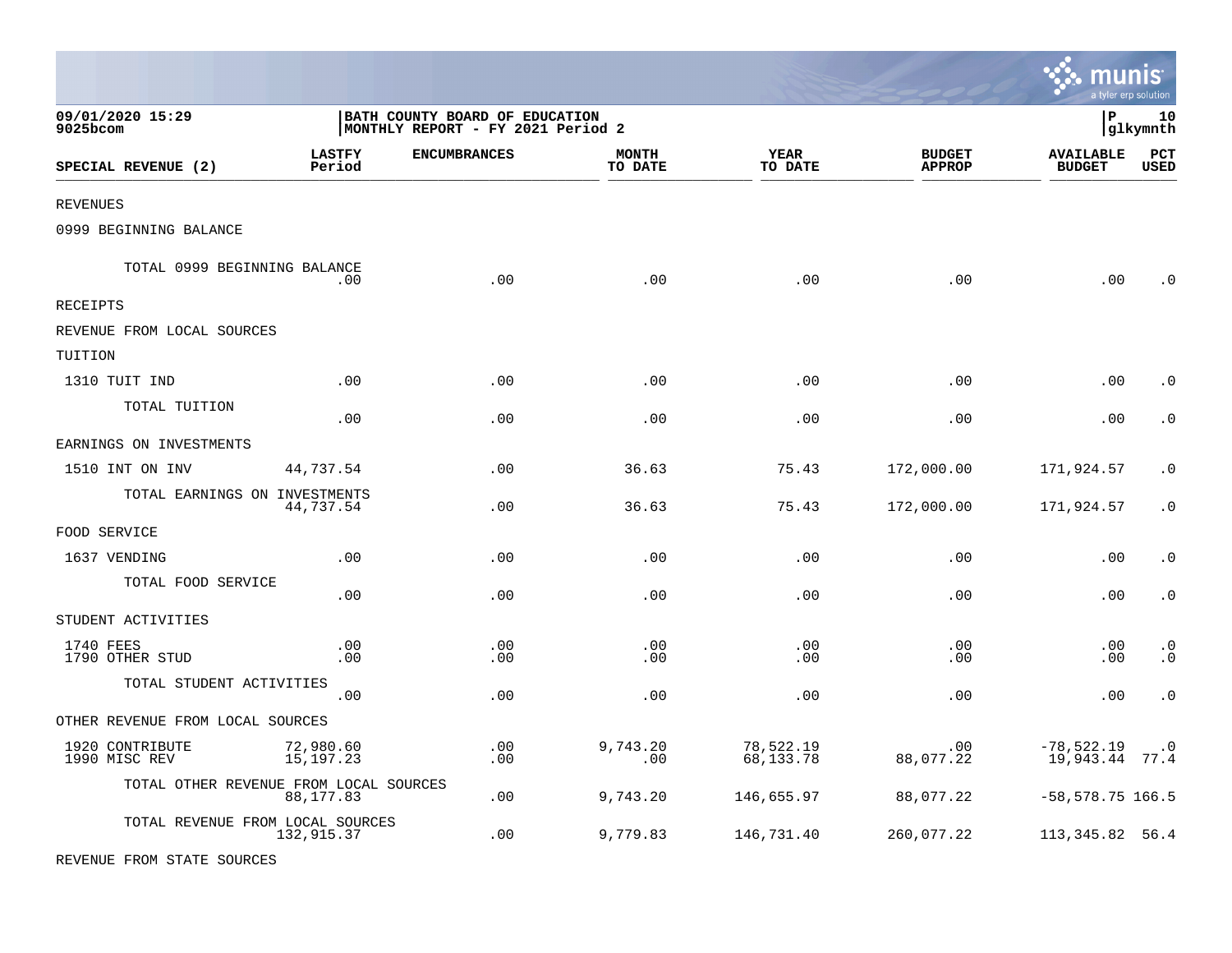

| 09/01/2020 15:29<br>9025bcom                 | BATH COUNTY BOARD OF EDUCATION<br>MONTHLY REPORT - FY 2021 Period 2 |                     |                         |                        |                                | lР                                | 11<br> glkymnth                     |
|----------------------------------------------|---------------------------------------------------------------------|---------------------|-------------------------|------------------------|--------------------------------|-----------------------------------|-------------------------------------|
| SPECIAL REVENUE (2)                          | <b>LASTFY</b><br>Period                                             | <b>ENCUMBRANCES</b> | <b>MONTH</b><br>TO DATE | <b>YEAR</b><br>TO DATE | <b>BUDGET</b><br><b>APPROP</b> | <b>AVAILABLE</b><br><b>BUDGET</b> | PCT<br><b>USED</b>                  |
|                                              |                                                                     |                     |                         |                        |                                |                                   |                                     |
| EXPENDITURE REIMBURSEMENTS                   |                                                                     |                     |                         |                        |                                |                                   |                                     |
| 3131 MISC REIMB                              | .00                                                                 | .00                 | .00                     | .00                    | .00                            | .00                               | $\cdot$ 0                           |
| TOTAL EXPENDITURE REIMBURSEMENTS             | .00                                                                 | .00                 | .00                     | .00                    | .00                            | .00                               | $\cdot$ 0                           |
| RESTRICTED                                   |                                                                     |                     |                         |                        |                                |                                   |                                     |
| 3200 RES STATE                               | 277,790.29                                                          | .00                 | 133,556.80              | 335,867.10             | 755, 382.26                    | 419,515.16                        | 44.5                                |
| TOTAL RESTRICTED                             | 277,790.29                                                          | .00                 | 133,556.80              | 335,867.10             | 755,382.26                     | 419,515.16                        | 44.5                                |
| REVENUE ON BEHALF PAYMENTS                   |                                                                     |                     |                         |                        |                                |                                   |                                     |
| 3900 ON-BEHALF                               | .00                                                                 | .00                 | .00                     | .00                    | .00                            | .00                               | . 0                                 |
| TOTAL REVENUE ON BEHALF PAYMENTS             | .00                                                                 | .00                 | .00                     | .00                    | .00                            | .00                               | $\cdot$ 0                           |
| TOTAL REVENUE FROM STATE SOURCES             | 277,790.29                                                          | .00                 | 133,556.80              | 335,867.10             | 755,382.26                     | 419,515.16                        | 44.5                                |
| REVENUE FROM FEDERAL SOURCES                 |                                                                     |                     |                         |                        |                                |                                   |                                     |
| RESTRICTED THROUGH THE STATE                 |                                                                     |                     |                         |                        |                                |                                   |                                     |
| 4500 RES FED/ST                              | 10,895.87                                                           | .00                 | 289,036.00              | 113,554.93             | 2,058,531.00                   | 1,944,976.07                      | 5.5                                 |
|                                              | TOTAL RESTRICTED THROUGH THE STATE<br>10,895.87                     | .00                 | 289,036.00              | 113,554.93             | 2,058,531.00                   | 1,944,976.07                      | 5.5                                 |
|                                              | TOTAL REVENUE FROM FEDERAL SOURCES<br>10,895.87                     | .00                 | 289,036.00              | 113,554.93             | 2,058,531.00                   | 1,944,976.07                      | 5.5                                 |
| OTHER RECEIPTS                               |                                                                     |                     |                         |                        |                                |                                   |                                     |
| INTERFUND TRANSFERS                          |                                                                     |                     |                         |                        |                                |                                   |                                     |
| 5210 FND XFER<br>5251 FF ESS<br>5261 FF OPER | .00<br>.00<br>.00                                                   | .00<br>.00<br>.00   | .00<br>.00<br>.00       | .00<br>.00<br>.00      | 50,000.00<br>.00<br>.00        | 50,000.00<br>.00<br>.00           | $\cdot$ 0<br>$\cdot$ 0<br>$\cdot$ 0 |
| TOTAL INTERFUND TRANSFERS                    |                                                                     |                     |                         |                        |                                |                                   |                                     |
|                                              | .00                                                                 | .00                 | .00                     | .00                    | 50,000.00                      | 50,000.00                         | $\cdot$ 0                           |
| TOTAL OTHER RECEIPTS                         | .00                                                                 | .00                 | .00                     | .00                    | 50,000.00                      | 50,000.00                         | $\cdot$ 0                           |
| TOTAL RECEIPTS                               | 421,601.53                                                          | .00                 | 432, 372.63             | 596,153.43             | 3, 123, 990. 48                | 2,527,837.05                      | 19.1                                |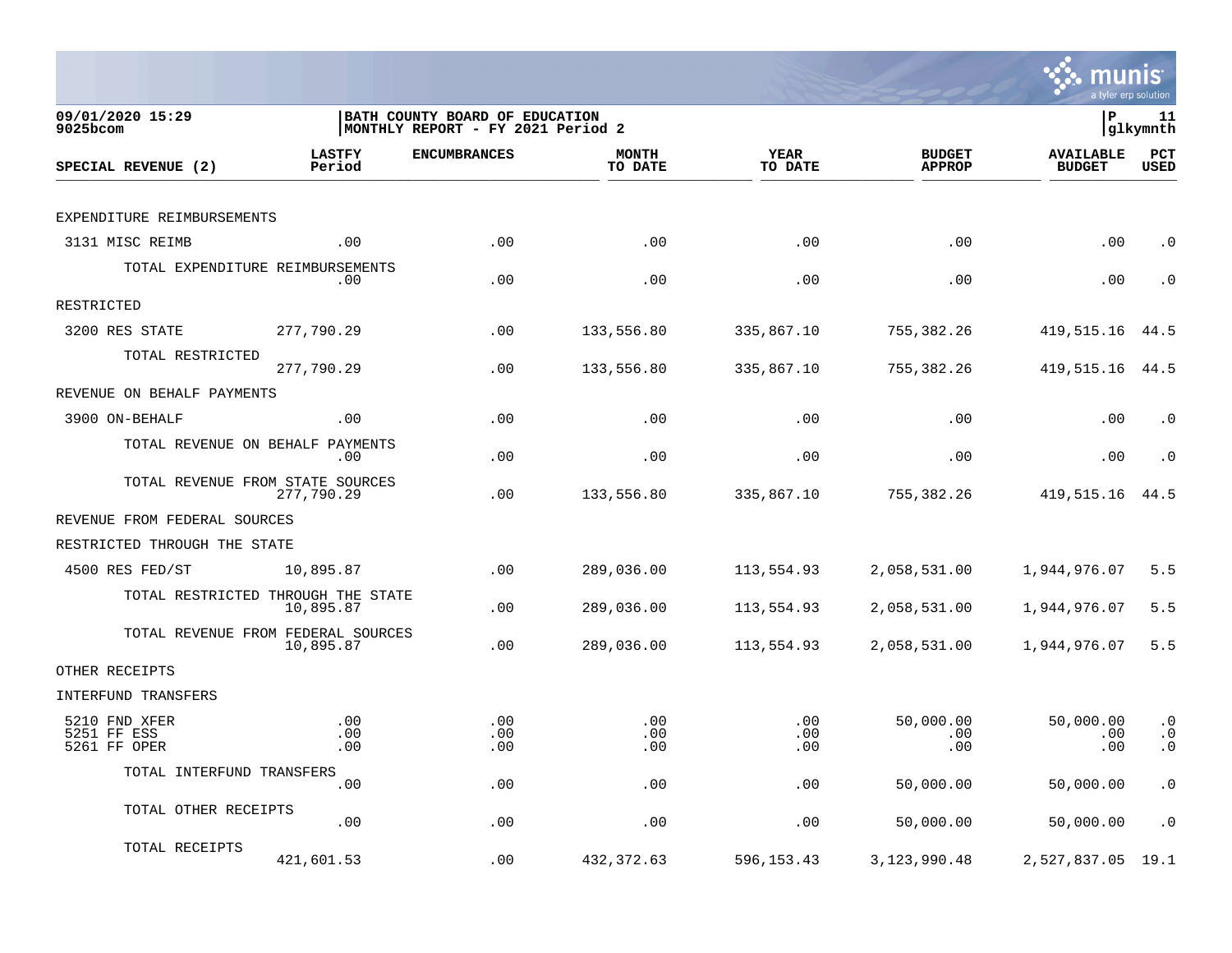|                                 |                         |                                                                     |                         |                 |                                | munis<br>a tyler erp solution     |                 |
|---------------------------------|-------------------------|---------------------------------------------------------------------|-------------------------|-----------------|--------------------------------|-----------------------------------|-----------------|
| 09/01/2020 15:29<br>$9025$ bcom |                         | BATH COUNTY BOARD OF EDUCATION<br>MONTHLY REPORT - FY 2021 Period 2 |                         |                 |                                |                                   | 12<br> glkymnth |
| SPECIAL REVENUE (2)             | <b>LASTFY</b><br>Period | <b>ENCUMBRANCES</b>                                                 | <b>MONTH</b><br>TO DATE | YEAR<br>TO DATE | <b>BUDGET</b><br><b>APPROP</b> | <b>AVAILABLE</b><br><b>BUDGET</b> | PCT<br>USED     |
| TOTAL REVENUE                   | 421,601.53              | .00                                                                 | 432,372.63              | 596,153.43      | 3, 123, 990. 48                | 2,527,837.05 19.1                 |                 |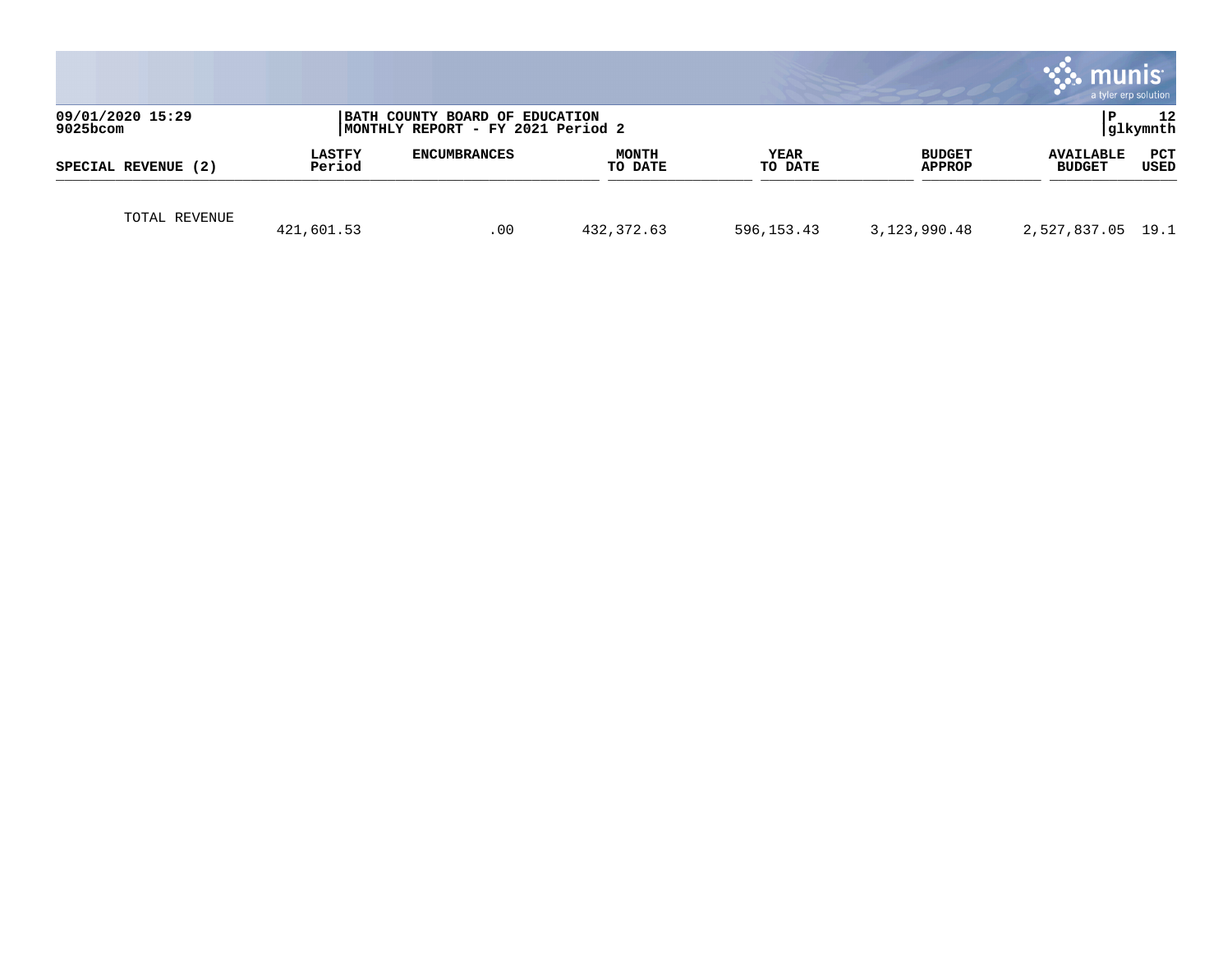

| 09/01/2020 15:29<br>9025bcom                                                 | BATH COUNTY BOARD OF EDUCATION<br>MONTHLY REPORT - FY 2021 Period 2                                 |                                                                                   |                                                                                              |                                                                                                             |                                                                                                                              | $\mathbf{P}$                                                                                                                        | 13<br>glkymnth                                                                                                 |
|------------------------------------------------------------------------------|-----------------------------------------------------------------------------------------------------|-----------------------------------------------------------------------------------|----------------------------------------------------------------------------------------------|-------------------------------------------------------------------------------------------------------------|------------------------------------------------------------------------------------------------------------------------------|-------------------------------------------------------------------------------------------------------------------------------------|----------------------------------------------------------------------------------------------------------------|
| SPECIAL REVENUE (2)                                                          | <b>LASTFY</b><br>Period                                                                             | <b>ENCUMBRANCES</b>                                                               | <b>MONTH</b><br>TO DATE                                                                      | <b>YEAR</b><br>TO DATE                                                                                      | <b>BUDGET</b><br><b>APPROP</b>                                                                                               | <b>AVAILABLE</b><br><b>BUDGET</b>                                                                                                   | PCT<br><b>USED</b>                                                                                             |
| <b>EXPENDITURES</b>                                                          |                                                                                                     |                                                                                   |                                                                                              |                                                                                                             |                                                                                                                              |                                                                                                                                     |                                                                                                                |
| 1000 INSTRUCTION                                                             |                                                                                                     |                                                                                   |                                                                                              |                                                                                                             |                                                                                                                              |                                                                                                                                     |                                                                                                                |
| 0100<br>0200<br>0300<br>0400<br>0500<br>0600<br>0700<br>0800<br>0840<br>0900 | 57,071.24<br>30,429.00<br>$-19.52$<br>212.97<br>490.43<br>15,881.34<br>.00<br>480.00<br>.00<br>.00  | .00<br>.00<br>.00<br>.00<br>.00<br>179,475.85<br>1,725.00<br>.00<br>.00<br>.00    | 57,880.73<br>18,085.26<br>7,075.00<br>212.97<br>.00<br>39,265.98<br>.00<br>.00<br>.00<br>.00 | 63,974.13<br>39,033.04<br>7,075.00<br>212.97<br>.00<br>40,265.98<br>00.75<br>360.00<br>.00<br>.00           | 1,206,919.68<br>315,769.32<br>15,181.00<br>3,500.00<br>31,119.00<br>214,614.95<br>210,000.00<br>12,800.00<br>5,154.82<br>.00 | 1,142,945.55<br>276,736.28<br>8,106.00<br>3,287.03<br>31,119.00<br>$-5,126.88$ 102.4<br>208, 275.00<br>12,440.00<br>5,154.82<br>.00 | 5.3<br>12.4<br>46.6<br>6.1<br>$\ldots 0$<br>$\overline{\phantom{0}}$ .8<br>2.8<br>$\cdot$ 0<br>$\cdot$ 0       |
| TOTAL 1000                                                                   | INSTRUCTION<br>104,545.46                                                                           | 181,200.85                                                                        | 122,519.94                                                                                   | 150,921.12                                                                                                  | 2,015,058.77                                                                                                                 | 1,682,936.80 16.5                                                                                                                   |                                                                                                                |
| 2100 STUDENT SUPPORT SERVICES                                                |                                                                                                     |                                                                                   |                                                                                              |                                                                                                             |                                                                                                                              |                                                                                                                                     |                                                                                                                |
| 0100<br>0200<br>0300<br>0400<br>0500<br>0600<br>0700<br>0800<br>0840         | 21,791.51<br>$\frac{1}{9}$ , 333.31<br>.00<br>.00<br>4,901.50<br>85.19<br>.00<br>1,637.21<br>.00    | .00<br>.00<br>.00<br>.00<br>.00<br>.00<br>.00<br>.00<br>.00                       | 10,255.56<br>3,956.60<br>.00<br>.00<br>999.00<br>.00<br>.00<br>.00<br>.00                    | 19,418.84<br>9,516.18<br>.00<br>.00<br>999.00<br>.00<br>.00<br>$\begin{array}{c} 0.00 \\ -0.00 \end{array}$ | 175,400.53<br>63,541.32<br>.00<br>.00<br>7,230.74<br>4,766.14<br>4,766.14<br>00.<br>250.00<br>.00                            | 155,981.69<br>54,025.14<br>.00<br>.00<br>6,231.74<br>4,766.14<br>.00<br>250.00<br>.00                                               | 11.1<br>15.0<br>. 0<br>$\cdot$ 0<br>13.8<br>$\overline{\phantom{0}}$ .0<br>$\cdot$ 0<br>$\cdot$ 0<br>$\cdot$ 0 |
| TOTAL 2100                                                                   | STUDENT SUPPORT SERVICES<br>37,748.72                                                               | .00                                                                               | 15,211.16                                                                                    | 29,934.02                                                                                                   | 251,188.73                                                                                                                   | 221, 254. 71 11.9                                                                                                                   |                                                                                                                |
| 2200                                                                         | INSTRUCTIONAL STAFF SUPP SERV                                                                       |                                                                                   |                                                                                              |                                                                                                             |                                                                                                                              |                                                                                                                                     |                                                                                                                |
| 0100<br>0200<br>0300<br>0400<br>0500<br>0600<br>0700<br>0800                 | 60,557.66<br>19,476.05<br>7,229.96<br>$\overline{00}$<br>11,548.32<br>3, 233.54<br>7, 821.22<br>.00 | .00<br>$\frac{1}{2}$<br>4,029.02<br>.00<br>.00<br>11, 120.93<br>21, 393.00<br>.00 | 30,849.73<br>9,869.49<br>1,130.00<br>.00<br>560.04<br>2,432.11<br>$\sim 00$<br>.00           | 59,534.03<br>23,424.05<br>1,831.00<br>.00<br>560.04<br>2,687.11<br>.00<br>.00                               | 291,544.99<br>93,864.00<br>48,357.74<br>.00<br>18,613.00<br>18,016.17<br>20,000.00<br>1,500.00                               | 232,010.96<br>70,439.95<br>42,497.72<br>.00<br>18,052.96<br>4,208.13 76.6<br>$-1,393.00$ 107.0<br>1,500.00                          | 20.4<br>25.0<br>12.1<br>$\cdot$ 0<br>3.0<br>$\cdot$ 0                                                          |
| TOTAL 2200                                                                   | INSTRUCTIONAL STAFF SUPP SERV<br>109,866.75                                                         | 36,542.95                                                                         | 44,841.37                                                                                    | 88,036.23                                                                                                   | 491,895.90                                                                                                                   | 367, 316. 72 25. 3                                                                                                                  |                                                                                                                |
| 2300 DISTRICT ADMIN SUPPORT                                                  |                                                                                                     |                                                                                   |                                                                                              |                                                                                                             |                                                                                                                              |                                                                                                                                     |                                                                                                                |
| 0100<br>0200<br>0300<br>0400                                                 | .00<br>.00<br>80.00<br>.00                                                                          | .00<br>.00<br>.00<br>.00                                                          | .00<br>.00<br>.00<br>.00                                                                     | .00<br>.00<br>.00<br>.00                                                                                    | .00<br>.00<br>.00<br>.00                                                                                                     | .00<br>.00<br>.00<br>.00                                                                                                            | $\cdot$ 0<br>$\cdot$ 0<br>$\cdot$ 0<br>$\cdot$ 0                                                               |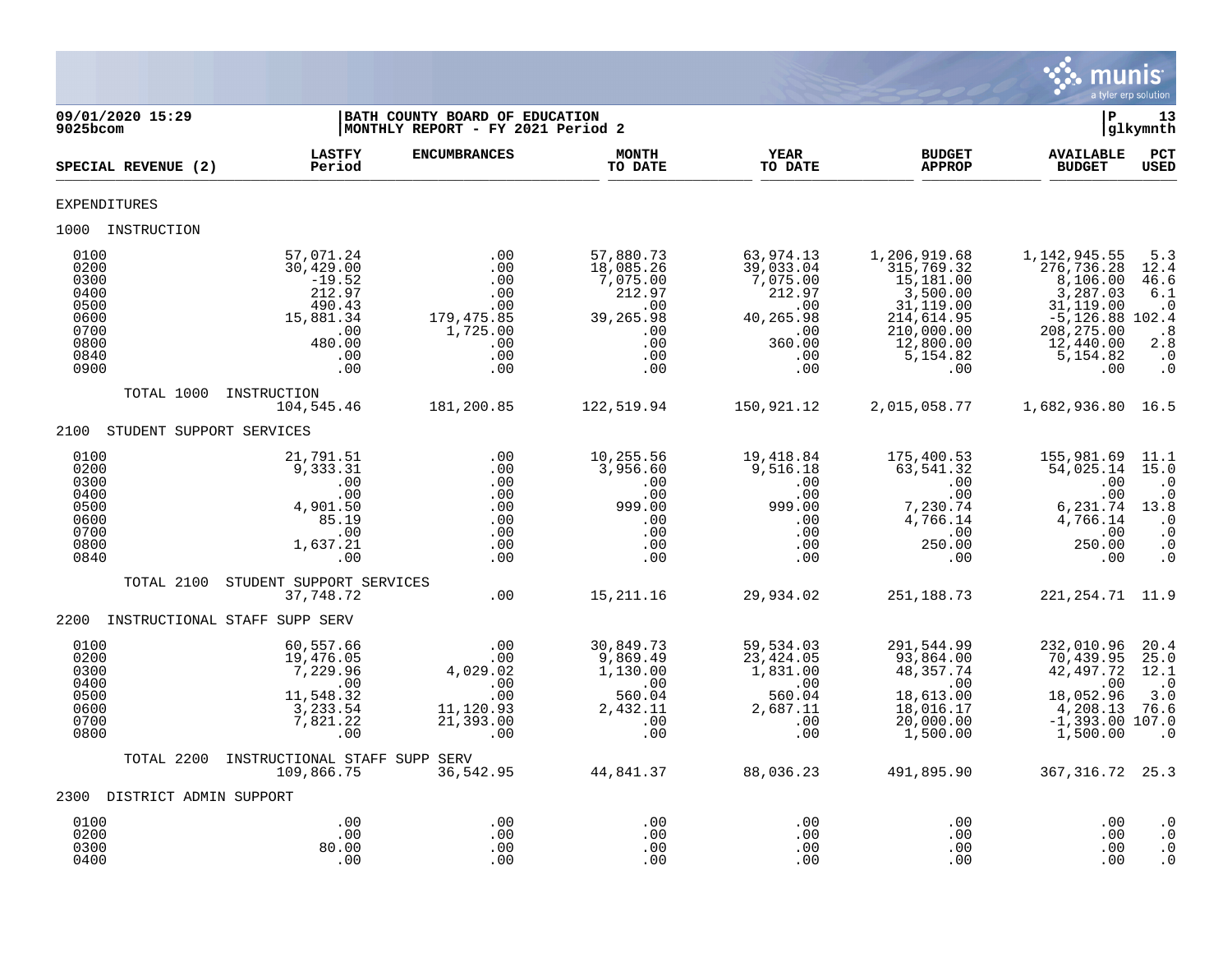

## **09/01/2020 15:29 |BATH COUNTY BOARD OF EDUCATION |P 14 9025bcom |MONTHLY REPORT - FY 2021 Period 2 |glkymnth**

| SPECIAL REVENUE (2)                                  | <b>LASTFY</b><br>Period                                      | <b>ENCUMBRANCES</b>                           | <b>MONTH</b><br>TO DATE                                 | <b>YEAR</b><br>TO DATE                                       | <b>BUDGET</b><br><b>APPROP</b>                                    | <b>AVAILABLE</b><br><b>BUDGET</b>                                        | PCT<br><b>USED</b>                                                                                   |
|------------------------------------------------------|--------------------------------------------------------------|-----------------------------------------------|---------------------------------------------------------|--------------------------------------------------------------|-------------------------------------------------------------------|--------------------------------------------------------------------------|------------------------------------------------------------------------------------------------------|
| 0500<br>0600<br>0700<br>0800                         | .00<br>2,349.60<br>.00<br>.00                                | .00<br>.00<br>.00<br>.00                      | .00<br>.00<br>.00<br>.00                                | .00<br>.00<br>.00<br>.00                                     | .00<br>.00<br>.00<br>.00                                          | .00<br>.00<br>.00<br>.00                                                 | $\cdot$ 0<br>$\cdot$ 0<br>$\cdot$ 0<br>$\cdot$ 0                                                     |
| TOTAL 2300                                           | DISTRICT ADMIN SUPPORT<br>2,429.60                           | .00                                           | .00                                                     | .00                                                          | .00                                                               | .00                                                                      | $\cdot$ 0                                                                                            |
| 2400<br>SCHOOL ADMIN SUPPORT                         |                                                              |                                               |                                                         |                                                              |                                                                   |                                                                          |                                                                                                      |
| 0100<br>0200<br>0300<br>0600<br>0700<br>0800         | .00<br>.00<br>.00<br>.00<br>.00<br>.00                       | .00<br>.00<br>.00<br>.00<br>.00<br>.00        | .00<br>.00<br>.00<br>.00<br>.00<br>.00                  | .00<br>.00<br>.00<br>.00<br>.00<br>.00                       | .00<br>.00<br>.00<br>.00<br>.00<br>.00                            | .00<br>.00<br>.00<br>.00<br>.00<br>.00                                   | . $\boldsymbol{0}$<br>$\cdot$ 0<br>$\cdot$ 0<br>$\cdot$ 0<br>$\cdot$ 0<br>$\cdot$ 0                  |
| TOTAL 2400                                           | SCHOOL ADMIN SUPPORT<br>.00                                  | .00                                           | .00                                                     | .00                                                          | .00                                                               | .00                                                                      | $\cdot$ 0                                                                                            |
| 2500                                                 | BUSINESS SUPPORT SERVICES                                    |                                               |                                                         |                                                              |                                                                   |                                                                          |                                                                                                      |
| 0100<br>0200<br>0300<br>0400<br>0500<br>0600<br>0700 | .00<br>.00<br>.00<br>.00<br>.00<br>.00<br>.00                | .00<br>.00<br>.00<br>.00<br>.00<br>.00<br>.00 | .00<br>.00<br>.00<br>.00<br>.00<br>.00<br>.00           | .00<br>.00<br>.00<br>.00<br>.00<br>.00<br>.00                | .00<br>.00<br>.00<br>.00<br>.00<br>.00<br>.00                     | .00<br>.00<br>.00<br>.00<br>.00<br>.00<br>.00                            | $\cdot$ 0<br>$\cdot$ 0<br>$\cdot$ 0<br>$\cdot$ 0<br>$\cdot$ 0<br>$\boldsymbol{\cdot}$ 0<br>$\cdot$ 0 |
| TOTAL 2500                                           | BUSINESS SUPPORT SERVICES<br>.00                             | .00                                           | .00                                                     | .00                                                          | .00                                                               | .00                                                                      | . 0                                                                                                  |
| 2600                                                 | PLANT OPERATIONS AND MAINTENANCE                             |                                               |                                                         |                                                              |                                                                   |                                                                          |                                                                                                      |
| 0100<br>0200<br>0300<br>0400<br>0500<br>0600         | 1,857.60<br>582.32<br>4,750.96<br>157.23<br>130.50<br>960.72 | .00<br>.00<br>.00<br>.00<br>.00<br>10,372.18  | 937.60<br>291.70<br>.00<br>68.53<br>129.87<br>12,683.14 | 1,875.20<br>583.40<br>.00<br>2,381.89<br>129.87<br>14,305.30 | 10,637.00<br>4,621.56<br>.00<br>4,500.00<br>2,500.00<br>20,000.00 | 8,761.80<br>4,038.16<br>.00<br>2,118.11<br>2,370.13<br>$-4,677.48$ 123.4 | 17.6<br>12.6<br>$\cdot$ 0<br>52.9<br>5.2                                                             |
| TOTAL 2600                                           | PLANT OPERATIONS AND MAINTENANCE<br>8,439.33                 | 10,372.18                                     | 14,110.84                                               | 19,275.66                                                    | 42,258.56                                                         | 12,610.72 70.2                                                           |                                                                                                      |
| 2700 STUDENT TRANSPORTATION                          |                                                              |                                               |                                                         |                                                              |                                                                   |                                                                          |                                                                                                      |
| 0100<br>0200<br>0300<br>0600<br>0700<br>0800         | 837.30<br>261.76<br>.00<br>.00<br>.00<br>.00                 | .00<br>.00<br>.00<br>.00<br>.00<br>.00        | 837.60<br>349.87<br>.00<br>.00<br>.00<br>.00            | 837.60<br>349.87<br>.00<br>.00<br>.00<br>.00                 | 20,660.00<br>6,552.00<br>.00<br>.00<br>.00<br>.00                 | 19,822.40<br>6, 202.13<br>.00<br>.00<br>.00<br>.00                       | 4.1<br>5.3<br>$\cdot$ 0<br>$\cdot$ 0<br>$\cdot$ 0<br>$\cdot$ 0                                       |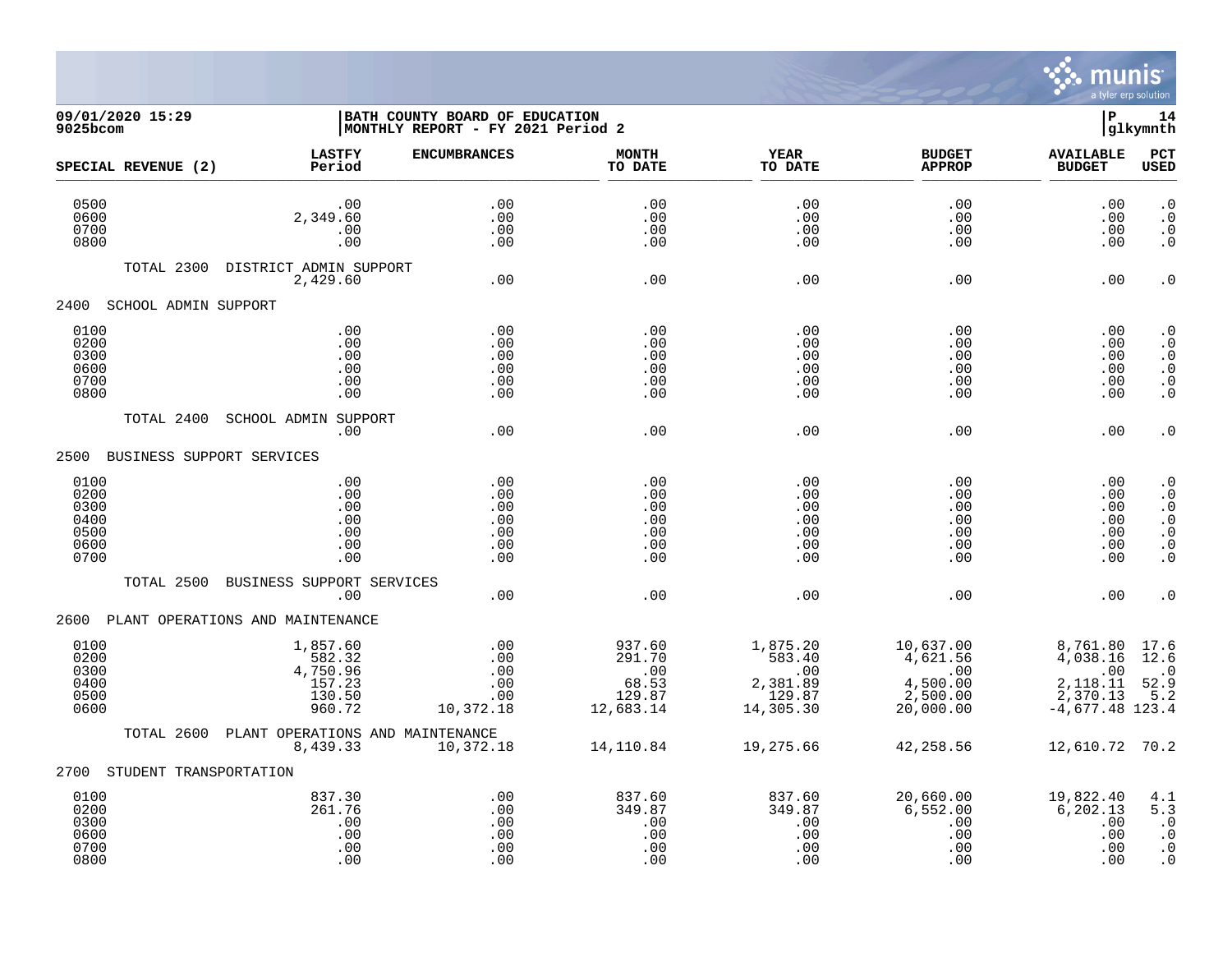

| 09/01/2020 15:29<br>9025bcom                                         |                                                                             | BATH COUNTY BOARD OF EDUCATION<br>MONTHLY REPORT - FY 2021 Period 2 |                                                                                    |                                                                               |                                                                                              | l P                                                                                            | 15<br> glkymnth                                                                       |
|----------------------------------------------------------------------|-----------------------------------------------------------------------------|---------------------------------------------------------------------|------------------------------------------------------------------------------------|-------------------------------------------------------------------------------|----------------------------------------------------------------------------------------------|------------------------------------------------------------------------------------------------|---------------------------------------------------------------------------------------|
| SPECIAL REVENUE (2)                                                  | <b>LASTFY</b><br>Period                                                     | <b>ENCUMBRANCES</b>                                                 | <b>MONTH</b><br>TO DATE                                                            | <b>YEAR</b><br>TO DATE                                                        | <b>BUDGET</b><br><b>APPROP</b>                                                               | <b>AVAILABLE</b><br><b>BUDGET</b>                                                              | PCT<br><b>USED</b>                                                                    |
| TOTAL 2700                                                           | STUDENT TRANSPORTATION<br>1,099.06                                          | .00                                                                 | 1,187.47                                                                           | 1,187.47                                                                      | 27,212.00                                                                                    | 26,024.53                                                                                      | 4.4                                                                                   |
| 3100<br>FOOD SERVICE OPERATION                                       |                                                                             |                                                                     |                                                                                    |                                                                               |                                                                                              |                                                                                                |                                                                                       |
| 0500<br>0600<br>0700<br>0800                                         | .00<br>.00<br>1,939.72<br>.00                                               | .00<br>.00<br>.00<br>.00                                            | .00<br>.00<br>.00<br>.00                                                           | .00<br>.00<br>.00<br>.00                                                      | .00<br>.00<br>28,000.00<br>.00                                                               | .00<br>.00<br>28,000.00<br>.00                                                                 | $\cdot$ 0<br>$\cdot$ 0<br>$\cdot$ 0<br>$\cdot$ 0                                      |
|                                                                      | TOTAL 3100 FOOD SERVICE OPERATION<br>1,939.72                               | .00                                                                 | .00                                                                                | .00                                                                           | 28,000.00                                                                                    | 28,000.00                                                                                      | $\cdot$ 0                                                                             |
| 3200<br>DAY CARE OPERATIONS                                          |                                                                             |                                                                     |                                                                                    |                                                                               |                                                                                              |                                                                                                |                                                                                       |
| 0500                                                                 | .00                                                                         | .00                                                                 | .00                                                                                | .00                                                                           | .00                                                                                          | .00                                                                                            | $\boldsymbol{\cdot}$ 0                                                                |
| TOTAL 3200                                                           | DAY CARE OPERATIONS<br>.00                                                  | .00                                                                 | .00                                                                                | .00                                                                           | .00                                                                                          | .00                                                                                            | $\boldsymbol{\cdot}$ 0                                                                |
| 3300 COMMUNITY SERVICES                                              |                                                                             |                                                                     |                                                                                    |                                                                               |                                                                                              |                                                                                                |                                                                                       |
| 0100<br>0200<br>0300<br>0400<br>0500<br>0600<br>0700<br>0800<br>0900 | 33,560.74<br>2,239.23<br>.00<br>55.88<br>622.36<br>.00<br>.00<br>.00<br>.00 | .00<br>.00<br>.00<br>.00<br>.00<br>1,908.00<br>.00<br>.00<br>.00    | 17,731.35<br>1,389.60<br>.00<br>55.88<br>$\,$ .00<br>9,261.85<br>.00<br>.00<br>.00 | 34,073.88<br>2,346.15<br>.00<br>55.88<br>.00<br>9,747.31<br>.00<br>.00<br>.00 | 231,641.62<br>19,832.69<br>720.00<br>450.00<br>3,409.50<br>12,162.71<br>.00<br>160.00<br>.00 | 197,567.74 14.7<br>17,486.54<br>720.00<br>394.12<br>3,409.50<br>507.40<br>.00<br>160.00<br>.00 | 11.8<br>$\cdot$ 0<br>12.4<br>$\cdot$ 0<br>95.8<br>$\cdot$ 0<br>$\cdot$ 0<br>$\cdot$ 0 |
| TOTAL 3300                                                           | COMMUNITY SERVICES<br>36,478.21                                             | 1,908.00                                                            | 28,438.68                                                                          | 46,223.22                                                                     | 268,376.52                                                                                   | 220, 245. 30 17. 9                                                                             |                                                                                       |
| 5100 DEBT SERVICE                                                    |                                                                             |                                                                     |                                                                                    |                                                                               |                                                                                              |                                                                                                |                                                                                       |
| 0800                                                                 | .00                                                                         | .00                                                                 | .00                                                                                | .00                                                                           | .00                                                                                          | .00                                                                                            | $\cdot$ 0                                                                             |
|                                                                      | TOTAL 5100 DEBT SERVICE<br>.00                                              | .00                                                                 | .00                                                                                | .00                                                                           | .00                                                                                          | .00                                                                                            | $\cdot$ 0                                                                             |
| 5200<br><b>FUND TRANSFERS</b>                                        |                                                                             |                                                                     |                                                                                    |                                                                               |                                                                                              |                                                                                                |                                                                                       |
| 0900                                                                 | .00                                                                         | .00                                                                 | .00                                                                                | .00                                                                           | .00                                                                                          | .00                                                                                            | $\cdot$ 0                                                                             |
|                                                                      | TOTAL 5200 FUND TRANSFERS<br>$\overline{\phantom{0}}$ .00                   | .00                                                                 | .00                                                                                | .00                                                                           | .00                                                                                          | .00                                                                                            | $\cdot$ 0                                                                             |
| TOTAL EXPENDITURES                                                   | 302,546.85                                                                  | 230,023.98                                                          | 226,309.46                                                                         | 335,577.72                                                                    | 3, 123, 990.48                                                                               | 2,558,388.78                                                                                   | 18.1                                                                                  |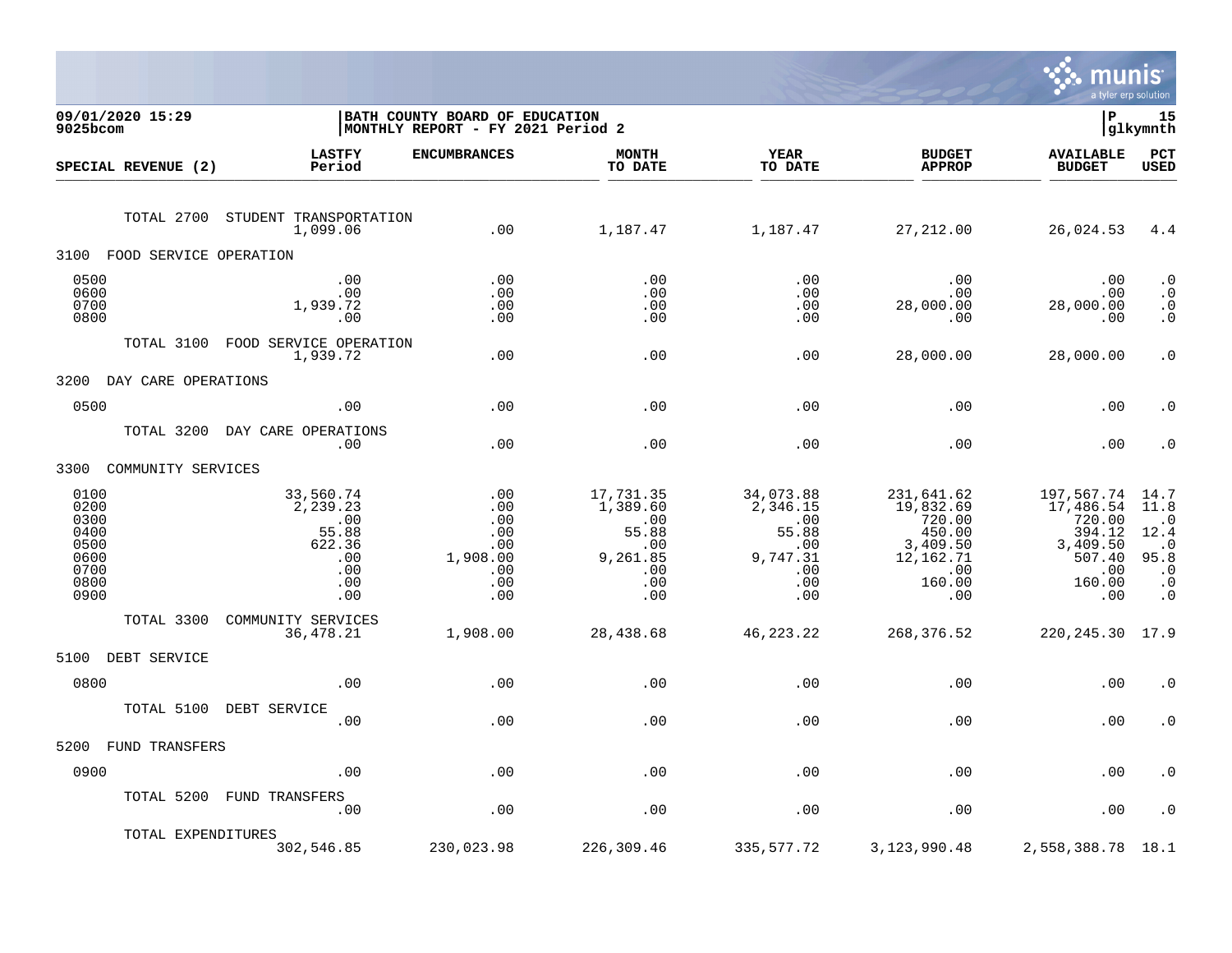|                              |                         |                                                                     |                         |                        |                                | munis<br>a tyler erp solution     |             |
|------------------------------|-------------------------|---------------------------------------------------------------------|-------------------------|------------------------|--------------------------------|-----------------------------------|-------------|
| 09/01/2020 15:29<br>9025bcom |                         | BATH COUNTY BOARD OF EDUCATION<br>MONTHLY REPORT - FY 2021 Period 2 |                         |                        |                                | 16<br> glkymnth                   |             |
| SPECIAL REVENUE (2)          | <b>LASTFY</b><br>Period | <b>ENCUMBRANCES</b>                                                 | <b>MONTH</b><br>TO DATE | <b>YEAR</b><br>TO DATE | <b>BUDGET</b><br><b>APPROP</b> | <b>AVAILABLE</b><br><b>BUDGET</b> | PCT<br>USED |
| TOTAL FOR SPECIAL REVENUE    | (2)<br>119,054.68       | $-230,023.98$                                                       | 206,063.17              | 260,575.71             | .00                            | $-30,551.73$                      | $\cdot$ 0   |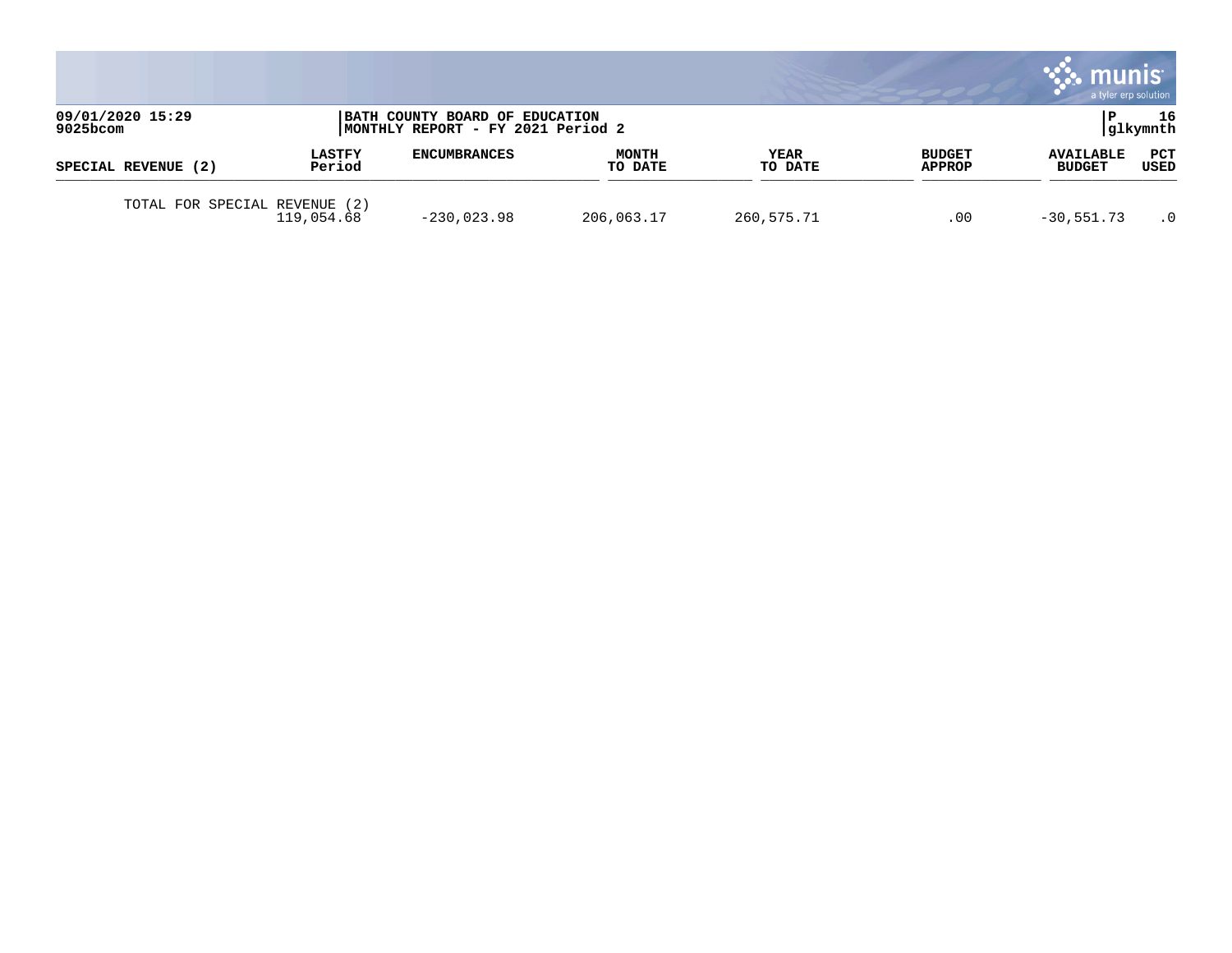|                                                |                      |                                                                     |                         |                        |                                | mun<br>a tyler erp solution       |                                     |
|------------------------------------------------|----------------------|---------------------------------------------------------------------|-------------------------|------------------------|--------------------------------|-----------------------------------|-------------------------------------|
| 09/01/2020 15:29<br>9025bcom                   |                      | BATH COUNTY BOARD OF EDUCATION<br>MONTHLY REPORT - FY 2021 Period 2 |                         |                        |                                | P                                 | 17<br> glkymnth                     |
| DISTRICT ACTIVITY FD (ANNUAL) Period           | <b>LASTFY</b>        | <b>ENCUMBRANCES</b>                                                 | <b>MONTH</b><br>TO DATE | <b>YEAR</b><br>TO DATE | <b>BUDGET</b><br><b>APPROP</b> | <b>AVAILABLE</b><br><b>BUDGET</b> | PCT<br><b>USED</b>                  |
| <b>REVENUES</b>                                |                      |                                                                     |                         |                        |                                |                                   |                                     |
| 0999 BEGINNING BALANCE                         |                      |                                                                     |                         |                        |                                |                                   |                                     |
| TOTAL 0999 BEGINNING BALANCE                   | 94,621.51            | .00                                                                 | .00                     | 96,410.11              | 94,621.51                      | $-1,788.60$ 101.9                 |                                     |
| <b>RECEIPTS</b>                                |                      |                                                                     |                         |                        |                                |                                   |                                     |
| REVENUE FROM LOCAL SOURCES                     |                      |                                                                     |                         |                        |                                |                                   |                                     |
| STUDENT ACTIVITIES                             |                      |                                                                     |                         |                        |                                |                                   |                                     |
| 1740 FEES<br>1750 DONATIONS<br>1790 OTHER STUD | .00<br>.00<br>.00    | .00<br>.00<br>.00                                                   | .00<br>.00<br>.00       | .00<br>.00<br>.00      | 5,706.14<br>.00<br>24,974.51   | 5,706.14<br>.00<br>24,974.51      | $\cdot$ 0<br>$\cdot$ 0<br>$\cdot$ 0 |
| TOTAL STUDENT ACTIVITIES                       | .00                  | .00                                                                 | .00                     | .00                    | 30,680.65                      | 30,680.65                         | $\cdot$ 0                           |
| OTHER REVENUE FROM LOCAL SOURCES               |                      |                                                                     |                         |                        |                                |                                   |                                     |
| 1920 CONTRIBUTE<br>1990 MISC REV               | 2,500.00<br>7,825.00 | .00<br>.00                                                          | .00<br>.00              | 500.00<br>.00          | 10,625.00<br>14,010.00         | 10,125.00<br>14,010.00            | 4.7<br>$\cdot$ 0                    |
| TOTAL OTHER REVENUE FROM LOCAL SOURCES         | 10,325.00            | .00                                                                 | .00                     | 500.00                 | 24,635.00                      | 24,135.00                         | 2.0                                 |
| TOTAL REVENUE FROM LOCAL SOURCES               | 10,325.00            | .00                                                                 | .00                     | 500.00                 | 55, 315.65                     | 54,815.65                         | . 9                                 |
| REVENUE FROM FEDERAL SOURCES                   |                      |                                                                     |                         |                        |                                |                                   |                                     |
| FEDERAL REIMBURSEMENT                          |                      |                                                                     |                         |                        |                                |                                   |                                     |
| 4810 MED REIMB                                 | .00                  | .00                                                                 | .00                     | .00                    | .00                            | .00                               | $\cdot$ 0                           |
| TOTAL FEDERAL REIMBURSEMENT                    | .00                  | .00                                                                 | .00                     | .00                    | .00                            | .00                               | $\cdot$ 0                           |
| TOTAL REVENUE FROM FEDERAL SOURCES             | .00                  | .00                                                                 | .00                     | .00                    | .00                            | .00                               | $\cdot$ 0                           |
| TOTAL RECEIPTS                                 | 10,325.00            | .00                                                                 | .00                     | 500.00                 | 55, 315.65                     | 54,815.65                         | . 9                                 |
| TOTAL REVENUE                                  | 104,946.51           | .00                                                                 | .00                     | 96,910.11              | 149,937.16                     | 53,027.05                         | 64.6                                |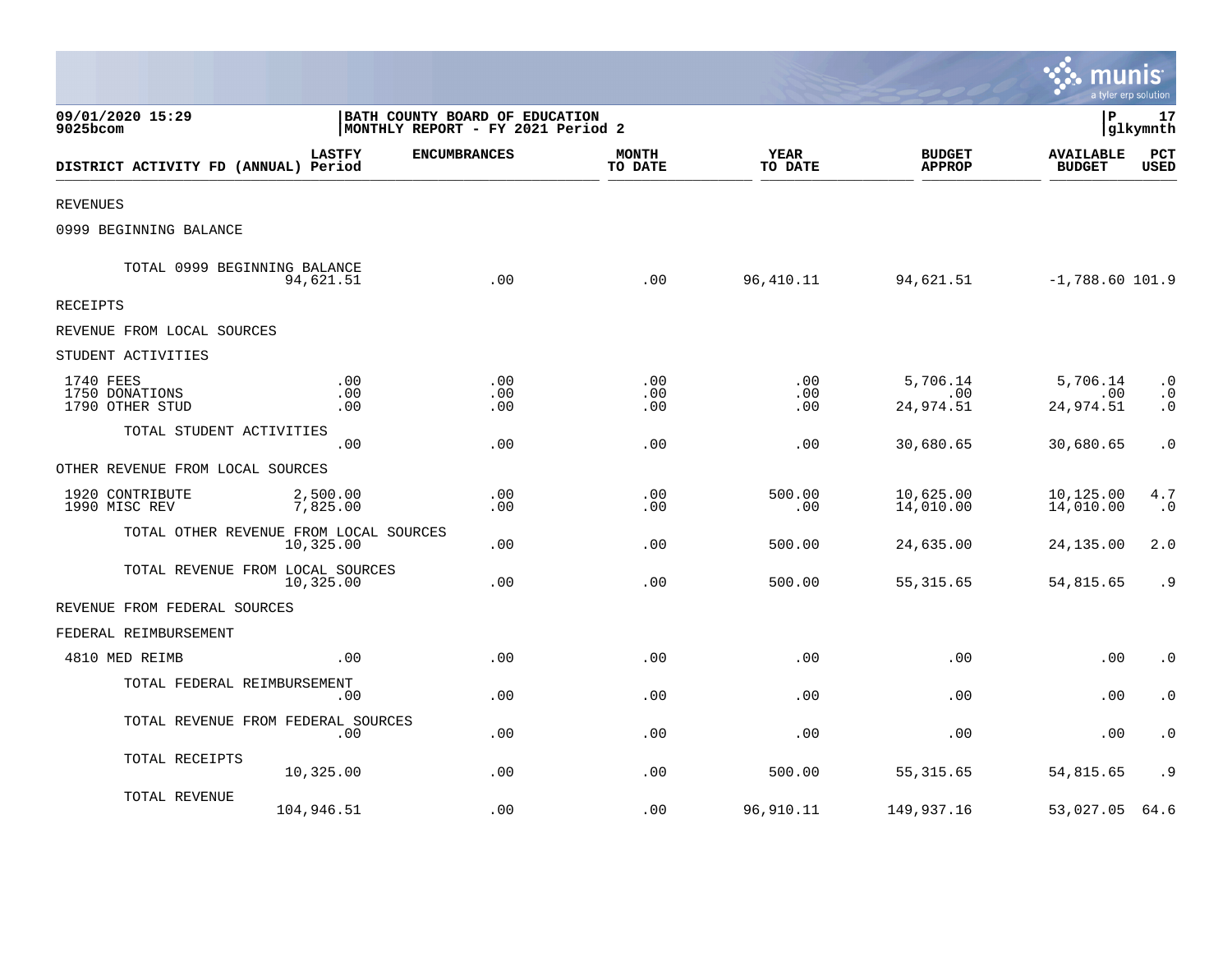

| 09/01/2020 15:29<br>9025bcom                                 |                                                                            | BATH COUNTY BOARD OF EDUCATION<br>MONTHLY REPORT - FY 2021 Period 2 |                                                           |                                                           |                                                                                           | Þ                                                                                                  | 18<br>glkymnth                                                             |
|--------------------------------------------------------------|----------------------------------------------------------------------------|---------------------------------------------------------------------|-----------------------------------------------------------|-----------------------------------------------------------|-------------------------------------------------------------------------------------------|----------------------------------------------------------------------------------------------------|----------------------------------------------------------------------------|
| DISTRICT ACTIVITY FD (ANNUAL) Period                         | <b>LASTFY</b>                                                              | <b>ENCUMBRANCES</b>                                                 | <b>MONTH</b><br>TO DATE                                   | YEAR<br>TO DATE                                           | <b>BUDGET</b><br><b>APPROP</b>                                                            | <b>AVAILABLE</b><br><b>BUDGET</b>                                                                  | <b>PCT</b><br>USED                                                         |
| <b>EXPENDITURES</b>                                          |                                                                            |                                                                     |                                                           |                                                           |                                                                                           |                                                                                                    |                                                                            |
| 1000 INSTRUCTION                                             |                                                                            |                                                                     |                                                           |                                                           |                                                                                           |                                                                                                    |                                                                            |
| 0100<br>0200<br>0300<br>0400<br>0500<br>0600<br>0700<br>0800 | 238.37<br>73.20<br>.00<br>.00<br>11,835.73<br>2,552.15<br>246.03<br>595.00 | .00<br>.00<br>1,500.00<br>.00<br>.00<br>125.00<br>.00<br>.00        | .00<br>.00<br>.00<br>.00<br>81.90<br>279.48<br>.00<br>.00 | .00<br>.00<br>.00<br>.00<br>81.90<br>279.48<br>.00<br>.00 | 4,643.51<br>868.00<br>980.00<br>992.07<br>4,532.81<br>101,802.74<br>10,829.60<br>8,069.53 | 4,643.51<br>868.00<br>$-520.00$ 153.1<br>992.07<br>4,450.91<br>101,398.26<br>10,829.60<br>8,069.53 | $\cdot$ 0<br>$\cdot$ 0<br>$1:8^{0}$<br>$\cdot$ 4<br>$\cdot$ 0<br>$\cdot$ 0 |
| TOTAL 1000                                                   | INSTRUCTION<br>15,540.48                                                   | 1,625.00                                                            | 361.38                                                    | 361.38                                                    | 132,718.26                                                                                | 130,731.88                                                                                         | 1.5                                                                        |
| STUDENT SUPPORT SERVICES<br>2100                             |                                                                            |                                                                     |                                                           |                                                           |                                                                                           |                                                                                                    |                                                                            |
| 0600                                                         | 182.05                                                                     | .00                                                                 | .00                                                       | .00                                                       | 2,341.95                                                                                  | 2,341.95                                                                                           | $\cdot$ 0                                                                  |
| TOTAL 2100                                                   | STUDENT SUPPORT SERVICES<br>182.05                                         | .00                                                                 | .00                                                       | .00                                                       | 2,341.95                                                                                  | 2,341.95                                                                                           | $\cdot$ 0                                                                  |
| 2200                                                         | INSTRUCTIONAL STAFF SUPP SERV                                              |                                                                     |                                                           |                                                           |                                                                                           |                                                                                                    |                                                                            |
| 0600<br>0700                                                 | .00<br>.00                                                                 | .00<br>.00                                                          | .00<br>.00                                                | .00<br>.00                                                | 11,738.04<br>.00                                                                          | 11,738.04<br>.00                                                                                   | $\cdot$ 0<br>$\cdot$ 0                                                     |
| TOTAL 2200                                                   | INSTRUCTIONAL STAFF SUPP SERV<br>.00                                       | .00                                                                 | .00                                                       | .00                                                       | 11,738.04                                                                                 | 11,738.04                                                                                          | $\cdot$ 0                                                                  |
| 2600                                                         | PLANT OPERATIONS AND MAINTENANCE                                           |                                                                     |                                                           |                                                           |                                                                                           |                                                                                                    |                                                                            |
| 0600                                                         | .00                                                                        | .00                                                                 | .00                                                       | .00                                                       | .00                                                                                       | .00                                                                                                | $\cdot$ 0                                                                  |
|                                                              | TOTAL 2600 PLANT OPERATIONS AND MAINTENANCE<br>.00                         | .00                                                                 | .00                                                       | .00                                                       | .00                                                                                       | .00                                                                                                | $\cdot$ 0                                                                  |
| 2700<br>STUDENT TRANSPORTATION                               |                                                                            |                                                                     |                                                           |                                                           |                                                                                           |                                                                                                    |                                                                            |
| 0100<br>0200<br>0800                                         | .00<br>.00<br>.00                                                          | .00<br>.00<br>.00                                                   | .00<br>.00<br>.00                                         | .00<br>.00<br>.00                                         | .00<br>.00<br>3,138.91                                                                    | .00<br>.00<br>3,138.91                                                                             | $\cdot$ 0<br>$\ddot{0}$<br>$\cdot$ 0                                       |
|                                                              | TOTAL 2700 STUDENT TRANSPORTATION<br>.00                                   | .00                                                                 | .00                                                       | .00                                                       | 3,138.91                                                                                  | 3,138.91                                                                                           | $\cdot$ 0                                                                  |
| TOTAL EXPENDITURES                                           | 15,722.53                                                                  | 1,625.00                                                            | 361.38                                                    | 361.38                                                    | 149,937.16                                                                                | 147,950.78                                                                                         | 1.3                                                                        |
|                                                              | TOTAL FOR DISTRICT ACTIVITY FD (ANNUAL) (21)<br>89,223.98                  | $-1,625.00$                                                         | $-361.38$                                                 | 96,548.73                                                 | .00                                                                                       | $-94,923.73$                                                                                       | $\cdot$ 0                                                                  |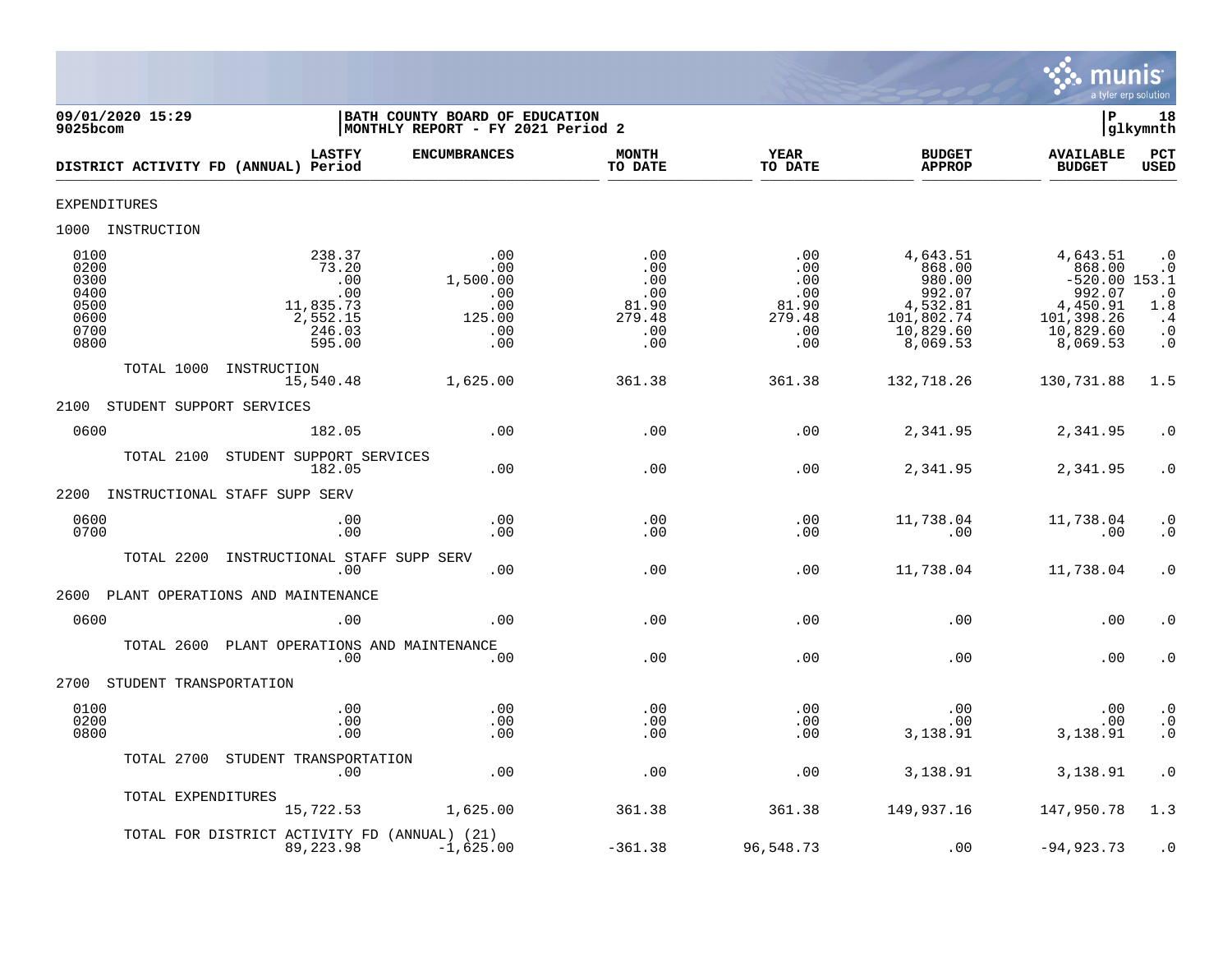|                                                              |                                                                     |                          |                          |                          |                                | munis<br>a tyler erp solution     |                                                  |
|--------------------------------------------------------------|---------------------------------------------------------------------|--------------------------|--------------------------|--------------------------|--------------------------------|-----------------------------------|--------------------------------------------------|
| 09/01/2020 15:29<br>9025bcom                                 | BATH COUNTY BOARD OF EDUCATION<br>MONTHLY REPORT - FY 2021 Period 2 |                          |                          |                          |                                | P                                 | 19<br>glkymnth                                   |
| SPEC REV - STUDENT ACTIVITY (2Period                         | <b>LASTFY</b>                                                       | <b>ENCUMBRANCES</b>      | <b>MONTH</b><br>TO DATE  | YEAR<br>TO DATE          | <b>BUDGET</b><br><b>APPROP</b> | <b>AVAILABLE</b><br><b>BUDGET</b> | PCT<br>USED                                      |
| <b>REVENUES</b>                                              |                                                                     |                          |                          |                          |                                |                                   |                                                  |
| RECEIPTS                                                     |                                                                     |                          |                          |                          |                                |                                   |                                                  |
| REVENUE FROM LOCAL SOURCES                                   |                                                                     |                          |                          |                          |                                |                                   |                                                  |
| STUDENT ACTIVITIES                                           |                                                                     |                          |                          |                          |                                |                                   |                                                  |
| 1710 ADMISSIONS<br>1730 DUES<br>1740 FEES<br>1790 OTHER STUD | .00<br>.00<br>.00<br>.00                                            | .00<br>.00<br>.00<br>.00 | .00<br>.00<br>.00<br>.00 | .00<br>.00<br>.00<br>.00 | .00<br>.00<br>.00<br>.00       | .00<br>.00<br>.00<br>.00          | $\cdot$ 0<br>$\cdot$ 0<br>$\cdot$ 0<br>$\cdot$ 0 |
| TOTAL STUDENT ACTIVITIES                                     | .00                                                                 | .00                      | .00                      | .00                      | .00                            | .00                               | $\cdot$ 0                                        |
| OTHER REVENUE FROM LOCAL SOURCES                             |                                                                     |                          |                          |                          |                                |                                   |                                                  |
| 1920 CONTRIBUTE                                              | .00                                                                 | .00                      | .00                      | .00                      | .00                            | .00                               | $\cdot$ 0                                        |
| TOTAL OTHER REVENUE FROM LOCAL SOURCES                       | .00                                                                 | .00                      | .00                      | .00                      | .00                            | .00                               | $\cdot$ 0                                        |
| TOTAL REVENUE FROM LOCAL                                     | SOURCES<br>.00                                                      | .00                      | .00                      | .00                      | .00                            | .00                               | $\cdot$ 0                                        |
| TOTAL RECEIPTS                                               | .00                                                                 | .00                      | .00                      | .00                      | .00                            | .00                               | $\cdot$ 0                                        |
| TOTAL REVENUE                                                | .00                                                                 | .00                      | .00                      | .00                      | .00                            | .00                               | $\cdot$ 0                                        |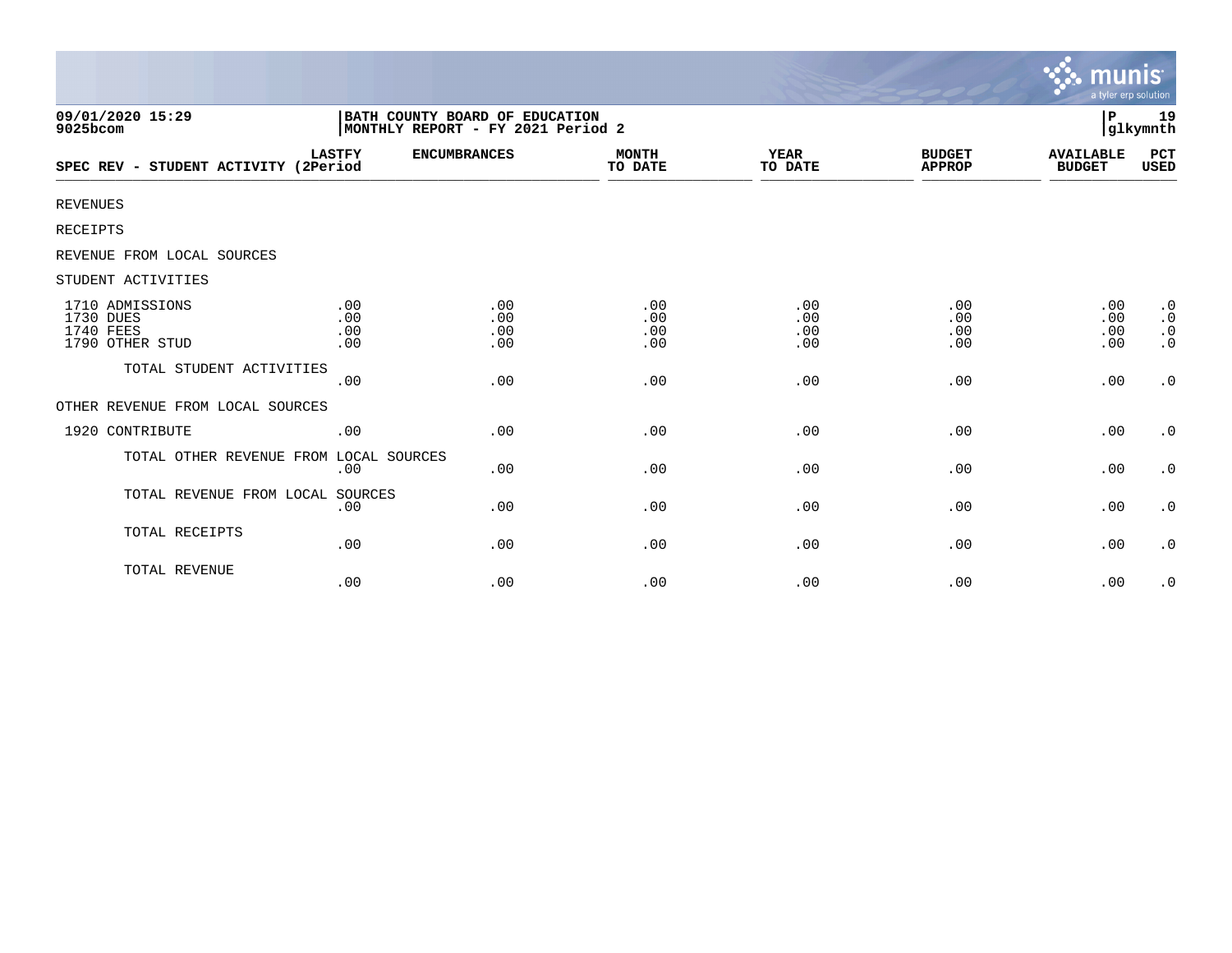

| 09/01/2020 15:29<br>9025bcom                         |                                               | BATH COUNTY BOARD OF EDUCATION<br>MONTHLY REPORT - FY 2021 Period 2 |                                               |                                               |                                               | $\mathbf P$                                   | 20<br>glkymnth                                                                                                                                |
|------------------------------------------------------|-----------------------------------------------|---------------------------------------------------------------------|-----------------------------------------------|-----------------------------------------------|-----------------------------------------------|-----------------------------------------------|-----------------------------------------------------------------------------------------------------------------------------------------------|
| SPEC REV - STUDENT ACTIVITY (2Period                 | <b>LASTFY</b>                                 | <b>ENCUMBRANCES</b>                                                 | <b>MONTH</b><br>TO DATE                       | <b>YEAR</b><br>TO DATE                        | <b>BUDGET</b><br><b>APPROP</b>                | <b>AVAILABLE</b><br><b>BUDGET</b>             | PCT<br><b>USED</b>                                                                                                                            |
| EXPENDITURES                                         |                                               |                                                                     |                                               |                                               |                                               |                                               |                                                                                                                                               |
| INSTRUCTION<br>1000                                  |                                               |                                                                     |                                               |                                               |                                               |                                               |                                                                                                                                               |
| 0100<br>0300<br>0400<br>0500<br>0600<br>0700<br>0800 | .00<br>.00<br>.00<br>.00<br>.00<br>.00<br>.00 | .00<br>.00<br>.00<br>.00<br>.00<br>.00<br>.00                       | .00<br>.00<br>.00<br>.00<br>.00<br>.00<br>.00 | .00<br>.00<br>.00<br>.00<br>.00<br>.00<br>.00 | .00<br>.00<br>.00<br>.00<br>.00<br>.00<br>.00 | .00<br>.00<br>.00<br>.00<br>.00<br>.00<br>.00 | $\cdot$ 0<br>$\boldsymbol{\cdot}$ 0<br>$\cdot$ 0<br>$\begin{smallmatrix} 0.1 \\ 0.1 \end{smallmatrix}$<br>$\boldsymbol{\cdot}$ 0<br>$\cdot$ 0 |
| TOTAL 1000                                           | INSTRUCTION<br>.00                            | .00                                                                 | .00                                           | .00                                           | .00                                           | .00                                           | $\cdot$ 0                                                                                                                                     |
| 2100<br>STUDENT SUPPORT SERVICES                     |                                               |                                                                     |                                               |                                               |                                               |                                               |                                                                                                                                               |
| 0100<br>0300<br>0400<br>0500<br>0600<br>0700<br>0800 | .00<br>.00<br>.00<br>.00<br>.00<br>.00<br>.00 | .00<br>.00<br>.00<br>.00<br>.00<br>.00<br>.00                       | .00<br>.00<br>.00<br>.00<br>.00<br>.00<br>.00 | .00<br>.00<br>.00<br>.00<br>.00<br>.00<br>.00 | .00<br>.00<br>.00<br>.00<br>.00<br>.00<br>.00 | .00<br>.00<br>.00<br>.00<br>.00<br>.00<br>.00 | $\begin{smallmatrix} 0.1 \\ 0.1 \end{smallmatrix}$<br>$\cdot$ 0<br>$\begin{array}{c} 0.0 \\ 0.0 \\ 0.0 \end{array}$<br>$\cdot$ 0              |
| TOTAL 2100                                           | STUDENT SUPPORT SERVICES<br>.00               | .00                                                                 | .00                                           | .00                                           | .00                                           | .00                                           | $\cdot$ 0                                                                                                                                     |
| INSTRUCTIONAL STAFF SUPP SERV<br>2200                |                                               |                                                                     |                                               |                                               |                                               |                                               |                                                                                                                                               |
| 0100<br>0300<br>0400<br>0500<br>0600<br>0700<br>0800 | .00<br>.00<br>.00<br>.00<br>.00<br>.00<br>.00 | .00<br>.00<br>.00<br>.00<br>.00<br>.00<br>.00                       | .00<br>.00<br>.00<br>.00<br>.00<br>.00<br>.00 | .00<br>.00<br>.00<br>.00<br>.00<br>.00<br>.00 | .00<br>.00<br>.00<br>.00<br>.00<br>.00<br>.00 | .00<br>.00<br>.00<br>.00<br>.00<br>.00<br>.00 | $\cdot$ 0<br>$\ddot{0}$<br>$\boldsymbol{\cdot}$ 0<br>$\overline{0}$<br>$\ddot{\theta}$<br>$\cdot$ 0<br>$\overline{0}$ .                       |
| TOTAL 2200                                           | INSTRUCTIONAL STAFF SUPP SERV<br>.00          | .00                                                                 | .00                                           | .00                                           | .00                                           | .00                                           | $\cdot$ 0                                                                                                                                     |
| 2600<br>PLANT OPERATIONS AND MAINTENANCE             |                                               |                                                                     |                                               |                                               |                                               |                                               |                                                                                                                                               |
| 0100<br>0300<br>0400<br>0500<br>0600<br>0700<br>0800 | .00<br>.00<br>.00<br>.00<br>.00<br>.00<br>.00 | .00<br>.00<br>.00<br>.00<br>.00<br>.00<br>.00                       | .00<br>.00<br>.00<br>.00<br>.00<br>.00<br>.00 | .00<br>.00<br>.00<br>.00<br>.00<br>.00<br>.00 | .00<br>.00<br>.00<br>.00<br>.00<br>.00<br>.00 | .00<br>.00<br>.00<br>.00<br>.00<br>.00<br>.00 | $\cdot$ 0<br>$\cdot$ 0<br>$\boldsymbol{\cdot}$ 0<br>$\ddot{0}$<br>$\boldsymbol{\cdot}$ 0<br>$\boldsymbol{\cdot}$ 0<br>$\cdot$ 0               |
| TOTAL 2600                                           | PLANT OPERATIONS AND MAINTENANCE<br>.00       | .00                                                                 | .00                                           | .00                                           | .00                                           | .00                                           | $\cdot$ 0                                                                                                                                     |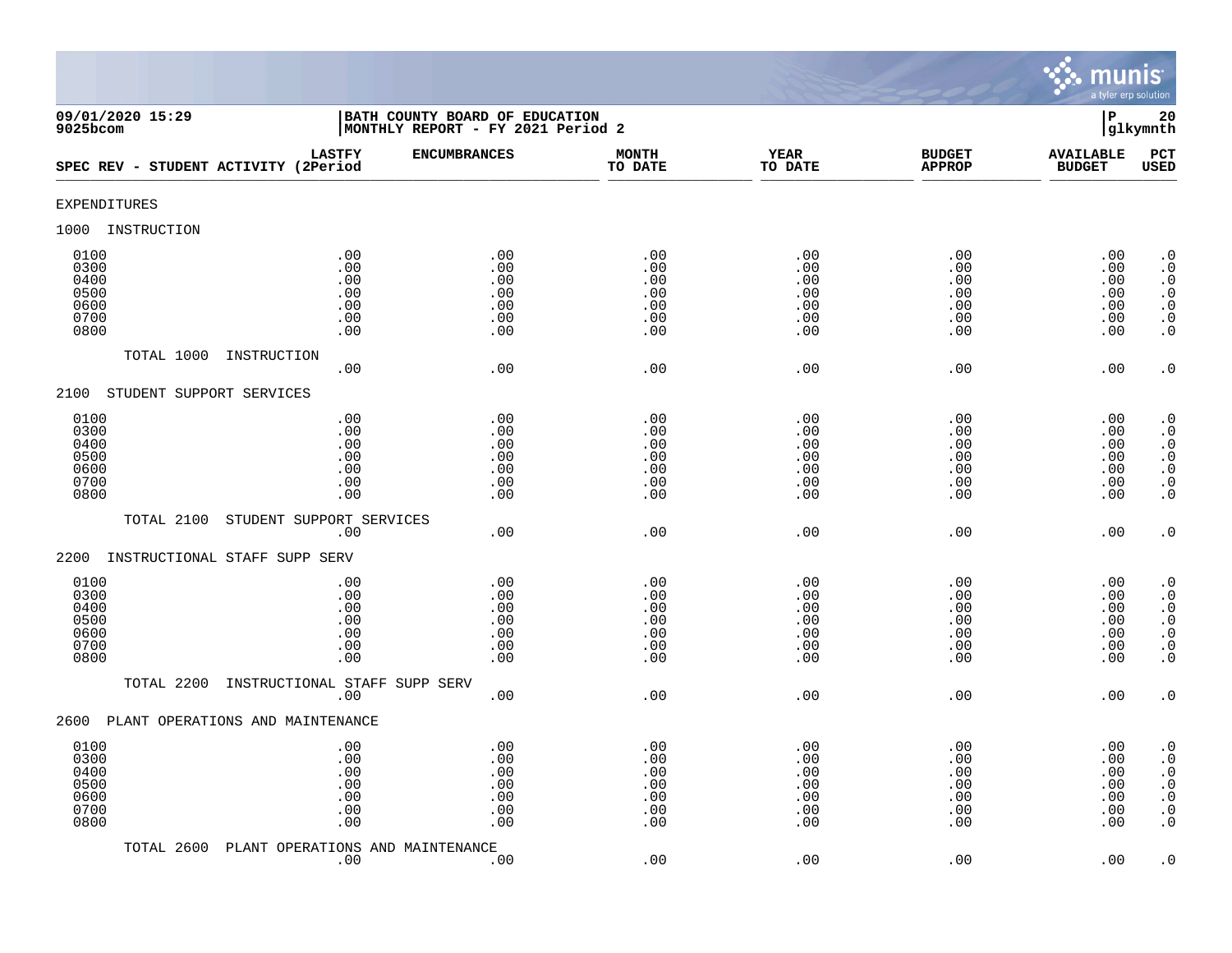

|                                                      | 09/01/2020 15:29<br>BATH COUNTY BOARD OF<br>MONTHLY REPORT - FY 2021 Period 2<br>9025bcom |                                               |                                               | <b>EDUCATION</b>                              | ΙP                                            | 21<br>glkymnth                                |                                               |                                                                                         |
|------------------------------------------------------|-------------------------------------------------------------------------------------------|-----------------------------------------------|-----------------------------------------------|-----------------------------------------------|-----------------------------------------------|-----------------------------------------------|-----------------------------------------------|-----------------------------------------------------------------------------------------|
| SPEC REV -                                           | STUDENT ACTIVITY                                                                          | <b>LASTFY</b><br>(2Period                     | <b>ENCUMBRANCES</b>                           | <b>MONTH</b><br>TO DATE                       | <b>YEAR</b><br>TO DATE                        | <b>BUDGET</b><br><b>APPROP</b>                | <b>AVAILABLE</b><br><b>BUDGET</b>             | PCT<br>USED                                                                             |
| 2700                                                 | STUDENT TRANSPORTATION                                                                    |                                               |                                               |                                               |                                               |                                               |                                               |                                                                                         |
| 0100<br>0300<br>0400<br>0500<br>0600<br>0700<br>0800 |                                                                                           | .00<br>.00<br>.00<br>.00<br>.00<br>.00<br>.00 | .00<br>.00<br>.00<br>.00<br>.00<br>.00<br>.00 | .00<br>.00<br>.00<br>.00<br>.00<br>.00<br>.00 | .00<br>.00<br>.00<br>.00<br>.00<br>.00<br>.00 | .00<br>.00<br>.00<br>.00<br>.00<br>.00<br>.00 | .00<br>.00<br>.00<br>.00<br>.00<br>.00<br>.00 | $\cdot$ 0<br>$\cdot$ 0<br>$\cdot$ 0<br>$\cdot$ 0<br>$\cdot$ 0<br>$\cdot$ 0<br>$\cdot$ 0 |
|                                                      | TOTAL 2700                                                                                | STUDENT TRANSPORTATION<br>.00                 | .00                                           | .00                                           | .00                                           | .00                                           | .00                                           | $\cdot$ 0                                                                               |
|                                                      | TOTAL EXPENDITURES                                                                        | .00                                           | .00                                           | .00                                           | .00                                           | .00                                           | .00                                           | $\cdot$ 0                                                                               |
|                                                      | TOTAL FOR SPEC REV -                                                                      | STUDENT ACTIVITY<br>.00                       | (25)<br>.00                                   | .00                                           | .00                                           | .00                                           | .00                                           | $\cdot$ 0                                                                               |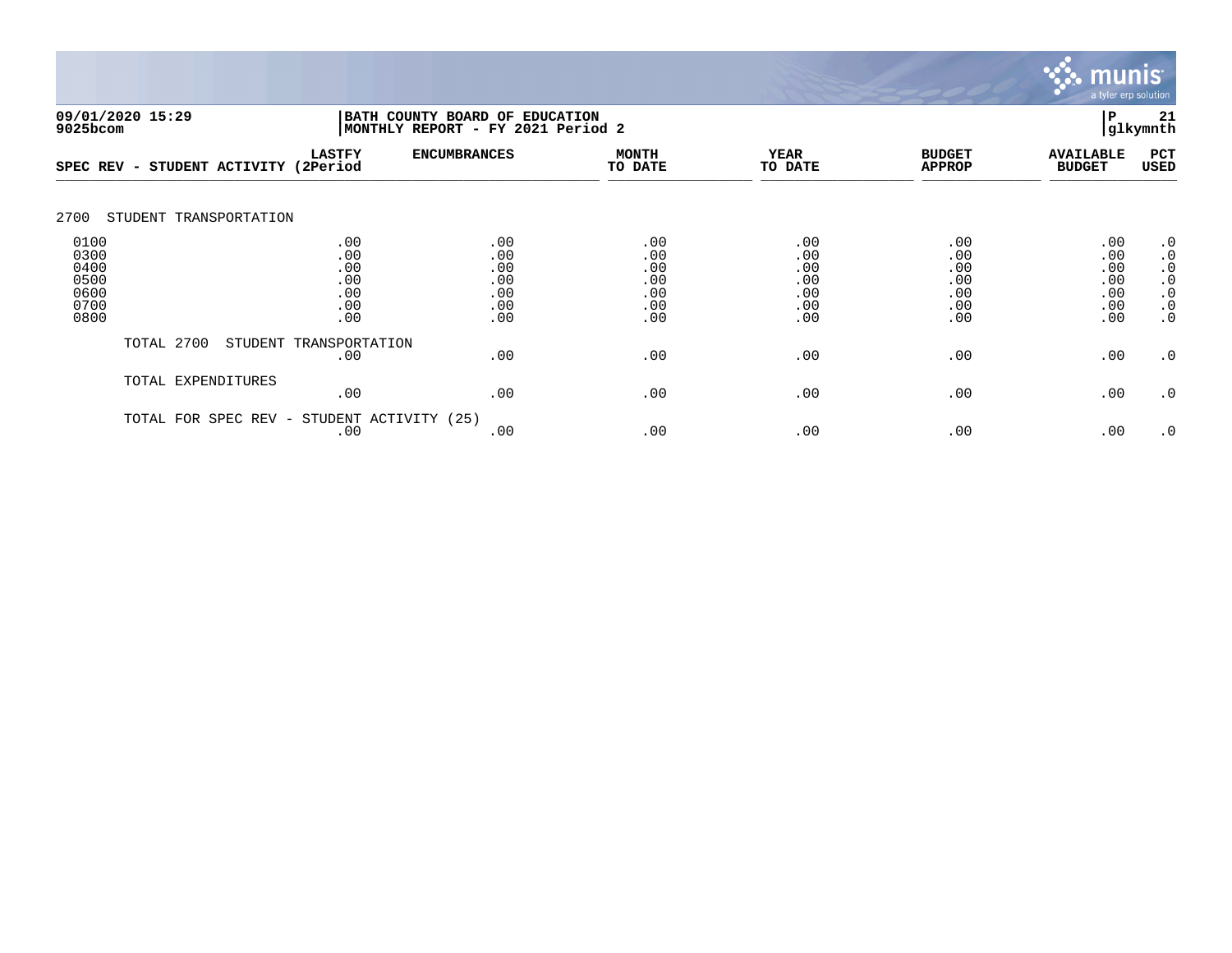|                                  |                         |                                                                     |                         |                        |                                | mu<br>a tyler erp solution        |                |
|----------------------------------|-------------------------|---------------------------------------------------------------------|-------------------------|------------------------|--------------------------------|-----------------------------------|----------------|
| 09/01/2020 15:29<br>9025bcom     |                         | BATH COUNTY BOARD OF EDUCATION<br>MONTHLY REPORT - FY 2021 Period 2 |                         |                        |                                | IΡ                                | 22<br>glkymnth |
| CAPITAL OUTLAY FUND (310)        | <b>LASTFY</b><br>Period | <b>ENCUMBRANCES</b>                                                 | <b>MONTH</b><br>TO DATE | <b>YEAR</b><br>TO DATE | <b>BUDGET</b><br><b>APPROP</b> | <b>AVAILABLE</b><br><b>BUDGET</b> | PCT<br>USED    |
| <b>REVENUES</b>                  |                         |                                                                     |                         |                        |                                |                                   |                |
| 0999 BEGINNING BALANCE           |                         |                                                                     |                         |                        |                                |                                   |                |
| TOTAL 0999 BEGINNING BALANCE     | .00                     | .00                                                                 | .00                     | .00                    | .00                            | .00                               | $\cdot$ 0      |
| <b>RECEIPTS</b>                  |                         |                                                                     |                         |                        |                                |                                   |                |
| REVENUE FROM STATE SOURCES       |                         |                                                                     |                         |                        |                                |                                   |                |
| RESTRICTED                       |                         |                                                                     |                         |                        |                                |                                   |                |
| 3200 RES STATE                   | 87,000.00               | .00                                                                 | .00                     | 86,105.00              | 172,209.00                     | 86,104.00                         | 50.0           |
| TOTAL RESTRICTED                 | 87,000.00               | .00                                                                 | .00                     | 86,105.00              | 172,209.00                     | 86,104.00                         | 50.0           |
| TOTAL REVENUE FROM STATE SOURCES | 87,000.00               | .00                                                                 | .00                     | 86,105.00              | 172,209.00                     | 86,104.00                         | 50.0           |
| OTHER RECEIPTS                   |                         |                                                                     |                         |                        |                                |                                   |                |
| INTERFUND TRANSFERS              |                         |                                                                     |                         |                        |                                |                                   |                |
| 5210 FND XFER                    | .00                     | .00                                                                 | .00                     | .00                    | .00                            | .00                               | $\cdot$ 0      |
| TOTAL INTERFUND TRANSFERS        | .00                     | .00                                                                 | .00                     | .00                    | .00                            | .00                               | $\cdot$ 0      |
| TOTAL OTHER RECEIPTS             | .00                     | .00                                                                 | .00                     | .00                    | .00                            | .00                               | $\cdot$ 0      |
| TOTAL RECEIPTS                   | 87,000.00               | .00                                                                 | .00                     | 86,105.00              | 172,209.00                     | 86,104.00                         | 50.0           |
| TOTAL REVENUE                    | 87,000.00               | .00                                                                 | .00                     | 86,105.00              | 172,209.00                     | 86,104.00                         | 50.0           |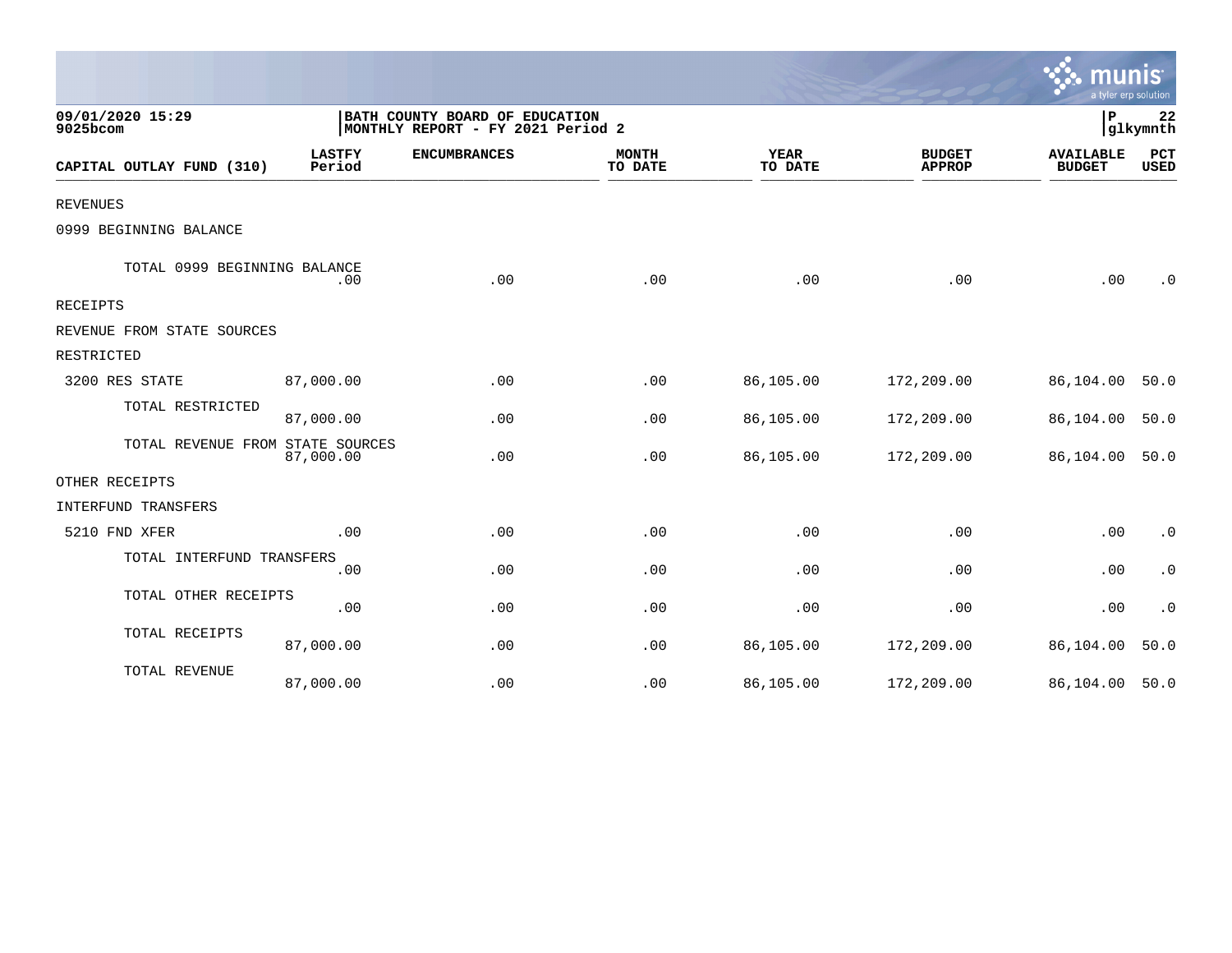

| 09/01/2020 15:29<br>9025bcom             | BATH COUNTY BOARD OF EDUCATION<br>MONTHLY REPORT - FY 2021 Period 2 |                                         |                         |                        |                                |                                   | lР<br>23<br>glkymnth   |  |
|------------------------------------------|---------------------------------------------------------------------|-----------------------------------------|-------------------------|------------------------|--------------------------------|-----------------------------------|------------------------|--|
| CAPITAL OUTLAY FUND (310)                | <b>LASTFY</b><br>Period                                             | <b>ENCUMBRANCES</b>                     | <b>MONTH</b><br>TO DATE | <b>YEAR</b><br>TO DATE | <b>BUDGET</b><br><b>APPROP</b> | <b>AVAILABLE</b><br><b>BUDGET</b> | PCT<br><b>USED</b>     |  |
| <b>EXPENDITURES</b>                      |                                                                     |                                         |                         |                        |                                |                                   |                        |  |
| PLANT OPERATIONS AND MAINTENANCE<br>2600 |                                                                     |                                         |                         |                        |                                |                                   |                        |  |
| 0400<br>0500                             | .00<br>.00                                                          | .00<br>.00                              | .00<br>.00              | .00<br>.00             | .00<br>.00                     | .00<br>.00                        | $\cdot$ 0<br>$\cdot$ 0 |  |
| TOTAL 2600                               | .00                                                                 | PLANT OPERATIONS AND MAINTENANCE<br>.00 | .00                     | .00                    | .00                            | .00                               | $\cdot$ 0              |  |
| DEBT SERVICE<br>5100                     |                                                                     |                                         |                         |                        |                                |                                   |                        |  |
| 0800<br>0840                             | .00<br>.00                                                          | .00<br>.00                              | .00<br>.00              | .00<br>.00             | .00<br>172,209.00              | .00<br>172,209.00                 | $\cdot$ 0<br>$\cdot$ 0 |  |
| TOTAL 5100<br>DEBT SERVICE               | .00                                                                 | .00                                     | .00                     | .00                    | 172,209.00                     | 172,209.00                        | $\cdot$ 0              |  |
| 5200<br>FUND TRANSFERS                   |                                                                     |                                         |                         |                        |                                |                                   |                        |  |
| 0900                                     | .00                                                                 | .00                                     | .00                     | .00                    | .00                            | .00                               | $\cdot$ 0              |  |
| TOTAL 5200<br>FUND TRANSFERS             | .00                                                                 | .00                                     | .00                     | .00                    | .00                            | .00                               | $\cdot$ 0              |  |
| TOTAL EXPENDITURES                       | .00                                                                 | .00                                     | .00                     | .00                    | 172,209.00                     | 172,209.00                        | $\cdot$ 0              |  |
| TOTAL FOR CAPITAL OUTLAY FUND            | 87,000.00                                                           | (310)<br>.00                            | .00                     | 86,105.00              | .00                            | $-86, 105.00$                     | $\cdot$ 0              |  |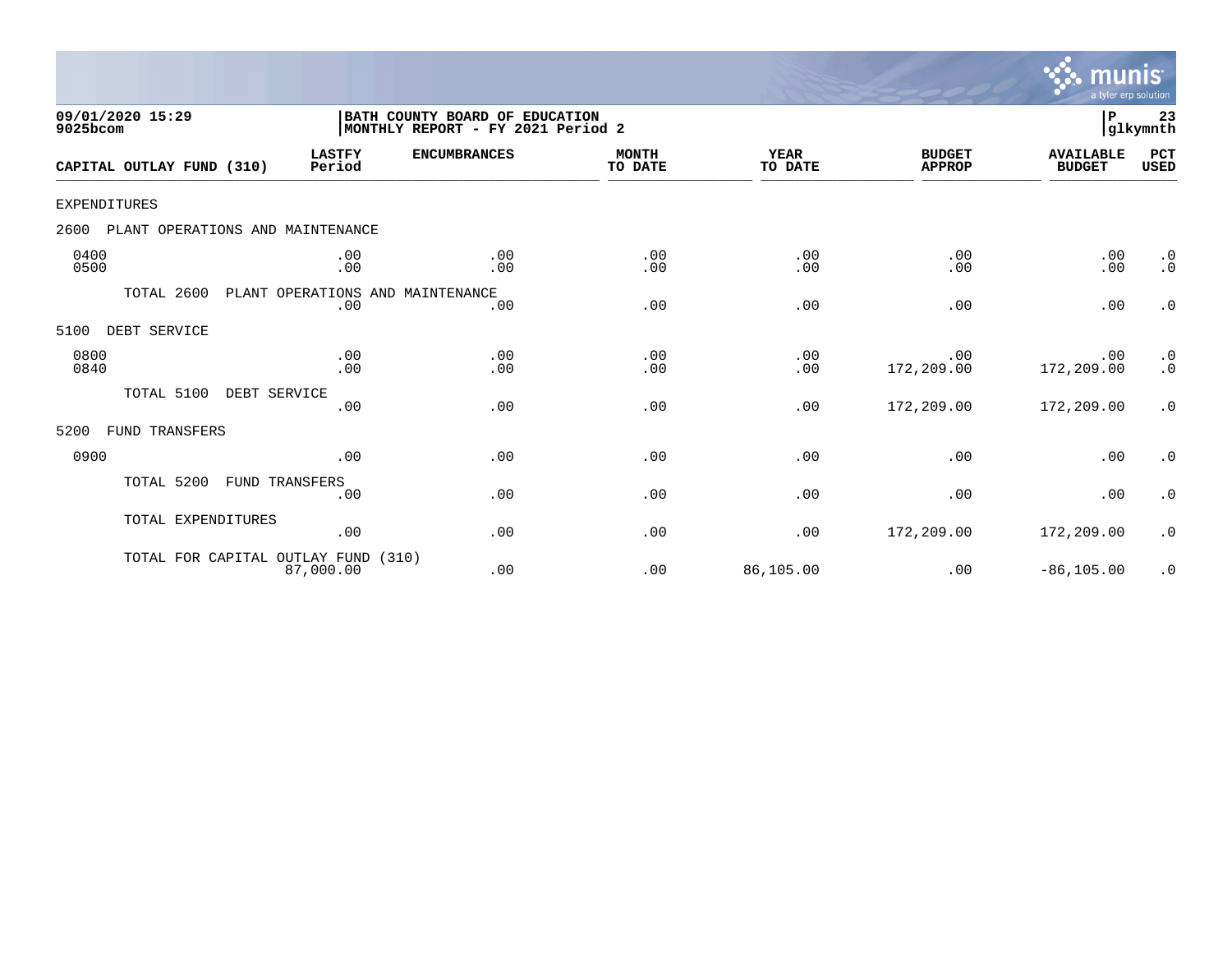|                                                                                                   |                                                                     |                                        |                                        |                                        |                                               | munis<br>a tyler erp solution                 |                                                                                         |
|---------------------------------------------------------------------------------------------------|---------------------------------------------------------------------|----------------------------------------|----------------------------------------|----------------------------------------|-----------------------------------------------|-----------------------------------------------|-----------------------------------------------------------------------------------------|
| 09/01/2020 15:29<br>9025bcom                                                                      | BATH COUNTY BOARD OF EDUCATION<br>MONTHLY REPORT - FY 2021 Period 2 |                                        |                                        |                                        |                                               | l P                                           | 24<br> glkymnth                                                                         |
| BUILDING FUND (5 CENT LEVY) (3Period                                                              | <b>LASTFY</b>                                                       | <b>ENCUMBRANCES</b>                    | <b>MONTH</b><br>TO DATE                | <b>YEAR</b><br>TO DATE                 | <b>BUDGET</b><br><b>APPROP</b>                | <b>AVAILABLE</b><br><b>BUDGET</b>             | PCT<br><b>USED</b>                                                                      |
| <b>REVENUES</b>                                                                                   |                                                                     |                                        |                                        |                                        |                                               |                                               |                                                                                         |
| 0999 BEGINNING BALANCE                                                                            |                                                                     |                                        |                                        |                                        |                                               |                                               |                                                                                         |
| TOTAL 0999 BEGINNING BALANCE                                                                      | .00                                                                 | .00                                    | .00                                    | .00                                    | .00                                           | .00                                           | $\cdot$ 0                                                                               |
| <b>RECEIPTS</b>                                                                                   |                                                                     |                                        |                                        |                                        |                                               |                                               |                                                                                         |
| REVENUE FROM LOCAL SOURCES                                                                        |                                                                     |                                        |                                        |                                        |                                               |                                               |                                                                                         |
| AD VALOREM TAXES                                                                                  |                                                                     |                                        |                                        |                                        |                                               |                                               |                                                                                         |
| 1111 GRP TAX<br>1113 PSCRP TAX<br>1115 DLQ TAX<br>1116 DISTL TAX<br>1117 MV TAX<br>1118 UNMND TAX | .00<br>.00<br>.00<br>.00<br>.00<br>.00                              | .00<br>.00<br>.00<br>.00<br>.00<br>.00 | .00<br>.00<br>.00<br>.00<br>.00<br>.00 | .00<br>.00<br>.00<br>.00<br>.00<br>.00 | 565,000.00<br>.00<br>.00<br>.00<br>.00<br>.00 | 565,000.00<br>.00<br>.00<br>.00<br>.00<br>.00 | $\cdot$ 0<br>$\cdot$ 0<br>$\cdot$ 0<br>$\boldsymbol{\cdot}$ 0<br>$\cdot$ 0<br>$\cdot$ 0 |
| TOTAL AD VALOREM TAXES                                                                            | .00                                                                 | .00                                    | .00                                    | .00                                    | 565,000.00                                    | 565,000.00                                    | $\cdot$ 0                                                                               |
| PENALTIES & INTEREST ON TAXES                                                                     |                                                                     |                                        |                                        |                                        |                                               |                                               |                                                                                         |
| 1140 PEN & INT                                                                                    | .00.                                                                | .00                                    | .00                                    | .00                                    | .00                                           | .00                                           | $\cdot$ 0                                                                               |
| TOTAL PENALTIES & INTEREST ON TAXES                                                               | .00                                                                 | .00                                    | .00                                    | .00                                    | .00                                           | .00                                           | $\cdot$ 0                                                                               |
| OTHER TAXES                                                                                       |                                                                     |                                        |                                        |                                        |                                               |                                               |                                                                                         |
| 1191 OMIT TAX<br>1192 EXCISE TAX                                                                  | .00<br>.00                                                          | .00<br>.00                             | .00<br>.00                             | .00<br>.00                             | .00<br>.00                                    | .00<br>.00                                    | $\cdot$ 0<br>$\cdot$ 0                                                                  |
| TOTAL OTHER TAXES                                                                                 | .00                                                                 | .00                                    | .00                                    | .00                                    | .00                                           | .00                                           | $\cdot$ 0                                                                               |
| EARNINGS ON INVESTMENTS                                                                           |                                                                     |                                        |                                        |                                        |                                               |                                               |                                                                                         |
| 1510 INT ON INV                                                                                   | .00                                                                 | .00                                    | .00                                    | .00                                    | .00                                           | .00                                           | $\cdot$ 0                                                                               |
| TOTAL EARNINGS ON INVESTMENTS                                                                     | .00                                                                 | .00                                    | .00                                    | .00                                    | .00                                           | .00                                           | $\cdot$ 0                                                                               |
| TOTAL REVENUE FROM LOCAL SOURCES                                                                  | .00                                                                 | .00                                    | .00                                    | .00                                    | 565,000.00                                    | 565,000.00                                    | $\cdot$ 0                                                                               |
| REVENUE FROM STATE SOURCES                                                                        |                                                                     |                                        |                                        |                                        |                                               |                                               |                                                                                         |

 $\bullet$ 

RESTRICTED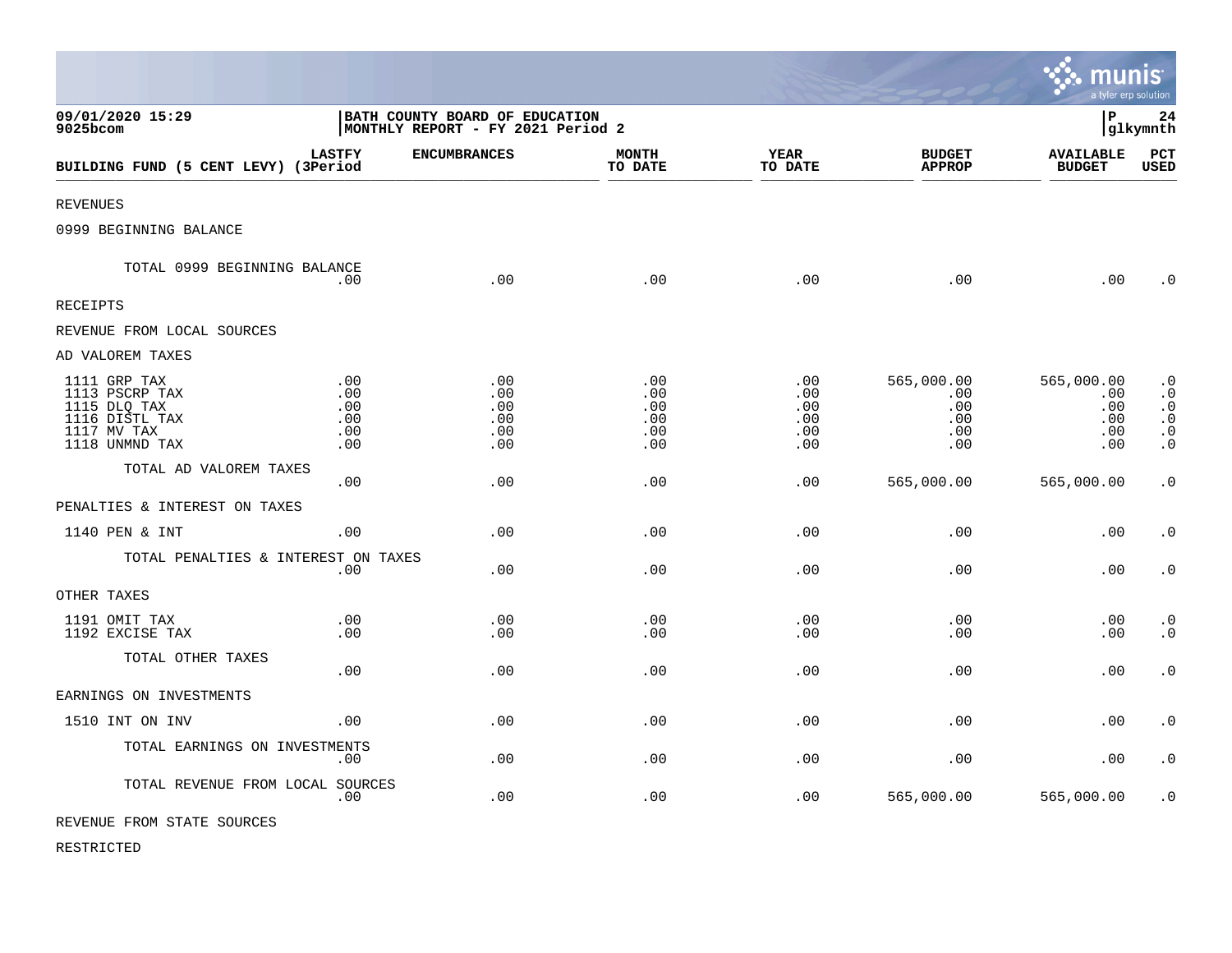

| 09/01/2020 15:29<br>9025bcom                                                                               | BATH COUNTY BOARD OF EDUCATION<br>MONTHLY REPORT - FY 2021 Period 2 |                                        |                                        |                                        |                                        | ∣P<br>glkymnth                         |                                                                            |  |
|------------------------------------------------------------------------------------------------------------|---------------------------------------------------------------------|----------------------------------------|----------------------------------------|----------------------------------------|----------------------------------------|----------------------------------------|----------------------------------------------------------------------------|--|
| BUILDING FUND (5 CENT LEVY) (3Period                                                                       | <b>LASTFY</b>                                                       | <b>ENCUMBRANCES</b>                    | <b>MONTH</b><br>TO DATE                | <b>YEAR</b><br>TO DATE                 | <b>BUDGET</b><br><b>APPROP</b>         | <b>AVAILABLE</b><br><b>BUDGET</b>      | PCT<br>USED                                                                |  |
| 3200 RES STATE                                                                                             | 453,080.00                                                          | .00                                    | .00                                    | 506,216.00                             | 1,012,432.00                           | 506,216.00                             | 50.0                                                                       |  |
| TOTAL RESTRICTED                                                                                           | 453,080.00                                                          | .00                                    | .00                                    | 506,216.00                             | 1,012,432.00                           | 506,216.00                             | 50.0                                                                       |  |
|                                                                                                            | TOTAL REVENUE FROM STATE SOURCES<br>453,080.00                      | .00                                    | .00                                    | 506,216.00                             | 1,012,432.00                           | 506,216.00                             | 50.0                                                                       |  |
| OTHER RECEIPTS                                                                                             |                                                                     |                                        |                                        |                                        |                                        |                                        |                                                                            |  |
| INTERFUND TRANSFERS                                                                                        |                                                                     |                                        |                                        |                                        |                                        |                                        |                                                                            |  |
| 5210 FND XFER                                                                                              | .00                                                                 | .00                                    | .00                                    | .00                                    | .00                                    | .00                                    | $\cdot$ 0                                                                  |  |
| TOTAL INTERFUND TRANSFERS                                                                                  | .00                                                                 | .00                                    | .00                                    | .00                                    | .00                                    | .00                                    | $\cdot$ 0                                                                  |  |
| SALE OR COMP FOR LOSS OF ASSETS                                                                            |                                                                     |                                        |                                        |                                        |                                        |                                        |                                                                            |  |
| 5311 SALE LAND<br>5312 LOSS LAND<br>5331 SALE BLDG<br>5332 LOSS BLDG<br>5341 SALE EQUIP<br>5342 LOSS EQUIP | .00<br>.00<br>.00<br>.00<br>.00<br>.00                              | .00<br>.00<br>.00<br>.00<br>.00<br>.00 | .00<br>.00<br>.00<br>.00<br>.00<br>.00 | .00<br>.00<br>.00<br>.00<br>.00<br>.00 | .00<br>.00<br>.00<br>.00<br>.00<br>.00 | .00<br>.00<br>.00<br>.00<br>.00<br>.00 | $\cdot$ 0<br>$\cdot$ 0<br>$\cdot$ 0<br>$\cdot$ 0<br>$\cdot$ 0<br>$\cdot$ 0 |  |
|                                                                                                            | TOTAL SALE OR COMP FOR LOSS OF ASSETS<br>.00                        | .00                                    | .00                                    | .00                                    | .00                                    | .00                                    | $\cdot$ 0                                                                  |  |
| TOTAL OTHER RECEIPTS                                                                                       | .00                                                                 | .00                                    | .00                                    | .00                                    | .00                                    | .00                                    | $\cdot$ 0                                                                  |  |
| TOTAL RECEIPTS                                                                                             | 453,080.00                                                          | .00                                    | .00                                    | 506,216.00                             | 1,577,432.00                           | 1,071,216.00                           | 32.1                                                                       |  |
| TOTAL REVENUE                                                                                              | 453,080.00                                                          | .00                                    | .00                                    | 506,216.00                             | 1,577,432.00                           | 1,071,216.00 32.1                      |                                                                            |  |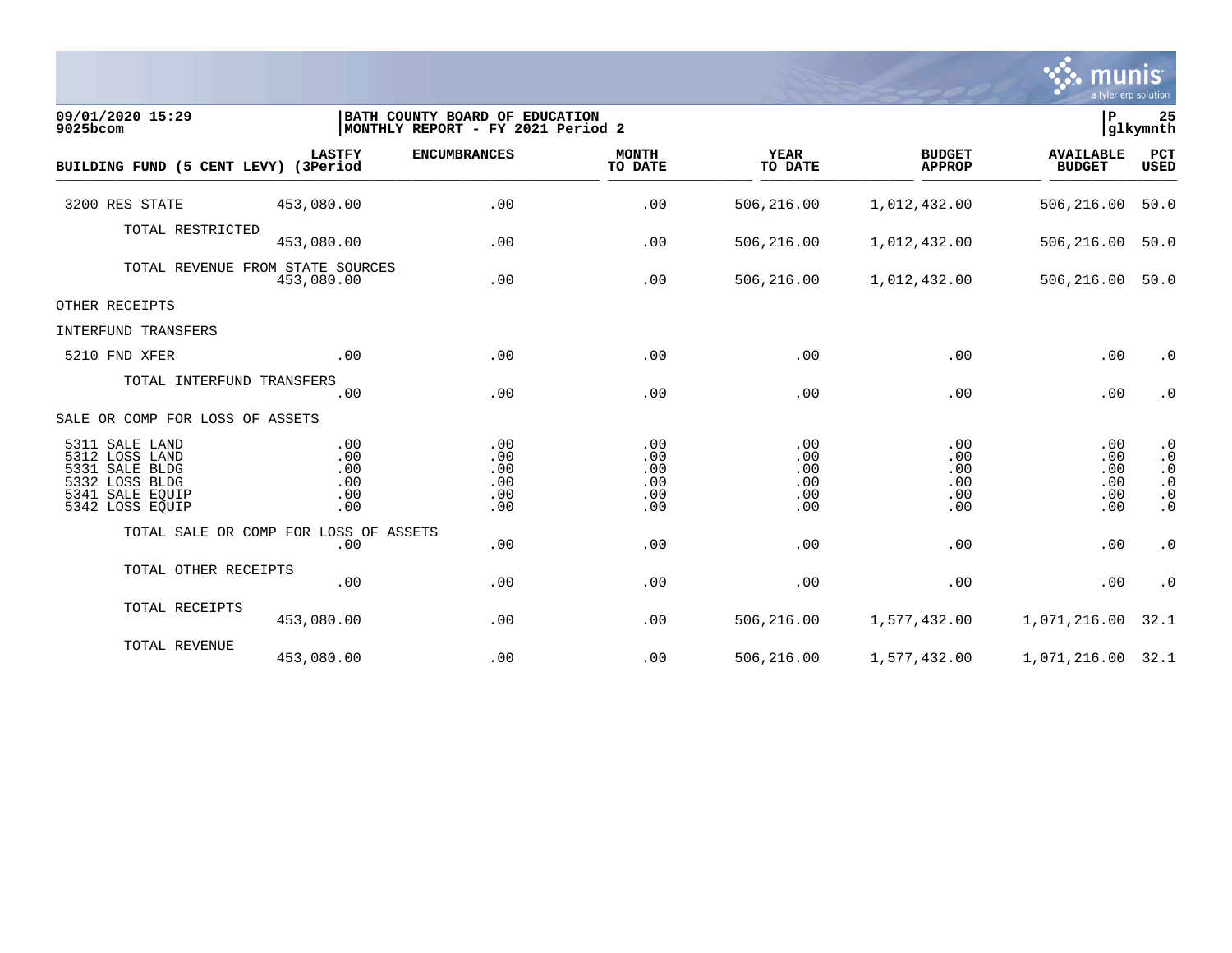

| 09/01/2020 15:29<br>9025bcom         |                                                               | BATH COUNTY BOARD OF EDUCATION<br> MONTHLY REPORT - FY 2021 Period 2 |                         |                        |                                | ∣₽                                | 26<br>glkymnth            |
|--------------------------------------|---------------------------------------------------------------|----------------------------------------------------------------------|-------------------------|------------------------|--------------------------------|-----------------------------------|---------------------------|
| BUILDING FUND (5 CENT LEVY) (3Period | <b>LASTFY</b>                                                 | <b>ENCUMBRANCES</b>                                                  | <b>MONTH</b><br>TO DATE | <b>YEAR</b><br>TO DATE | <b>BUDGET</b><br><b>APPROP</b> | <b>AVAILABLE</b><br><b>BUDGET</b> | <b>PCT</b><br><b>USED</b> |
| EXPENDITURES                         |                                                               |                                                                      |                         |                        |                                |                                   |                           |
| 4700<br>BUILDING IMPROVEMENTS        |                                                               |                                                                      |                         |                        |                                |                                   |                           |
| 0400<br>0840                         | .00<br>.00                                                    | .00<br>.00                                                           | .00<br>.00              | .00<br>.00             | .00<br>231,524.63              | .00<br>231,524.63                 | $\cdot$ 0<br>$\cdot$ 0    |
| TOTAL 4700                           | BUILDING IMPROVEMENTS<br>.00                                  | .00                                                                  | .00                     | .00                    | 231,524.63                     | 231,524.63                        | $\cdot$ 0                 |
| DEBT SERVICE<br>5100                 |                                                               |                                                                      |                         |                        |                                |                                   |                           |
| 0300<br>0800                         | .00<br>.00                                                    | .00<br>.00                                                           | .00<br>.00              | .00<br>.00             | .00<br>.00                     | .00<br>.00                        | $\cdot$ 0<br>$\cdot$ 0    |
| TOTAL 5100                           | DEBT SERVICE<br>.00                                           | .00                                                                  | .00                     | .00                    | .00                            | .00                               | $\cdot$ 0                 |
| 5200<br><b>FUND TRANSFERS</b>        |                                                               |                                                                      |                         |                        |                                |                                   |                           |
| 0900                                 | 585, 383.96                                                   | .00                                                                  | .00                     | 586, 533.26            | 1,345,907.37                   | 759, 374. 11 43. 6                |                           |
| TOTAL 5200                           | TRANSFERS<br>FUND<br>585,383.96                               | .00                                                                  | .00                     | 586,533.26             | 1,345,907.37                   | 759,374.11                        | 43.6                      |
| TOTAL EXPENDITURES                   | 585, 383.96                                                   | .00                                                                  | .00                     | 586, 533.26            | 1,577,432.00                   | 990,898.74 37.2                   |                           |
|                                      | TOTAL FOR BUILDING FUND (5 CENT LEVY) (320)<br>$-132, 303.96$ | .00                                                                  | .00                     | $-80, 317.26$          | .00                            | 80, 317.26                        | $\cdot$ 0                 |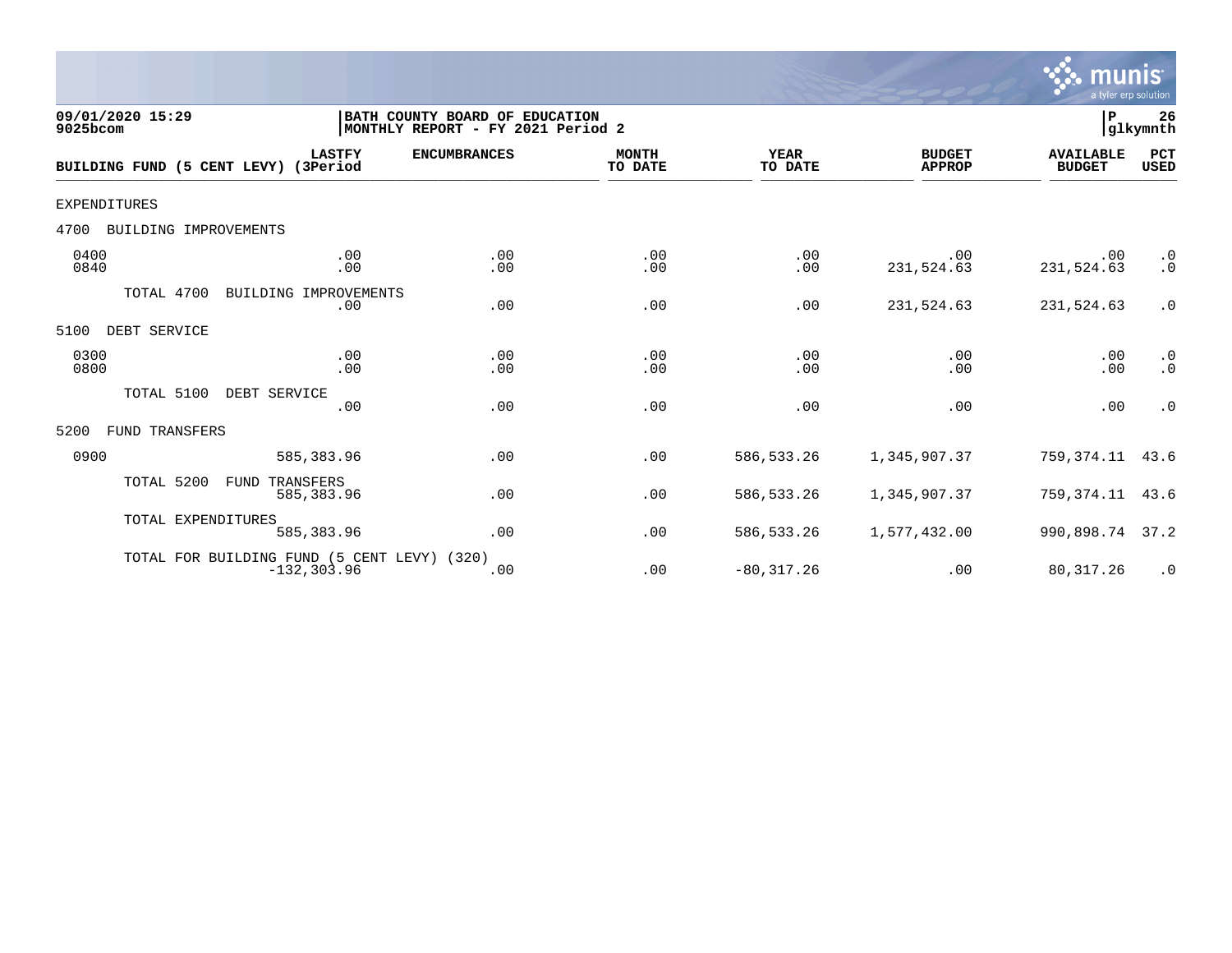|                                  |                                                                     |                     |                         |                        |                                | munis<br>a tyler erp solution     |                    |
|----------------------------------|---------------------------------------------------------------------|---------------------|-------------------------|------------------------|--------------------------------|-----------------------------------|--------------------|
| 09/01/2020 15:29<br>9025bcom     | BATH COUNTY BOARD OF EDUCATION<br>MONTHLY REPORT - FY 2021 Period 2 |                     |                         |                        |                                |                                   | 27<br>glkymnth     |
| CONSTRUCTION FUND (360)          | <b>LASTFY</b><br>Period                                             | <b>ENCUMBRANCES</b> | <b>MONTH</b><br>TO DATE | <b>YEAR</b><br>TO DATE | <b>BUDGET</b><br><b>APPROP</b> | <b>AVAILABLE</b><br><b>BUDGET</b> | PCT<br><b>USED</b> |
| <b>REVENUES</b>                  |                                                                     |                     |                         |                        |                                |                                   |                    |
| RECEIPTS                         |                                                                     |                     |                         |                        |                                |                                   |                    |
| REVENUE FROM LOCAL SOURCES       |                                                                     |                     |                         |                        |                                |                                   |                    |
| EARNINGS ON INVESTMENTS          |                                                                     |                     |                         |                        |                                |                                   |                    |
| 1510 INT ON INV                  | .00                                                                 | .00                 | .00                     | .00                    | .00                            | .00                               | $\cdot$ 0          |
| TOTAL EARNINGS ON INVESTMENTS    | .00                                                                 | .00                 | .00                     | .00                    | .00                            | .00                               | $\cdot$ 0          |
| TOTAL REVENUE FROM LOCAL SOURCES | .00                                                                 | .00                 | .00                     | .00                    | .00                            | .00                               | $\cdot$ 0          |
| OTHER RECEIPTS                   |                                                                     |                     |                         |                        |                                |                                   |                    |
| <b>BOND ISSUANCE</b>             |                                                                     |                     |                         |                        |                                |                                   |                    |
| 5110 BOND PRIN                   | .00                                                                 | .00                 | .00                     | .00                    | .00                            | .00                               | $\cdot$ 0          |
| TOTAL BOND ISSUANCE              | .00                                                                 | .00                 | .00                     | .00                    | .00                            | .00                               | $\cdot$ 0          |
| INTERFUND TRANSFERS              |                                                                     |                     |                         |                        |                                |                                   |                    |
| 5210 FND XFER                    | .00                                                                 | .00                 | .00                     | .00                    | .00                            | .00                               | $\cdot$ 0          |
| TOTAL INTERFUND TRANSFERS        | .00                                                                 | .00                 | .00                     | .00                    | .00                            | .00                               | $\cdot$ 0          |
| TOTAL OTHER RECEIPTS             | .00                                                                 | .00                 | .00                     | .00                    | .00                            | .00                               | $\cdot$ 0          |
| TOTAL RECEIPTS                   | .00                                                                 | .00                 | .00                     | .00                    | .00                            | .00                               | $\cdot$ 0          |
| TOTAL REVENUE                    | .00                                                                 | .00                 | .00                     | .00                    | .00                            | .00                               | $\cdot$ 0          |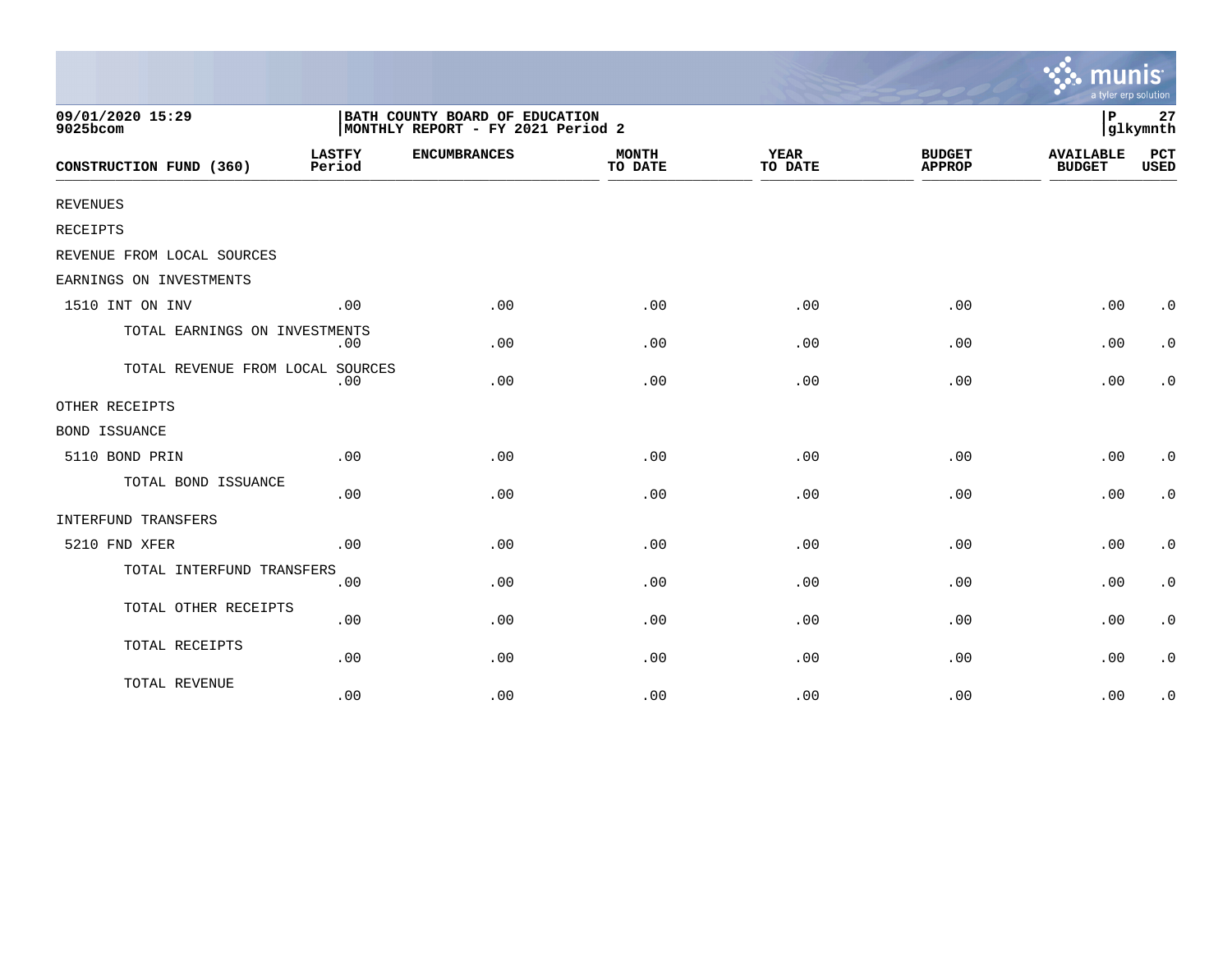|                                                              |                                                                             |                                                                     |                                                      |                                                      |                                                                                  | mu<br>a tyler erp solution                                         |                                                                                                      |
|--------------------------------------------------------------|-----------------------------------------------------------------------------|---------------------------------------------------------------------|------------------------------------------------------|------------------------------------------------------|----------------------------------------------------------------------------------|--------------------------------------------------------------------|------------------------------------------------------------------------------------------------------|
| 09/01/2020 15:29<br>9025bcom                                 |                                                                             | BATH COUNTY BOARD OF EDUCATION<br>MONTHLY REPORT - FY 2021 Period 2 |                                                      |                                                      |                                                                                  | l P                                                                | 28<br> glkymnth                                                                                      |
| CONSTRUCTION FUND (360)                                      | <b>LASTFY</b><br>Period                                                     | <b>ENCUMBRANCES</b>                                                 | <b>MONTH</b><br>TO DATE                              | <b>YEAR</b><br>TO DATE                               | <b>BUDGET</b><br><b>APPROP</b>                                                   | <b>AVAILABLE</b><br><b>BUDGET</b>                                  | PCT<br><b>USED</b>                                                                                   |
| EXPENDITURES                                                 |                                                                             |                                                                     |                                                      |                                                      |                                                                                  |                                                                    |                                                                                                      |
| 0000 RESTRICT TO REV & BAL SHT ONLY                          |                                                                             |                                                                     |                                                      |                                                      |                                                                                  |                                                                    |                                                                                                      |
| 0900                                                         | .00                                                                         | .00                                                                 | .00                                                  | .00                                                  | .00                                                                              | .00                                                                | . 0                                                                                                  |
| TOTAL 0000 RESTRICT TO REV & BAL SHT ONLY                    | .00                                                                         | .00                                                                 | .00                                                  | .00                                                  | .00                                                                              | .00                                                                | $\cdot$ 0                                                                                            |
| 4300 ARCHITECTURAL/ENGIN                                     |                                                                             |                                                                     |                                                      |                                                      |                                                                                  |                                                                    |                                                                                                      |
| 0300                                                         | .00                                                                         | .00                                                                 | .00                                                  | .00                                                  | .00                                                                              | .00                                                                | $\cdot$ 0                                                                                            |
| TOTAL 4300 ARCHITECTURAL/ENGIN                               | .00                                                                         | .00                                                                 | .00                                                  | .00                                                  | .00                                                                              | .00                                                                | $\cdot$ 0                                                                                            |
| 4500 BUILDING ACQUISTIONS & CONSTRUCTION                     |                                                                             |                                                                     |                                                      |                                                      |                                                                                  |                                                                    |                                                                                                      |
| 0300<br>0400<br>0600<br>0700<br>0800<br>0840                 | .00<br>.00<br>.00<br>.00<br>.00<br>.00                                      | .00<br>.00<br>.00<br>.00<br>.00<br>.00                              | .00<br>.00<br>.00<br>.00<br>.00<br>.00               | .00<br>.00<br>.00<br>.00<br>.00<br>.00               | .00<br>.00<br>.00<br>.00<br>$.00 \,$<br>.00                                      | .00<br>.00<br>.00<br>.00<br>.00<br>.00                             | $\cdot$ 0<br>$\cdot$ 0<br>$\cdot$ 0<br>$\cdot$ 0<br>$\cdot$ 0<br>$\cdot$ 0                           |
| TOTAL 4500 BUILDING ACQUISTIONS & CONSTRUCTION               | .00                                                                         | $.00 \,$                                                            | .00                                                  | .00                                                  | .00                                                                              | .00                                                                | $\cdot$ 0                                                                                            |
| 4700<br>BUILDING IMPROVEMENTS                                |                                                                             |                                                                     |                                                      |                                                      |                                                                                  |                                                                    |                                                                                                      |
| 0300<br>0400<br>0500<br>0600<br>0700<br>0800<br>0840<br>0900 | 4,833.99<br>876,902.67<br>$.00 \,$<br>.00<br>29,981.57<br>.00<br>.00<br>.00 | .00<br>481.91<br>.00<br>.00<br>6,035.00<br>.00<br>.00<br>.00        | .00<br>.00<br>.00<br>.00<br>.00<br>.00<br>.00<br>.00 | .00<br>.00<br>.00<br>.00<br>.00<br>.00<br>.00<br>.00 | .00<br>$.00 \,$<br>$.00 \,$<br>$.00 \,$<br>.00<br>$.00 \ \rm$<br>$.00 \,$<br>.00 | .00<br>$-481.91$<br>.00<br>.00<br>$-6,035.00$<br>.00<br>.00<br>.00 | $\cdot$ 0<br>$\cdot$ 0<br>$\cdot$ 0<br>$\cdot$ 0<br>$\cdot$ 0<br>$\cdot$ 0<br>$\cdot$ 0<br>$\cdot$ 0 |
| TOTAL 4700 BUILDING IMPROVEMENTS                             |                                                                             |                                                                     |                                                      |                                                      |                                                                                  |                                                                    |                                                                                                      |
|                                                              | 911,718.23                                                                  | 6,516.91                                                            | .00                                                  | .00                                                  | $.00 \,$                                                                         | $-6,516.91$                                                        | $\cdot$ 0                                                                                            |
| 5200 FUND TRANSFERS                                          |                                                                             |                                                                     |                                                      |                                                      |                                                                                  |                                                                    |                                                                                                      |
| 0900                                                         | .00                                                                         | .00                                                                 | .00                                                  | .00                                                  | .00                                                                              | .00                                                                | . $\boldsymbol{0}$                                                                                   |
| TOTAL 5200 FUND TRANSFERS                                    | .00                                                                         | .00                                                                 | .00                                                  | .00                                                  | .00                                                                              | .00                                                                | $\cdot$ 0                                                                                            |
| TOTAL EXPENDITURES                                           | 911,718.23                                                                  | 6,516.91                                                            | .00                                                  | .00                                                  | .00                                                                              | $-6,516.91$                                                        | $\cdot$ 0                                                                                            |
| TOTAL FOR CONSTRUCTION FUND (360)                            |                                                                             |                                                                     |                                                      |                                                      |                                                                                  |                                                                    |                                                                                                      |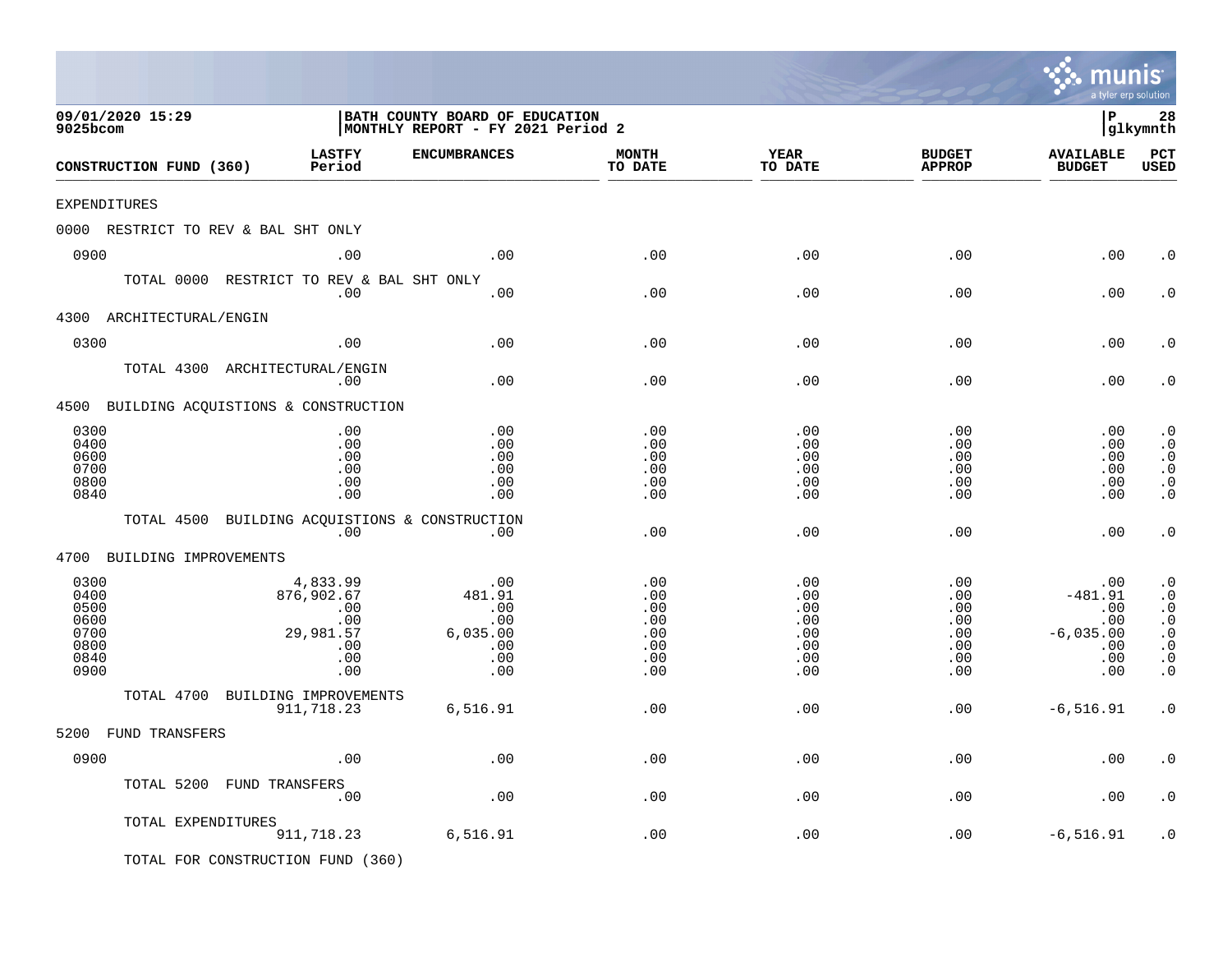|                                 |                         |                                                                     |                         |                        |                                | mul<br>a tyler erp solution       |                 |
|---------------------------------|-------------------------|---------------------------------------------------------------------|-------------------------|------------------------|--------------------------------|-----------------------------------|-----------------|
| 09/01/2020 15:29<br>$9025$ bcom |                         | BATH COUNTY BOARD OF EDUCATION<br>MONTHLY REPORT - FY 2021 Period 2 |                         |                        |                                |                                   | 29<br> glkymnth |
| CONSTRUCTION FUND<br>(360)      | <b>LASTFY</b><br>Period | <b>ENCUMBRANCES</b>                                                 | <b>MONTH</b><br>TO DATE | <b>YEAR</b><br>TO DATE | <b>BUDGET</b><br><b>APPROP</b> | <b>AVAILABLE</b><br><b>BUDGET</b> | PCT<br>USED     |
|                                 | $-911, 718.23$          | $-6,516.91$                                                         | .00                     | .00                    | .00                            | 6,516.91                          | $\cdot$ 0       |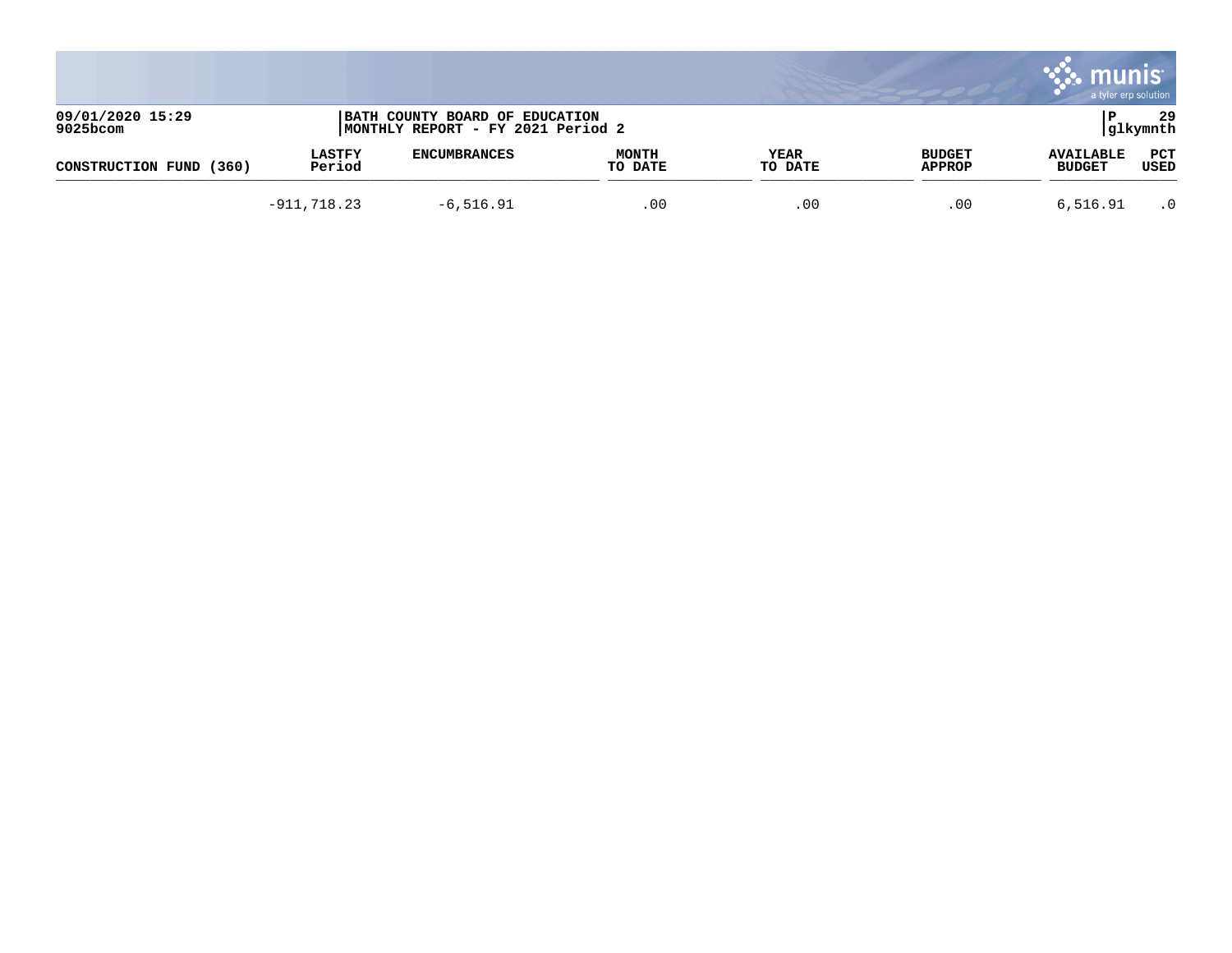|                                  |                         |                                                                     |                         |                        |                                | a tyler erp solution              |                             |
|----------------------------------|-------------------------|---------------------------------------------------------------------|-------------------------|------------------------|--------------------------------|-----------------------------------|-----------------------------|
| 09/01/2020 15:29<br>9025bcom     |                         | BATH COUNTY BOARD OF EDUCATION<br>MONTHLY REPORT - FY 2021 Period 2 |                         |                        |                                | ΙP                                | 30<br> glkymnth             |
| DEBT SERVICE FUND (400)          | <b>LASTFY</b><br>Period | <b>ENCUMBRANCES</b>                                                 | <b>MONTH</b><br>TO DATE | <b>YEAR</b><br>TO DATE | <b>BUDGET</b><br><b>APPROP</b> | <b>AVAILABLE</b><br><b>BUDGET</b> | $_{\rm PCT}$<br><b>USED</b> |
| <b>REVENUES</b>                  |                         |                                                                     |                         |                        |                                |                                   |                             |
| RECEIPTS                         |                         |                                                                     |                         |                        |                                |                                   |                             |
| REVENUE FROM LOCAL SOURCES       |                         |                                                                     |                         |                        |                                |                                   |                             |
| EARNINGS ON INVESTMENTS          |                         |                                                                     |                         |                        |                                |                                   |                             |
| 1510 INT ON INV                  | .00                     | .00                                                                 | .00                     | .00                    | .00                            | .00                               | $\cdot$ 0                   |
| TOTAL EARNINGS ON INVESTMENTS    | .00                     | .00                                                                 | .00                     | .00                    | .00                            | .00                               | $\cdot$ 0                   |
| TOTAL REVENUE FROM LOCAL SOURCES | .00                     | .00                                                                 | .00                     | .00                    | .00                            | .00                               | $\cdot$ 0                   |
| REVENUE FROM STATE SOURCES       |                         |                                                                     |                         |                        |                                |                                   |                             |
| REVENUE ON BEHALF PAYMENTS       |                         |                                                                     |                         |                        |                                |                                   |                             |
| 3900 ON-BEHALF                   | .00                     | .00                                                                 | .00                     | .00                    | .00                            | .00                               | $\cdot$ 0                   |
| TOTAL REVENUE ON BEHALF          | PAYMENTS<br>.00         | .00                                                                 | .00                     | .00                    | .00                            | .00                               | $\cdot$ 0                   |
| TOTAL REVENUE FROM STATE SOURCES | .00.                    | .00                                                                 | .00                     | .00                    | .00                            | .00                               | $\cdot$ 0                   |
| OTHER RECEIPTS                   |                         |                                                                     |                         |                        |                                |                                   |                             |
| <b>BOND ISSUANCE</b>             |                         |                                                                     |                         |                        |                                |                                   |                             |
| 5110 BOND PRIN                   | .00                     | .00                                                                 | .00                     | .00                    | .00                            | .00                               | $\cdot$ 0                   |
| TOTAL BOND ISSUANCE              | .00                     | .00                                                                 | .00                     | .00                    | .00                            | .00                               | $\cdot$ 0                   |
| INTERFUND TRANSFERS              |                         |                                                                     |                         |                        |                                |                                   |                             |
| 5210 FND XFER                    | 585,383.96              | .00                                                                 | .00                     | 586, 533.26            | 1,345,907.37                   | 759,374.11                        | 43.6                        |
| TOTAL INTERFUND TRANSFERS        | 585,383.96              | .00                                                                 | .00                     | 586, 533.26            | 1,345,907.37                   | 759,374.11                        | 43.6                        |
| TOTAL OTHER RECEIPTS             | 585,383.96              | .00                                                                 | .00                     | 586, 533.26            | 1,345,907.37                   | 759,374.11                        | 43.6                        |
| TOTAL RECEIPTS                   | 585,383.96              | .00                                                                 | .00                     | 586, 533.26            | 1,345,907.37                   | 759,374.11                        | 43.6                        |
| TOTAL REVENUE                    | 585,383.96              | .00                                                                 | .00                     | 586, 533.26            | 1,345,907.37                   | 759, 374. 11 43. 6                |                             |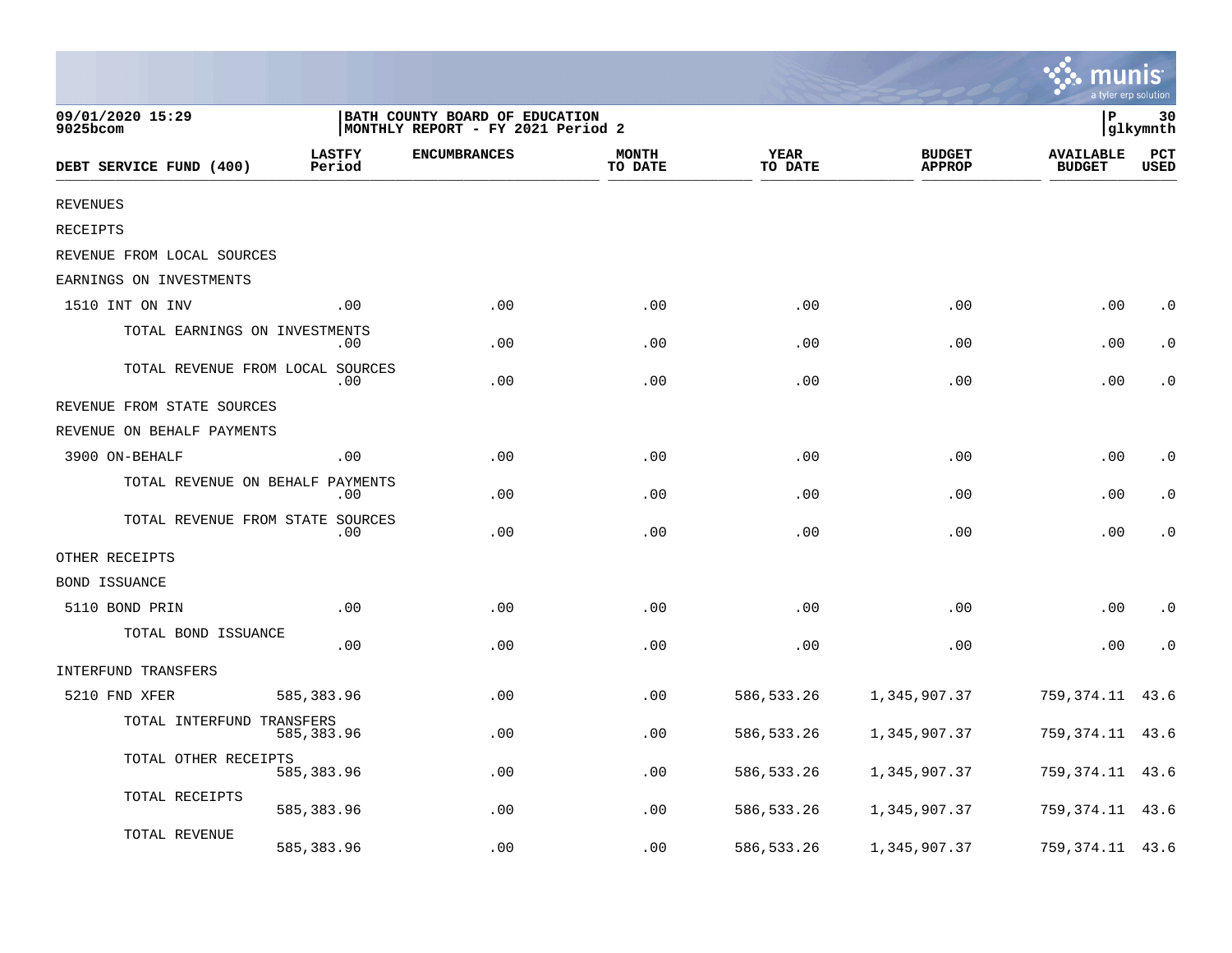

| 09/01/2020 15:29<br>9025bcom |                                          | BATH COUNTY BOARD OF<br><b>EDUCATION</b><br>MONTHLY REPORT - FY 2021 Period 2 |                         |                        |                                |                                   | 31<br> glkymnth   |
|------------------------------|------------------------------------------|-------------------------------------------------------------------------------|-------------------------|------------------------|--------------------------------|-----------------------------------|-------------------|
| DEBT SERVICE FUND (400)      | <b>LASTFY</b><br>Period                  | <b>ENCUMBRANCES</b>                                                           | <b>MONTH</b><br>TO DATE | <b>YEAR</b><br>TO DATE | <b>BUDGET</b><br><b>APPROP</b> | <b>AVAILABLE</b><br><b>BUDGET</b> | PCT<br>USED       |
| <b>EXPENDITURES</b>          |                                          |                                                                               |                         |                        |                                |                                   |                   |
| DEBT SERVICE<br>5100         |                                          |                                                                               |                         |                        |                                |                                   |                   |
| 0800<br>0900                 | 585,383.96<br>.00                        | .00<br>.00                                                                    | .00<br>.00              | 586, 533.26<br>.00     | 1,345,907.37<br>.00            | 759,374.11<br>.00                 | 43.6<br>$\cdot$ 0 |
| TOTAL 5100                   | DEBT<br>SERVICE<br>585,383.96            | .00                                                                           | .00                     | 586, 533.26            | 1,345,907.37                   | 759,374.11                        | 43.6              |
| 5200<br>TRANSFERS<br>FUND    |                                          |                                                                               |                         |                        |                                |                                   |                   |
| 0900                         | .00                                      | .00                                                                           | .00                     | .00                    | .00                            | .00                               | $\cdot$ 0         |
| TOTAL 5200                   | FUND TRANSFERS<br>.00                    | .00                                                                           | .00                     | .00                    | .00                            | .00                               | $\cdot$ 0         |
| TOTAL EXPENDITURES           | 585,383.96                               | .00                                                                           | .00                     | 586, 533.26            | 1,345,907.37                   | 759,374.11                        | 43.6              |
|                              | TOTAL FOR DEBT SERVICE FUND (400)<br>.00 | .00                                                                           | .00                     | .00                    | .00                            | .00                               | $\cdot$ 0         |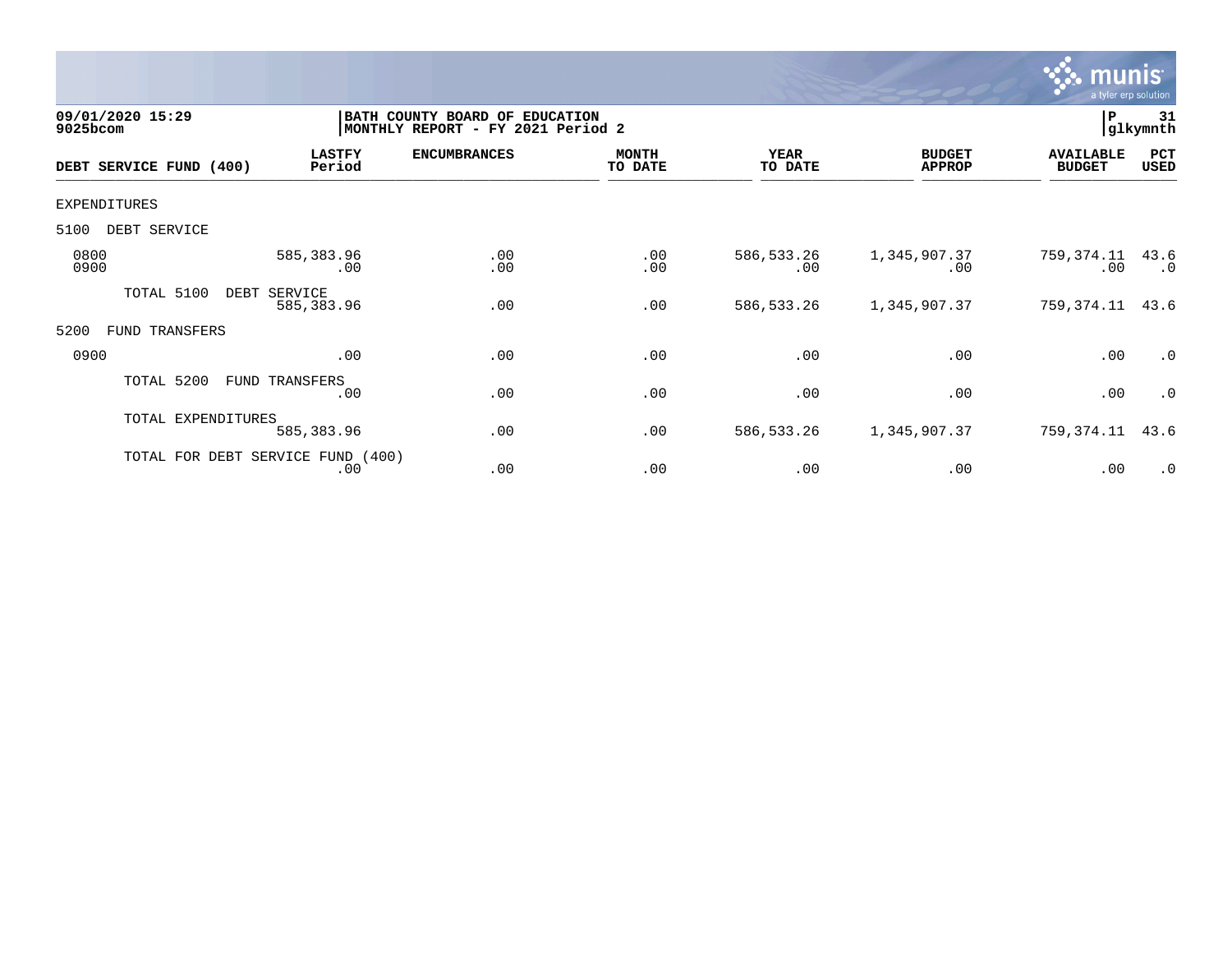|                                                                                                                                                                                                                                               |                                                                                              |                                                                                         |                                                                                         |                                                                                         |                                                                                                                  | munis                                                                                                  | a tyler erp solution                                                                                                                                                                                   |
|-----------------------------------------------------------------------------------------------------------------------------------------------------------------------------------------------------------------------------------------------|----------------------------------------------------------------------------------------------|-----------------------------------------------------------------------------------------|-----------------------------------------------------------------------------------------|-----------------------------------------------------------------------------------------|------------------------------------------------------------------------------------------------------------------|--------------------------------------------------------------------------------------------------------|--------------------------------------------------------------------------------------------------------------------------------------------------------------------------------------------------------|
| 09/01/2020 15:29<br>9025bcom                                                                                                                                                                                                                  | BATH COUNTY BOARD OF EDUCATION<br>MONTHLY REPORT - FY 2021 Period 2                          | lР                                                                                      | 32<br> glkymnth                                                                         |                                                                                         |                                                                                                                  |                                                                                                        |                                                                                                                                                                                                        |
| FOOD SERVICE FUND (51)                                                                                                                                                                                                                        | <b>LASTFY</b><br>Period                                                                      | <b>ENCUMBRANCES</b>                                                                     | <b>MONTH</b><br>TO DATE                                                                 | <b>YEAR</b><br>TO DATE                                                                  | <b>BUDGET</b><br><b>APPROP</b>                                                                                   | <b>AVAILABLE</b><br><b>BUDGET</b>                                                                      | PCT<br><b>USED</b>                                                                                                                                                                                     |
| <b>REVENUES</b>                                                                                                                                                                                                                               |                                                                                              |                                                                                         |                                                                                         |                                                                                         |                                                                                                                  |                                                                                                        |                                                                                                                                                                                                        |
| 0999 BEGINNING BALANCE                                                                                                                                                                                                                        |                                                                                              |                                                                                         |                                                                                         |                                                                                         |                                                                                                                  |                                                                                                        |                                                                                                                                                                                                        |
| TOTAL 0999 BEGINNING BALANCE                                                                                                                                                                                                                  | 1,544,935.42                                                                                 | .00                                                                                     | .00                                                                                     |                                                                                         | 2,206,099.96   1,475,644.42 $-730,455.54$ 149.5                                                                  |                                                                                                        |                                                                                                                                                                                                        |
| RECEIPTS                                                                                                                                                                                                                                      |                                                                                              |                                                                                         |                                                                                         |                                                                                         |                                                                                                                  |                                                                                                        |                                                                                                                                                                                                        |
| REVENUE FROM LOCAL SOURCES                                                                                                                                                                                                                    |                                                                                              |                                                                                         |                                                                                         |                                                                                         |                                                                                                                  |                                                                                                        |                                                                                                                                                                                                        |
| EARNINGS ON INVESTMENTS                                                                                                                                                                                                                       |                                                                                              |                                                                                         |                                                                                         |                                                                                         |                                                                                                                  |                                                                                                        |                                                                                                                                                                                                        |
| 1510 INT ON INV                                                                                                                                                                                                                               | 4,559.89                                                                                     | .00                                                                                     | 829.59                                                                                  | 1,718.56                                                                                | 3,000.00                                                                                                         | 1,281.44 57.3                                                                                          |                                                                                                                                                                                                        |
| TOTAL EARNINGS ON INVESTMENTS                                                                                                                                                                                                                 | 4,559.89                                                                                     | .00                                                                                     | 829.59                                                                                  | 1,718.56                                                                                | 3,000.00                                                                                                         | 1,281.44 57.3                                                                                          |                                                                                                                                                                                                        |
| FOOD SERVICE                                                                                                                                                                                                                                  |                                                                                              |                                                                                         |                                                                                         |                                                                                         |                                                                                                                  |                                                                                                        |                                                                                                                                                                                                        |
| 1611 REIMB LNCH<br>1612 REIMB BRKF<br>1613 REIMB MILK<br>1621 NO-RMB LNH<br>1622 NO-RMB BKF<br>1623 NO-RMB MLK<br>1624 NO-RMB ALA<br>1627 NO-RM VEND<br>1628 NO-RM VEND<br>1629 NO-RM OTHR<br>1630 SPEC FUNC<br>1631 CATERING<br>1637 VENDING | 4,808.52<br>.00<br>.00<br>.00<br>.00<br>.00<br>.00<br>.00<br>.00<br>.00<br>.00<br>.00<br>.00 | .00<br>.00<br>.00<br>.00<br>.00<br>.00<br>.00<br>.00<br>.00<br>.00<br>.00<br>.00<br>.00 | .00<br>.00<br>.00<br>.00<br>.00<br>.00<br>.00<br>.00<br>.00<br>.00<br>.00<br>.00<br>.00 | .00<br>.00<br>.00<br>.00<br>.00<br>.00<br>.00<br>.00<br>.00<br>.00<br>.00<br>.00<br>.00 | 67,000.00<br>600.00<br>.00<br>$.00 \,$<br>.00<br>$.00 \,$<br>.00<br>.00<br>.00<br>.00<br>400.00<br>500.00<br>.00 | 67,000.00<br>600.00<br>.00<br>.00<br>.00<br>.00<br>.00<br>.00<br>.00<br>.00<br>400.00<br>500.00<br>.00 | $\boldsymbol{\cdot}$ 0<br>$\cdot$ 0<br>$\cdot$ 0<br>$\cdot$ 0<br>. $\boldsymbol{0}$<br>$\ddot{0}$<br>. $\boldsymbol{0}$<br>$\cdot$ 0<br>$\cdot$ 0<br>$\cdot$ 0<br>$\ddot{0}$<br>$\cdot$ 0<br>$\cdot$ 0 |
| TOTAL FOOD SERVICE                                                                                                                                                                                                                            | 4,808.52                                                                                     | .00                                                                                     | .00                                                                                     | .00                                                                                     | 68,500.00                                                                                                        | 68,500.00                                                                                              | $\cdot$ 0                                                                                                                                                                                              |
| OTHER REVENUE FROM LOCAL SOURCES                                                                                                                                                                                                              |                                                                                              |                                                                                         |                                                                                         |                                                                                         |                                                                                                                  |                                                                                                        |                                                                                                                                                                                                        |
| 1920 CONTRIBUTE<br>1980 PRYR REFND<br>1990 MISC REV<br>1993 OTH REBATE<br>1994 RET INSUFF                                                                                                                                                     | .00<br>.00<br>.00<br>.00<br>.00                                                              | .00<br>.00<br>.00<br>.00<br>.00                                                         | .00<br>.00<br>.00<br>.00<br>.00                                                         | .00<br>.00<br>.00<br>.00<br>.00                                                         | $.00 \,$<br>$.00 \,$<br>2,000.00<br>.00<br>.00                                                                   | .00<br>.00<br>2,000.00<br>.00<br>.00                                                                   | $\cdot$ 0<br>$\ddot{0}$<br>$\cdot$ 0<br>$\cdot$ 0<br>$\cdot$ 0                                                                                                                                         |
| TOTAL OTHER REVENUE FROM LOCAL SOURCES                                                                                                                                                                                                        | $.00 \,$                                                                                     | .00                                                                                     | .00                                                                                     | .00                                                                                     | 2,000.00                                                                                                         | 2,000.00                                                                                               | $\cdot$ 0                                                                                                                                                                                              |
| TOTAL REVENUE FROM LOCAL SOURCES                                                                                                                                                                                                              | 9,368.41                                                                                     | .00                                                                                     | 829.59                                                                                  | 1,718.56                                                                                | 73,500.00                                                                                                        | 71,781.44                                                                                              | 2.3                                                                                                                                                                                                    |

**Contract Contract Contract** 

REVENUE FROM STATE SOURCES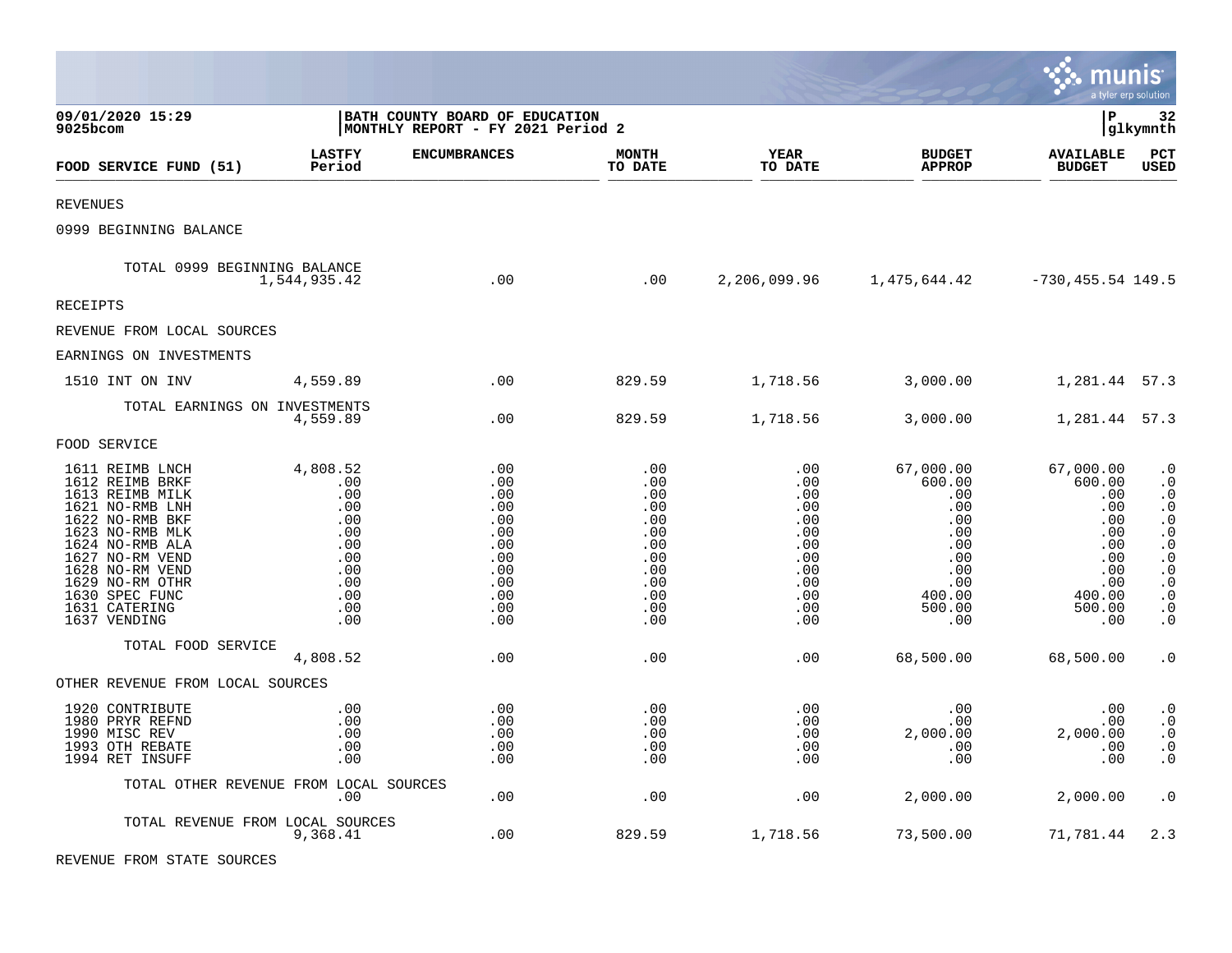

| 09/01/2020 15:29<br>9025bcom                   |                         | BATH COUNTY BOARD OF EDUCATION<br>MONTHLY REPORT - FY 2021 Period 2 |                         |                        |                                |                                   | 33<br> glkymnth        |
|------------------------------------------------|-------------------------|---------------------------------------------------------------------|-------------------------|------------------------|--------------------------------|-----------------------------------|------------------------|
| FOOD SERVICE FUND (51)                         | <b>LASTFY</b><br>Period | <b>ENCUMBRANCES</b>                                                 | <b>MONTH</b><br>TO DATE | <b>YEAR</b><br>TO DATE | <b>BUDGET</b><br><b>APPROP</b> | <b>AVAILABLE</b><br><b>BUDGET</b> | PCT<br><b>USED</b>     |
|                                                |                         |                                                                     |                         |                        |                                |                                   |                        |
| RESTRICTED                                     |                         |                                                                     |                         |                        |                                |                                   |                        |
| 3200 RES STATE                                 | .00                     | .00                                                                 | .00                     | .00                    | 33,000.00                      | 33,000.00                         | $\cdot$ 0              |
| TOTAL RESTRICTED                               | .00                     | .00                                                                 | .00                     | .00                    | 33,000.00                      | 33,000.00                         | $\cdot$ 0              |
| REVENUE ON BEHALF PAYMENTS                     |                         |                                                                     |                         |                        |                                |                                   |                        |
| 3900 ON-BEHALF                                 | .00                     | .00                                                                 | .00                     | .00                    | .00                            | .00                               | $\cdot$ 0              |
| TOTAL REVENUE ON BEHALF                        | PAYMENTS<br>.00         | .00                                                                 | .00                     | .00                    | .00                            | .00                               | $\cdot$ 0              |
| TOTAL REVENUE FROM STATE SOURCES               | .00                     | .00                                                                 | .00                     | .00                    | 33,000.00                      | 33,000.00                         | . 0                    |
| REVENUE FROM FEDERAL SOURCES                   |                         |                                                                     |                         |                        |                                |                                   |                        |
| RESTRICTED THROUGH THE STATE                   |                         |                                                                     |                         |                        |                                |                                   |                        |
| 4500 RES FED/ST                                | 12,348.76               | .00                                                                 | 14, 132.04              | 14,132.04              | 1,194,000.00                   | 1,179,867.96                      | 1.2                    |
| TOTAL RESTRICTED THROUGH THE STATE             | 12,348.76               | .00                                                                 | 14, 132.04              | 14, 132.04             | 1,194,000.00                   | 1,179,867.96                      | 1.2                    |
| CHILD NUTRITION PROGRAM DONATED COMMODIT       |                         |                                                                     |                         |                        |                                |                                   |                        |
| 4950 CHD NT DC                                 | .00                     | .00                                                                 | .00                     | .00                    | .00                            | .00                               | $\cdot$ 0              |
| TOTAL CHILD NUTRITION PROGRAM DONATED COMMODIT | .00                     | .00                                                                 | .00                     | .00                    | .00                            | .00                               | $\cdot$ 0              |
| TOTAL REVENUE FROM FEDERAL SOURCES             | 12,348.76               | .00                                                                 | 14,132.04               | 14,132.04              | 1,194,000.00                   | 1,179,867.96                      | 1.2                    |
| OTHER RECEIPTS                                 |                         |                                                                     |                         |                        |                                |                                   |                        |
| INTERFUND TRANSFERS                            |                         |                                                                     |                         |                        |                                |                                   |                        |
| 5210 FND XFER                                  | .00                     | .00                                                                 | .00                     | .00                    | .00                            | .00                               | $\cdot$ 0              |
| TOTAL INTERFUND TRANSFERS                      | .00                     | .00                                                                 | .00                     | .00                    | .00                            | .00                               | $\cdot$ 0              |
| SALE OR COMP FOR LOSS OF ASSETS                |                         |                                                                     |                         |                        |                                |                                   |                        |
| 5341 SALE EQUIP<br>5342 LOSS EQUIP             | .00<br>.00              | .00<br>.00                                                          | .00<br>.00              | .00<br>.00             | .00<br>.00                     | .00<br>.00                        | $\cdot$ 0<br>$\cdot$ 0 |
| TOTAL SALE OR COMP FOR LOSS OF ASSETS          | .00                     | .00                                                                 | .00                     | .00                    | .00                            | .00                               | $\cdot$ 0              |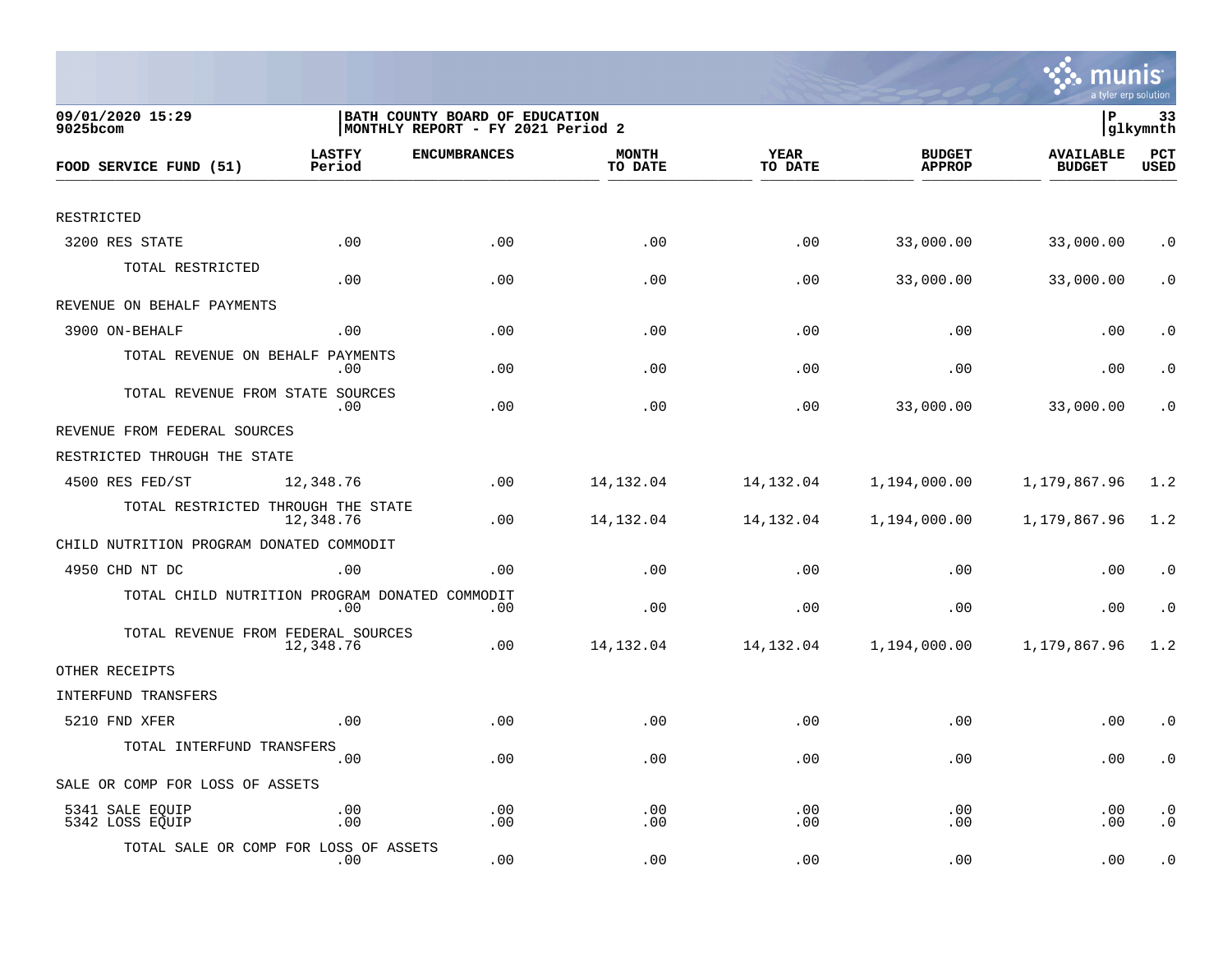|                              |                         |                                                                     |                         |                 |                                | munis<br>a tyler erp solution     |                    |
|------------------------------|-------------------------|---------------------------------------------------------------------|-------------------------|-----------------|--------------------------------|-----------------------------------|--------------------|
| 09/01/2020 15:29<br>9025bcom |                         | BATH COUNTY BOARD OF EDUCATION<br>MONTHLY REPORT - FY 2021 Period 2 |                         |                 |                                | P                                 | 34<br>glkymnth     |
| FOOD SERVICE FUND (51)       | <b>LASTFY</b><br>Period | <b>ENCUMBRANCES</b>                                                 | <b>MONTH</b><br>TO DATE | YEAR<br>TO DATE | <b>BUDGET</b><br><b>APPROP</b> | <b>AVAILABLE</b><br><b>BUDGET</b> | <b>PCT</b><br>USED |
| TOTAL OTHER RECEIPTS         | .00                     | .00                                                                 | .00                     | .00             | .00                            | .00                               | $\cdot$ 0          |
| TOTAL RECEIPTS               | 21,717.17               | .00                                                                 | 14,961.63               | 15,850.60       | 1,300,500.00                   | 1,284,649.40                      | 1.2                |
| TOTAL REVENUE                | 1,566,652.59            | .00                                                                 | 14,961.63               | 2,221,950.56    | 2,776,144.42                   | 554,193.86                        | 80.0               |

the contract of the contract of

a sa mga magaalang na mga magaalang ng mga magaalang ng mga magaalang ng magaalang ng magaalang ng magaalang n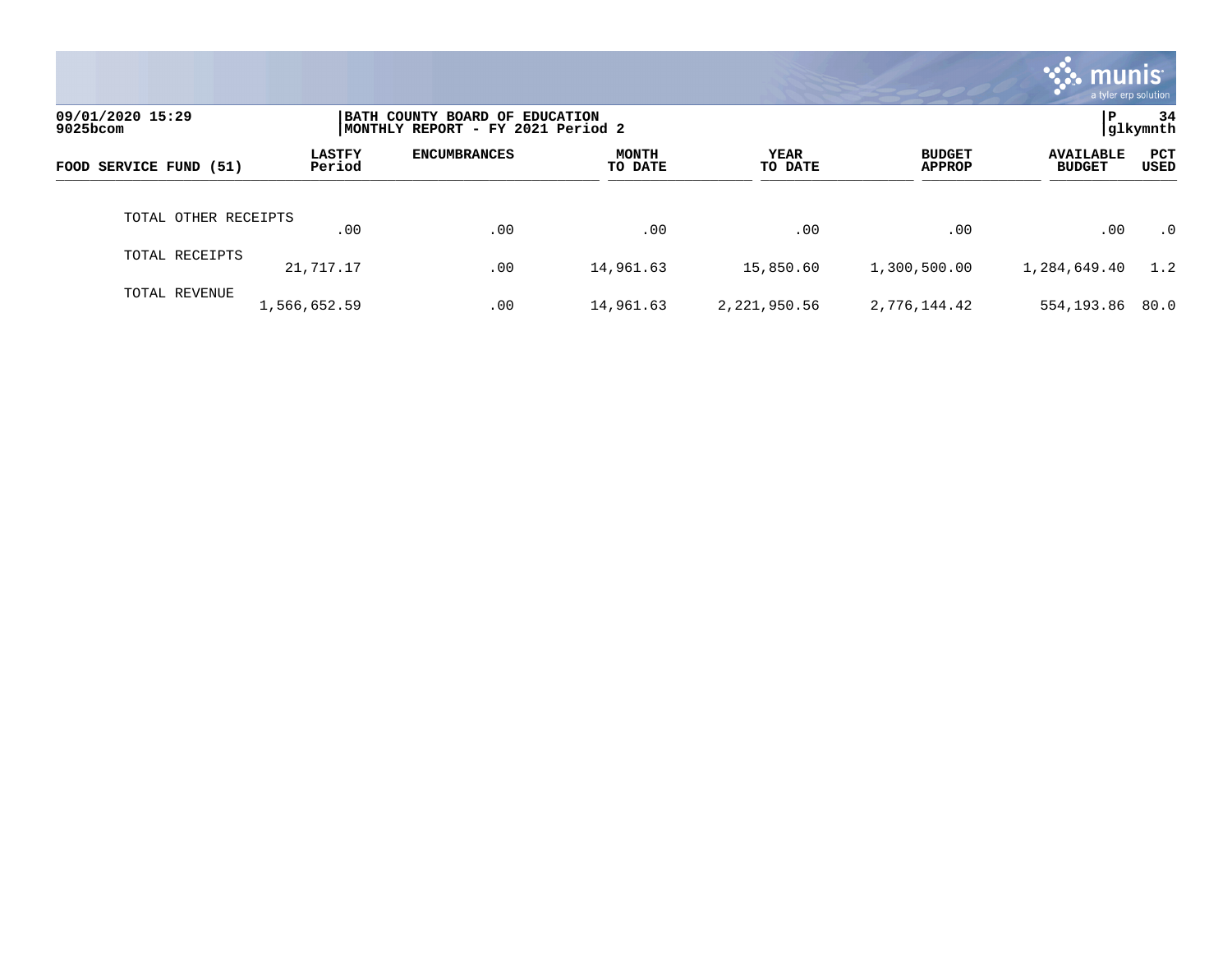|                                                                      |                                                                                                            |                                                                                                      |                                                                                      |                                                                                       |                                                                                                              | mu                                                                                                                | a tyler erp solution                                                                                    |
|----------------------------------------------------------------------|------------------------------------------------------------------------------------------------------------|------------------------------------------------------------------------------------------------------|--------------------------------------------------------------------------------------|---------------------------------------------------------------------------------------|--------------------------------------------------------------------------------------------------------------|-------------------------------------------------------------------------------------------------------------------|---------------------------------------------------------------------------------------------------------|
| 09/01/2020 15:29<br>9025bcom                                         |                                                                                                            | BATH COUNTY BOARD OF EDUCATION<br>MONTHLY REPORT - FY 2021 Period 2                                  |                                                                                      |                                                                                       |                                                                                                              | l P                                                                                                               | 35<br> glkymnth                                                                                         |
| FOOD SERVICE FUND (51)                                               | <b>LASTFY</b><br>Period                                                                                    | <b>ENCUMBRANCES</b>                                                                                  | <b>MONTH</b><br>TO DATE                                                              | YEAR<br>TO DATE                                                                       | <b>BUDGET</b><br><b>APPROP</b>                                                                               | <b>AVAILABLE</b><br><b>BUDGET</b>                                                                                 | PCT<br><b>USED</b>                                                                                      |
| <b>EXPENDITURES</b>                                                  |                                                                                                            |                                                                                                      |                                                                                      |                                                                                       |                                                                                                              |                                                                                                                   |                                                                                                         |
|                                                                      | 0000 RESTRICT TO REV & BAL SHT ONLY                                                                        |                                                                                                      |                                                                                      |                                                                                       |                                                                                                              |                                                                                                                   |                                                                                                         |
| 0300                                                                 | .00                                                                                                        | .00                                                                                                  | .00                                                                                  | .00                                                                                   | .00                                                                                                          | .00                                                                                                               | $\cdot$ 0                                                                                               |
|                                                                      | TOTAL 0000 RESTRICT TO REV & BAL SHT ONLY<br>.00                                                           | .00                                                                                                  | .00                                                                                  | .00                                                                                   | .00                                                                                                          | .00                                                                                                               | $\cdot$ 0                                                                                               |
| 2700 STUDENT TRANSPORTATION                                          |                                                                                                            |                                                                                                      |                                                                                      |                                                                                       |                                                                                                              |                                                                                                                   |                                                                                                         |
| 0100<br>0200                                                         | .00<br>.00                                                                                                 | .00<br>.00                                                                                           | .00<br>.00                                                                           | .00<br>.00                                                                            | 151.00<br>47.00                                                                                              | 151.00<br>47.00                                                                                                   | $\cdot$ 0<br>$\cdot$ 0                                                                                  |
|                                                                      | TOTAL 2700 STUDENT TRANSPORTATION<br>.00                                                                   | .00                                                                                                  | .00                                                                                  | .00                                                                                   | 198.00                                                                                                       | 198.00                                                                                                            | $\cdot$ 0                                                                                               |
| 3100 FOOD SERVICE OPERATION                                          |                                                                                                            |                                                                                                      |                                                                                      |                                                                                       |                                                                                                              |                                                                                                                   |                                                                                                         |
| 0100<br>0200<br>0280<br>0300<br>0400<br>0500<br>0600<br>0700<br>0800 | 27,502.94<br>8,518.51<br>$\overline{\phantom{0}}$ .00<br>887.00<br>488.00<br>.00<br>3,844.57<br>.00<br>.00 | $\overline{\phantom{0}}$ .00<br>.00<br>.00<br>.00<br>.00<br>.00<br>118, 174. 74<br>103,810.26<br>.00 | 20,374.75<br>6, 263.06<br>.00<br>.00<br>100.00<br>.00<br>8,668.87<br>1,500.00<br>.00 | 30,352.19<br>9,401.94<br>.00<br>.00<br>227.95<br>59.00<br>8,668.87<br>1,500.00<br>.00 | 455,124.00<br>150,777.00<br>.00<br>19,050.00<br>231,799.00<br>5,723.00<br>1,611,359.00<br>262, 114.42<br>.00 | 424,771.81<br>141,375.06<br>$\sim 00$<br>19,050.00<br>231,571.05<br>5,664.00<br>1,484,515.39<br>156,804.16<br>.00 | 6.7<br>6.2<br>$\cdot$ 0<br>$\begin{array}{c} .0 \\ .1 \end{array}$<br>$1.0$<br>7.9<br>40.2<br>$\cdot$ 0 |
|                                                                      | TOTAL 3100 FOOD SERVICE OPERATION<br>41,241.02                                                             | 221,985.00                                                                                           | 36,906.68                                                                            | 50,209.95                                                                             | 2,735,946.42                                                                                                 | 2,463,751.47 10.0                                                                                                 |                                                                                                         |
| 5200 FUND TRANSFERS                                                  |                                                                                                            |                                                                                                      |                                                                                      |                                                                                       |                                                                                                              |                                                                                                                   |                                                                                                         |
| 0900                                                                 | 4,263.76                                                                                                   | .00                                                                                                  | 7,331.51                                                                             | 7,331.51                                                                              | 40,000.00                                                                                                    | 32,668.49 18.3                                                                                                    |                                                                                                         |
|                                                                      | TOTAL 5200 FUND TRANSFERS<br>4,263.76                                                                      | .00                                                                                                  | 7,331.51                                                                             | 7,331.51                                                                              | 40,000.00                                                                                                    | 32,668.49 18.3                                                                                                    |                                                                                                         |
|                                                                      | TOTAL EXPENDITURES<br>45,504.78                                                                            | 221,985.00                                                                                           | 44,238.19                                                                            | 57,541.46                                                                             |                                                                                                              | 2,776,144.42 2,496,617.96 10.1                                                                                    |                                                                                                         |
|                                                                      | TOTAL FOR FOOD SERVICE FUND (51)<br>1,521,147.81                                                           | $-221,985.00$                                                                                        | $-29,276.56$                                                                         | 2,164,409.10                                                                          | .00                                                                                                          | $-1,942,424.10$                                                                                                   | $\cdot$ 0                                                                                               |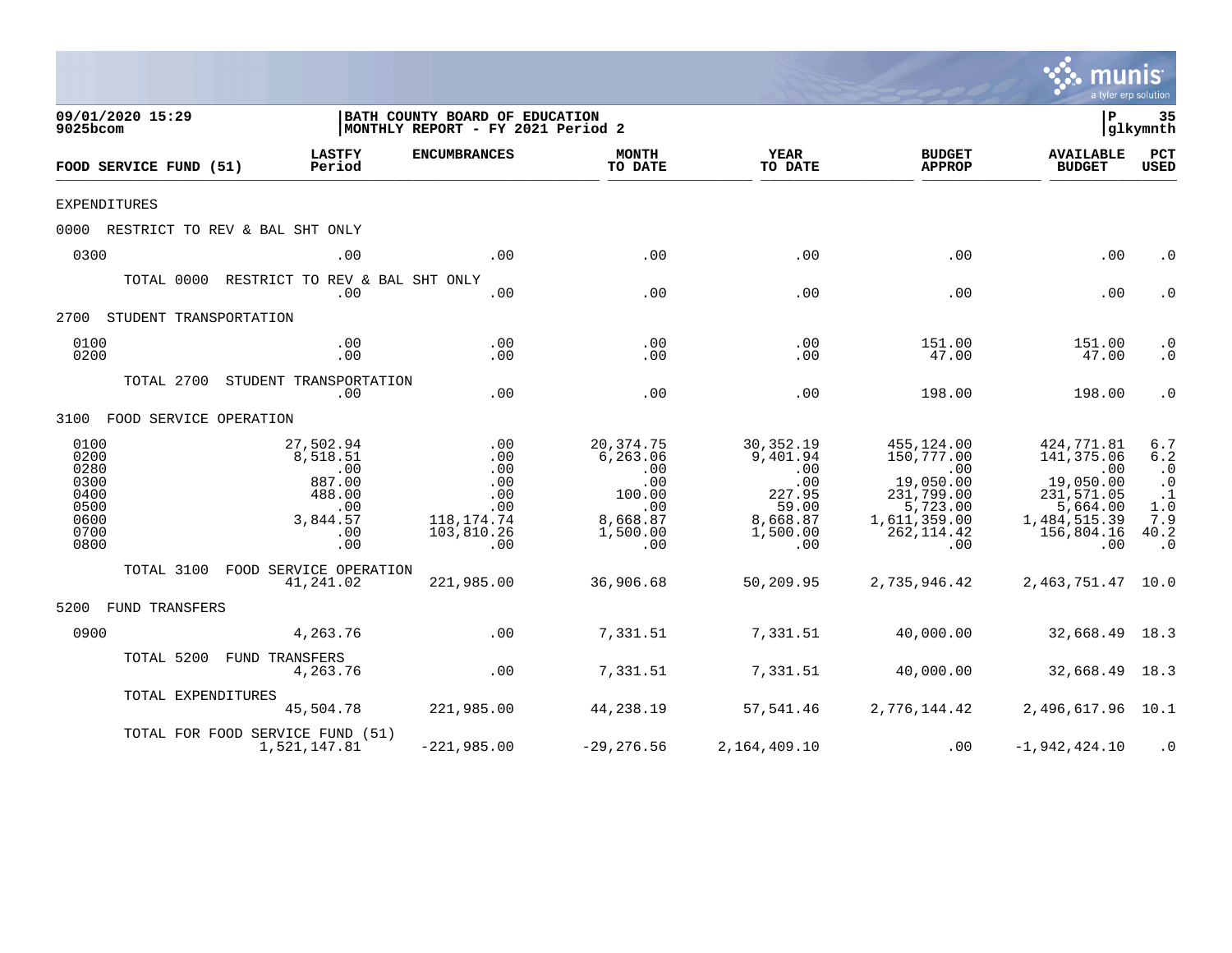|                                        |                         |                                                                     |                         |                        |                                | munis<br>a tyler erp solution     |                        |
|----------------------------------------|-------------------------|---------------------------------------------------------------------|-------------------------|------------------------|--------------------------------|-----------------------------------|------------------------|
| 09/01/2020 15:29<br>9025bcom           |                         | BATH COUNTY BOARD OF EDUCATION<br>MONTHLY REPORT - FY 2021 Period 2 |                         | İР                     | 36<br> glkymnth                |                                   |                        |
| CHILD CARE (52)                        | <b>LASTFY</b><br>Period | <b>ENCUMBRANCES</b>                                                 | <b>MONTH</b><br>TO DATE | <b>YEAR</b><br>TO DATE | <b>BUDGET</b><br><b>APPROP</b> | <b>AVAILABLE</b><br><b>BUDGET</b> | PCT<br><b>USED</b>     |
| <b>REVENUES</b>                        |                         |                                                                     |                         |                        |                                |                                   |                        |
| 0999 BEGINNING BALANCE                 |                         |                                                                     |                         |                        |                                |                                   |                        |
| TOTAL 0999 BEGINNING BALANCE           | 6,251.90                | .00                                                                 | .00                     | 43,202.90              | 6,251.90                       | $-36,951.00 691.0$                |                        |
| <b>RECEIPTS</b>                        |                         |                                                                     |                         |                        |                                |                                   |                        |
| REVENUE FROM LOCAL SOURCES             |                         |                                                                     |                         |                        |                                |                                   |                        |
| TUITION                                |                         |                                                                     |                         |                        |                                |                                   |                        |
| 1310 TUIT IND                          | 16,860.00               | .00                                                                 | 884.00                  | 2,258.00               | 99,051.43                      | 96,793.43                         | 2.3                    |
| TOTAL TUITION                          | 16,860.00               | .00                                                                 | 884.00                  | 2,258.00               | 99,051.43                      | 96,793.43                         | 2.3                    |
| OTHER REVENUE FROM LOCAL SOURCES       |                         |                                                                     |                         |                        |                                |                                   |                        |
| 1920 CONTRIBUTE<br>1990 MISC REV       | .00<br>.00              | .00<br>.00                                                          | .00<br>.00              | .00<br>.00             | .00<br>.00                     | .00<br>.00                        | $\cdot$ 0<br>$\cdot$ 0 |
| TOTAL OTHER REVENUE FROM LOCAL SOURCES | .00                     | .00                                                                 | .00                     | .00                    | .00                            | .00                               | $\cdot$ 0              |
| TOTAL REVENUE FROM LOCAL SOURCES       | 16,860.00               | .00                                                                 | 884.00                  | 2,258.00               | 99,051.43                      | 96,793.43                         | 2.3                    |
| REVENUE FROM STATE SOURCES             |                         |                                                                     |                         |                        |                                |                                   |                        |
| EXPENDITURE REIMBURSEMENTS             |                         |                                                                     |                         |                        |                                |                                   |                        |
| 3131 MISC REIMB                        | 7,687.00                | .00                                                                 | 6,786.00                | 6,786.00               | 40,000.00                      | 33,214.00                         | 17.0                   |
| TOTAL EXPENDITURE REIMBURSEMENTS       | 7,687.00                | .00                                                                 | 6,786.00                | 6,786.00               | 40,000.00                      | 33, 214.00 17.0                   |                        |
| REVENUE ON BEHALF PAYMENTS             |                         |                                                                     |                         |                        |                                |                                   |                        |
| 3900 ON-BEHALF                         | .00                     | .00                                                                 | .00                     | .00                    | .00                            | .00                               | $\cdot$ 0              |
| TOTAL REVENUE ON BEHALF PAYMENTS       | .00                     | .00                                                                 | .00                     | .00                    | .00                            | .00                               | $\cdot$ 0              |
| TOTAL REVENUE FROM STATE SOURCES       | 7,687.00                | .00                                                                 | 6,786.00                | 6,786.00               | 40,000.00                      | 33, 214.00                        | 17.0                   |
| REVENUE FROM FEDERAL SOURCES           |                         |                                                                     |                         |                        |                                |                                   |                        |

 $\mathcal{L}$ 

RESTRICTED THROUGH THE STATE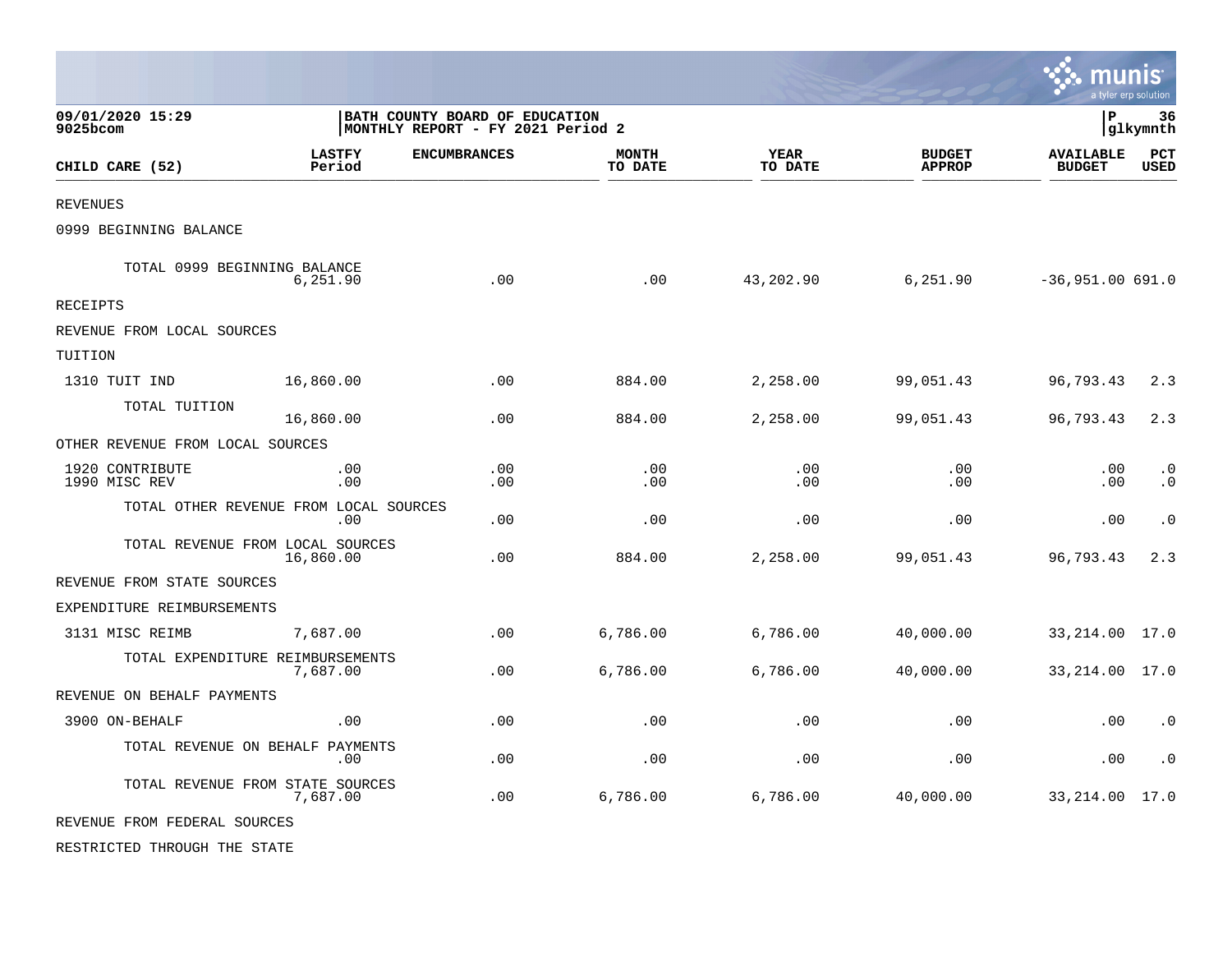

| 09/01/2020 15:29<br>$9025$ bcom |                                                | BATH COUNTY BOARD OF EDUCATION<br>MONTHLY REPORT - FY 2021 Period 2 |                     |                         |                        |                                | 37<br>$\, {\bf P}$<br>glkymnth    |             |
|---------------------------------|------------------------------------------------|---------------------------------------------------------------------|---------------------|-------------------------|------------------------|--------------------------------|-----------------------------------|-------------|
| CHILD CARE (52)                 | <b>LASTFY</b><br>Period                        |                                                                     | <b>ENCUMBRANCES</b> | <b>MONTH</b><br>TO DATE | <b>YEAR</b><br>TO DATE | <b>BUDGET</b><br><b>APPROP</b> | <b>AVAILABLE</b><br><b>BUDGET</b> | PCT<br>USED |
| 4500 RES FED/ST                 | 1,287.32                                       |                                                                     | .00                 | 306.03                  | 3,306.03               | 5,300.00                       | 1,993.97                          | 62.4        |
|                                 | TOTAL RESTRICTED THROUGH THE STATE<br>1,287.32 |                                                                     | .00                 | 306.03                  | 3,306.03               | 5,300.00                       | 1,993.97                          | 62.4        |
|                                 | TOTAL REVENUE FROM<br>1,287.32                 | FEDERAL SOURCES                                                     | .00                 | 306.03                  | 3,306.03               | 5,300.00                       | 1,993.97                          | 62.4        |
| OTHER RECEIPTS                  |                                                |                                                                     |                     |                         |                        |                                |                                   |             |
| INTERFUND TRANSFERS             |                                                |                                                                     |                     |                         |                        |                                |                                   |             |
| 5210 FND XFER                   |                                                | .00                                                                 | .00                 | .00                     | .00                    | .00                            | .00                               | $\cdot$ 0   |
|                                 | TOTAL INTERFUND TRANSFERS                      | .00                                                                 | .00                 | .00                     | .00                    | .00                            | .00                               | $\cdot$ 0   |
|                                 | TOTAL OTHER RECEIPTS                           | .00                                                                 | .00                 | .00                     | .00                    | .00                            | .00                               | $\cdot$ 0   |
|                                 | TOTAL RECEIPTS<br>25,834.32                    |                                                                     | .00                 | 7,976.03                | 12,350.03              | 144,351.43                     | 132,001.40                        | 8.6         |
|                                 | TOTAL REVENUE<br>32,086.22                     |                                                                     | .00                 | 7,976.03                | 55,552.93              | 150,603.33                     | 95,050.40                         | 36.9        |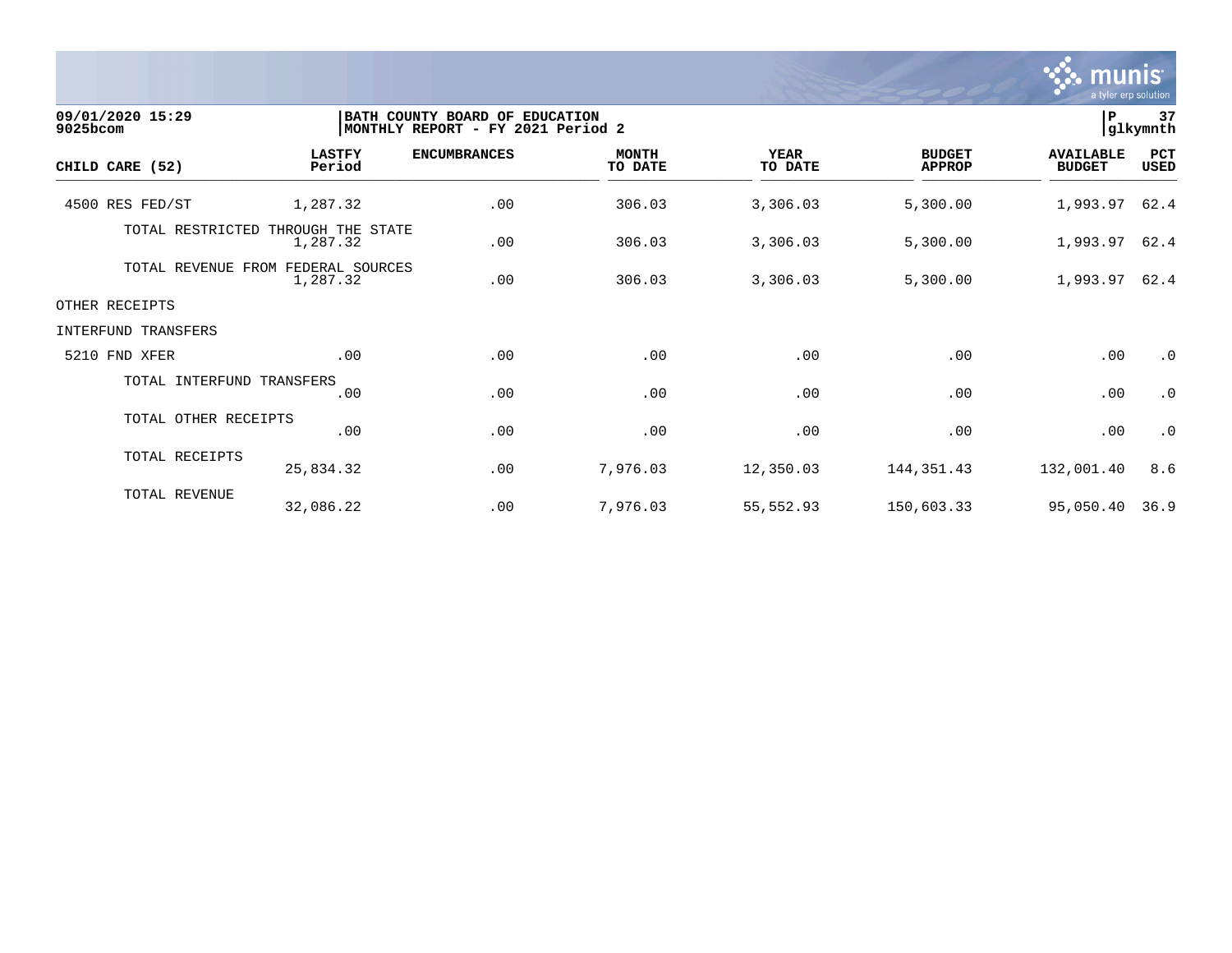

| 9025bcom                                                             | 09/01/2020 15:29    |                                                                               | BATH COUNTY BOARD OF EDUCATION<br>MONTHLY REPORT - FY 2021 Period 2 |                                                                          |                                                                             |                                                                                          | P                                                                                        | 38<br> glkymnth                                                                              |
|----------------------------------------------------------------------|---------------------|-------------------------------------------------------------------------------|---------------------------------------------------------------------|--------------------------------------------------------------------------|-----------------------------------------------------------------------------|------------------------------------------------------------------------------------------|------------------------------------------------------------------------------------------|----------------------------------------------------------------------------------------------|
|                                                                      | CHILD CARE (52)     | <b>LASTFY</b><br>Period                                                       | <b>ENCUMBRANCES</b>                                                 | <b>MONTH</b><br>TO DATE                                                  | <b>YEAR</b><br>TO DATE                                                      | <b>BUDGET</b><br><b>APPROP</b>                                                           | <b>AVAILABLE</b><br><b>BUDGET</b>                                                        | <b>PCT</b><br>USED                                                                           |
| <b>EXPENDITURES</b>                                                  |                     |                                                                               |                                                                     |                                                                          |                                                                             |                                                                                          |                                                                                          |                                                                                              |
| 2600                                                                 |                     | PLANT OPERATIONS AND MAINTENANCE                                              |                                                                     |                                                                          |                                                                             |                                                                                          |                                                                                          |                                                                                              |
| 0100<br>0200                                                         |                     | .00<br>.00                                                                    | .00<br>.00                                                          | .00<br>.00                                                               | .00<br>.00                                                                  | .00<br>.00                                                                               | .00<br>.00                                                                               | $\cdot$ 0<br>$\cdot$ 0                                                                       |
|                                                                      | TOTAL 2600          | PLANT OPERATIONS AND MAINTENANCE<br>.00                                       | .00                                                                 | .00                                                                      | .00                                                                         | .00                                                                                      | .00                                                                                      | $\cdot$ 0                                                                                    |
| 3200                                                                 | DAY CARE OPERATIONS |                                                                               |                                                                     |                                                                          |                                                                             |                                                                                          |                                                                                          |                                                                                              |
| 0100<br>0200<br>0280<br>0300<br>0400<br>0500<br>0600<br>0700         |                     | 1,269.12<br>402.44<br>.00<br>25.00<br>.00<br>.00<br>.00<br>.00                | .00<br>.00<br>.00<br>.00<br>.00<br>.00<br>.00<br>.00                | 690.51<br>218.96<br>.00<br>.00<br>.00<br>.00<br>.00<br>.00               | 690.51<br>218.96<br>.00<br>.00<br>.00<br>.00<br>.00<br>.00                  | 18,098.00<br>5,141.00<br>.00<br>500.00<br>1,500.00<br>500.00<br>9,594.11<br>.00          | 17,407.49<br>4,922.04<br>.00<br>500.00<br>1,500.00<br>500.00<br>9,594.11<br>.00          | 3.8<br>4.3<br>$\cdot$ 0<br>$\cdot$ 0<br>$\cdot$ 0<br>$\cdot$ 0<br>$\cdot$ 0<br>$\cdot$ 0     |
|                                                                      | TOTAL 3200          | DAY CARE OPERATIONS<br>1,696.56                                               | .00                                                                 | 909.47                                                                   | 909.47                                                                      | 35, 333. 11                                                                              | 34,423.64                                                                                | 2.6                                                                                          |
| 3300                                                                 | COMMUNITY SERVICES  |                                                                               |                                                                     |                                                                          |                                                                             |                                                                                          |                                                                                          |                                                                                              |
| 0100<br>0200<br>0280<br>0300<br>0400<br>0500<br>0600<br>0700<br>0800 |                     | 16,079.52<br>5,006.57<br>.00<br>25.00<br>.00<br>.00<br>2,008.21<br>.00<br>.00 | .00<br>.00<br>.00<br>.00<br>.00<br>.00<br>507.67<br>.00<br>.00      | 7,891.55<br>2,403.16<br>.00<br>.00<br>.00<br>.00<br>624.85<br>.00<br>.00 | 14,881.77<br>4,414.32<br>.00<br>.00<br>.00<br>.00<br>1,577.41<br>.00<br>.00 | 74,633.00<br>24,708.00<br>.00<br>500.00<br>1,500.00<br>500.00<br>13,429.22<br>.00<br>.00 | 59,751.23<br>20,293.68<br>.00<br>500.00<br>1,500.00<br>500.00<br>11,344.14<br>.00<br>.00 | 19.9<br>17.9<br>$\cdot$ 0<br>$\cdot$ 0<br>$\cdot$ 0<br>. 0<br>15.5<br>$\cdot$ 0<br>$\cdot$ 0 |
|                                                                      | TOTAL 3300          | COMMUNITY SERVICES<br>23, 119.30                                              | 507.67                                                              | 10,919.56                                                                | 20,873.50                                                                   | 115,270.22                                                                               | 93,889.05                                                                                | 18.6                                                                                         |
|                                                                      | TOTAL EXPENDITURES  | 24,815.86                                                                     | 507.67                                                              | 11,829.03                                                                | 21,782.97                                                                   | 150,603.33                                                                               | 128,312.69                                                                               | 14.8                                                                                         |
|                                                                      |                     | TOTAL FOR CHILD CARE (52)<br>7,270.36                                         | $-507.67$                                                           | $-3,853.00$                                                              | 33,769.96                                                                   | .00                                                                                      | $-33, 262.29$                                                                            | $\cdot$ 0                                                                                    |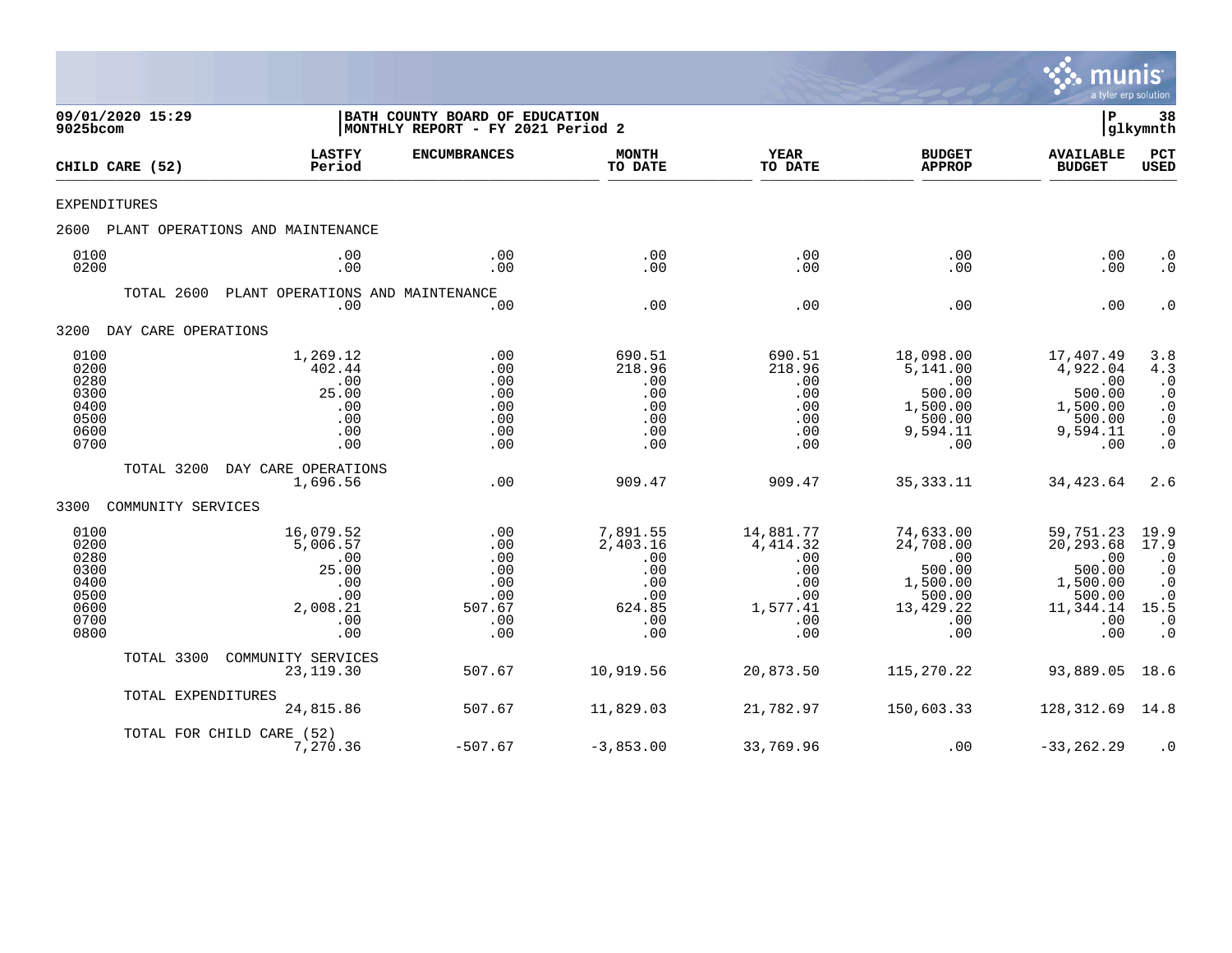|                                 |                         |                                                                     |                         |                        |                                | $\sim$ munis<br>a tyler erp solution |                    |
|---------------------------------|-------------------------|---------------------------------------------------------------------|-------------------------|------------------------|--------------------------------|--------------------------------------|--------------------|
| 09/01/2020 15:29<br>$9025$ bcom |                         | BATH COUNTY BOARD OF EDUCATION<br>MONTHLY REPORT - FY 2021 Period 2 |                         |                        |                                | P                                    | 39<br>glkymnth     |
| PRESCHOOL (53)                  | <b>LASTFY</b><br>Period | <b>ENCUMBRANCES</b>                                                 | <b>MONTH</b><br>TO DATE | <b>YEAR</b><br>TO DATE | <b>BUDGET</b><br><b>APPROP</b> | <b>AVAILABLE</b><br><b>BUDGET</b>    | PCT<br><b>USED</b> |
| <b>REVENUES</b>                 |                         |                                                                     |                         |                        |                                |                                      |                    |
| 0999 BEGINNING BALANCE          |                         |                                                                     |                         |                        |                                |                                      |                    |
| TOTAL 0999 BEGINNING BALANCE    | 1,901.91                | .00                                                                 | .00                     | 493.51                 | 1,901.91                       | 1,408.40                             | 26.0               |
| <b>RECEIPTS</b>                 |                         |                                                                     |                         |                        |                                |                                      |                    |
| REVENUE FROM LOCAL SOURCES      |                         |                                                                     |                         |                        |                                |                                      |                    |
| TUITION                         |                         |                                                                     |                         |                        |                                |                                      |                    |
| 1310 TUIT IND                   | .00                     | .00                                                                 | .00                     | .00                    | 13, 157. 23                    | 13, 157. 23                          | $\cdot$ 0          |
| TOTAL TUITION                   | .00                     | .00                                                                 | .00                     | .00                    | 13, 157. 23                    | 13, 157. 23                          | $\cdot$ 0          |
| TOTAL REVENUE FROM LOCAL        | SOURCES<br>.00          | .00                                                                 | .00                     | .00                    | 13, 157. 23                    | 13, 157. 23                          | $\cdot$ 0          |
| REVENUE FROM STATE SOURCES      |                         |                                                                     |                         |                        |                                |                                      |                    |
| REVENUE ON BEHALF PAYMENTS      |                         |                                                                     |                         |                        |                                |                                      |                    |
| 3900 ON-BEHALF                  | .00                     | .00                                                                 | .00                     | .00                    | .00                            | .00                                  | $\cdot$ 0          |
| TOTAL REVENUE ON BEHALF         | PAYMENTS<br>.00         | .00                                                                 | .00                     | .00                    | .00                            | .00                                  | $\cdot$ 0          |
| TOTAL REVENUE FROM STATE        | SOURCES<br>.00          | .00                                                                 | .00                     | .00                    | .00                            | .00                                  | $\cdot$ 0          |
| TOTAL RECEIPTS                  | .00                     | .00                                                                 | .00                     | .00                    | 13, 157. 23                    | 13, 157. 23                          | $\cdot$ 0          |
| TOTAL REVENUE                   | 1,901.91                | .00                                                                 | .00                     | 493.51                 | 15,059.14                      | 14,565.63                            | 3.3                |

 $\sim$   $\sim$   $\sim$   $\sim$   $\sim$   $\sim$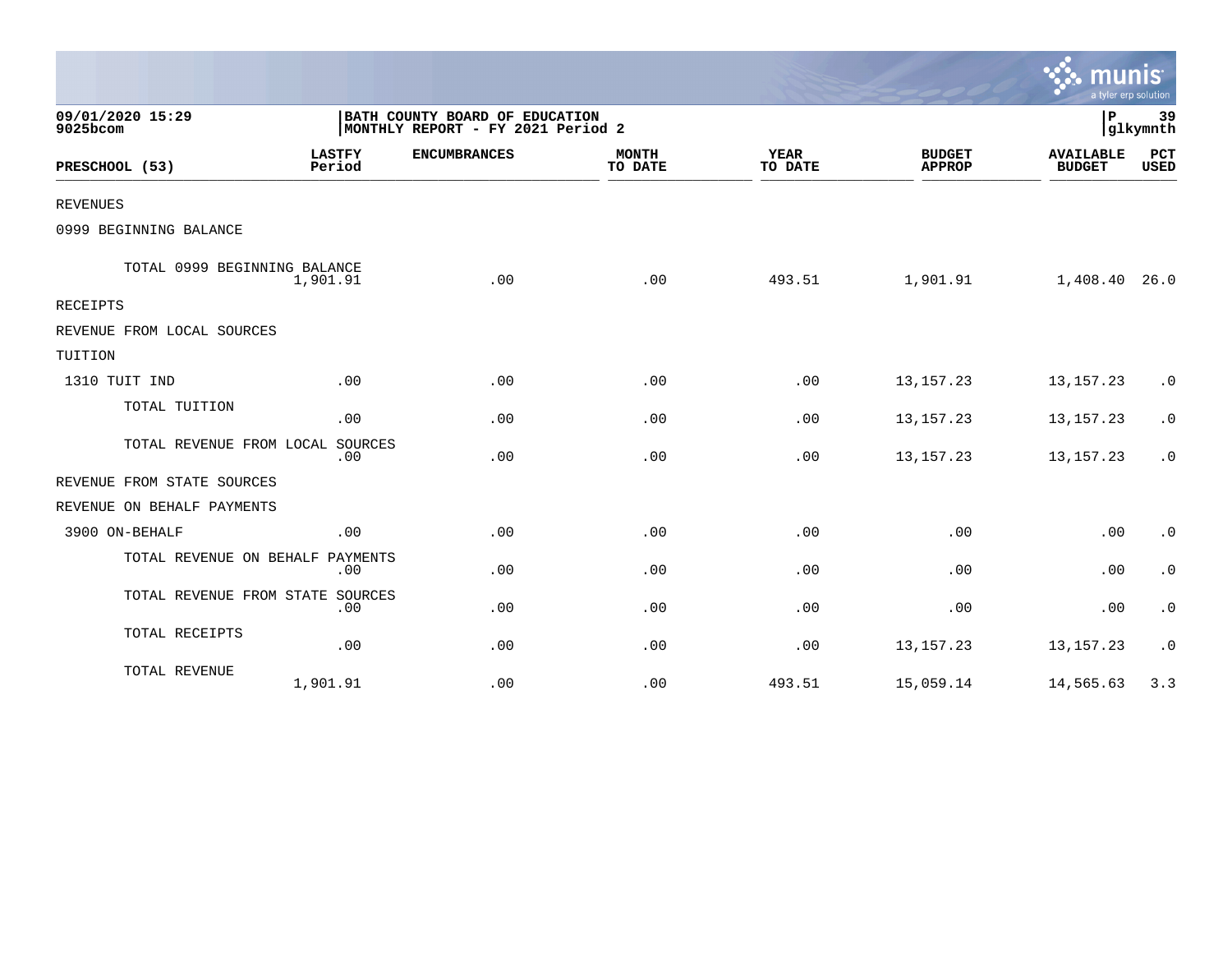|                                                                      |                                |                                                                    |                                                                     |                                                                  |                                                                  |                                                                                             | munis<br>a tyler erp solution                                                               |                                                                                                       |
|----------------------------------------------------------------------|--------------------------------|--------------------------------------------------------------------|---------------------------------------------------------------------|------------------------------------------------------------------|------------------------------------------------------------------|---------------------------------------------------------------------------------------------|---------------------------------------------------------------------------------------------|-------------------------------------------------------------------------------------------------------|
| 9025bcom                                                             | 09/01/2020 15:29               |                                                                    | BATH COUNTY BOARD OF EDUCATION<br>MONTHLY REPORT - FY 2021 Period 2 |                                                                  |                                                                  |                                                                                             | ΙP                                                                                          | 40<br> glkymnth                                                                                       |
| PRESCHOOL (53)                                                       |                                | <b>LASTFY</b><br>Period                                            | <b>ENCUMBRANCES</b>                                                 | <b>MONTH</b><br>TO DATE                                          | <b>YEAR</b><br>TO DATE                                           | <b>BUDGET</b><br><b>APPROP</b>                                                              | <b>AVAILABLE</b><br><b>BUDGET</b>                                                           | PCT<br><b>USED</b>                                                                                    |
| <b>EXPENDITURES</b>                                                  |                                |                                                                    |                                                                     |                                                                  |                                                                  |                                                                                             |                                                                                             |                                                                                                       |
| 0000                                                                 | RESTRICT TO REV & BAL SHT ONLY |                                                                    |                                                                     |                                                                  |                                                                  |                                                                                             |                                                                                             |                                                                                                       |
| 0280                                                                 |                                | .00                                                                | .00                                                                 | .00                                                              | .00                                                              | .00                                                                                         | .00                                                                                         | $\cdot$ 0                                                                                             |
|                                                                      | TOTAL 0000                     | RESTRICT TO REV & BAL SHT ONLY<br>.00                              | .00                                                                 | .00                                                              | .00                                                              | .00                                                                                         | .00                                                                                         | $\cdot$ 0                                                                                             |
| 1000                                                                 | INSTRUCTION                    |                                                                    |                                                                     |                                                                  |                                                                  |                                                                                             |                                                                                             |                                                                                                       |
| 0100<br>0200<br>0280<br>0300<br>0400<br>0500<br>0600<br>0700<br>0800 |                                | .00<br>.00<br>.00<br>.00<br>83.82<br>80.00<br>170.20<br>.00<br>.00 | .00<br>.00<br>.00<br>.00<br>.00<br>.00<br>.00<br>.00<br>.00         | .00<br>.00<br>.00<br>.00<br>83.82<br>.00<br>355.00<br>.00<br>.00 | .00<br>.00<br>.00<br>.00<br>83.82<br>.00<br>355.00<br>.00<br>.00 | 2,200.00<br>2,000.00<br>.00<br>.00<br>2,422.72<br>1,063.52<br>5,200.00<br>2,122.90<br>50.00 | 2,200.00<br>2,000.00<br>.00<br>.00<br>2,338.90<br>1,063.52<br>4,845.00<br>2,122.90<br>50.00 | $\cdot$ 0<br>$\cdot$ 0<br>$\cdot$ 0<br>$3.\overline{5}$<br>$\cdot$ 0<br>6.8<br>$\cdot$ 0<br>$\cdot$ 0 |
|                                                                      | TOTAL 1000                     | INSTRUCTION<br>334.02                                              | .00                                                                 | 438.82                                                           | 438.82                                                           | 15,059.14                                                                                   | 14,620.32                                                                                   | 2.9                                                                                                   |
| 2700                                                                 | STUDENT TRANSPORTATION         |                                                                    |                                                                     |                                                                  |                                                                  |                                                                                             |                                                                                             |                                                                                                       |
| 0100<br>0200                                                         |                                | .00<br>.00                                                         | .00<br>.00                                                          | .00<br>.00                                                       | .00<br>.00                                                       | .00<br>.00                                                                                  | .00<br>.00                                                                                  | $\cdot$ 0<br>$\cdot$ 0                                                                                |
|                                                                      | TOTAL 2700                     | STUDENT TRANSPORTATION<br>.00                                      | .00                                                                 | .00                                                              | .00                                                              | .00                                                                                         | .00                                                                                         | $\cdot$ 0                                                                                             |
|                                                                      | TOTAL EXPENDITURES             | 334.02                                                             | .00                                                                 | 438.82                                                           | 438.82                                                           | 15,059.14                                                                                   | 14,620.32                                                                                   | 2.9                                                                                                   |
|                                                                      | TOTAL FOR PRESCHOOL (53)       | 1,567.89                                                           | .00                                                                 | $-438.82$                                                        | 54.69                                                            | .00                                                                                         | $-54.69$                                                                                    | $\cdot$ 0                                                                                             |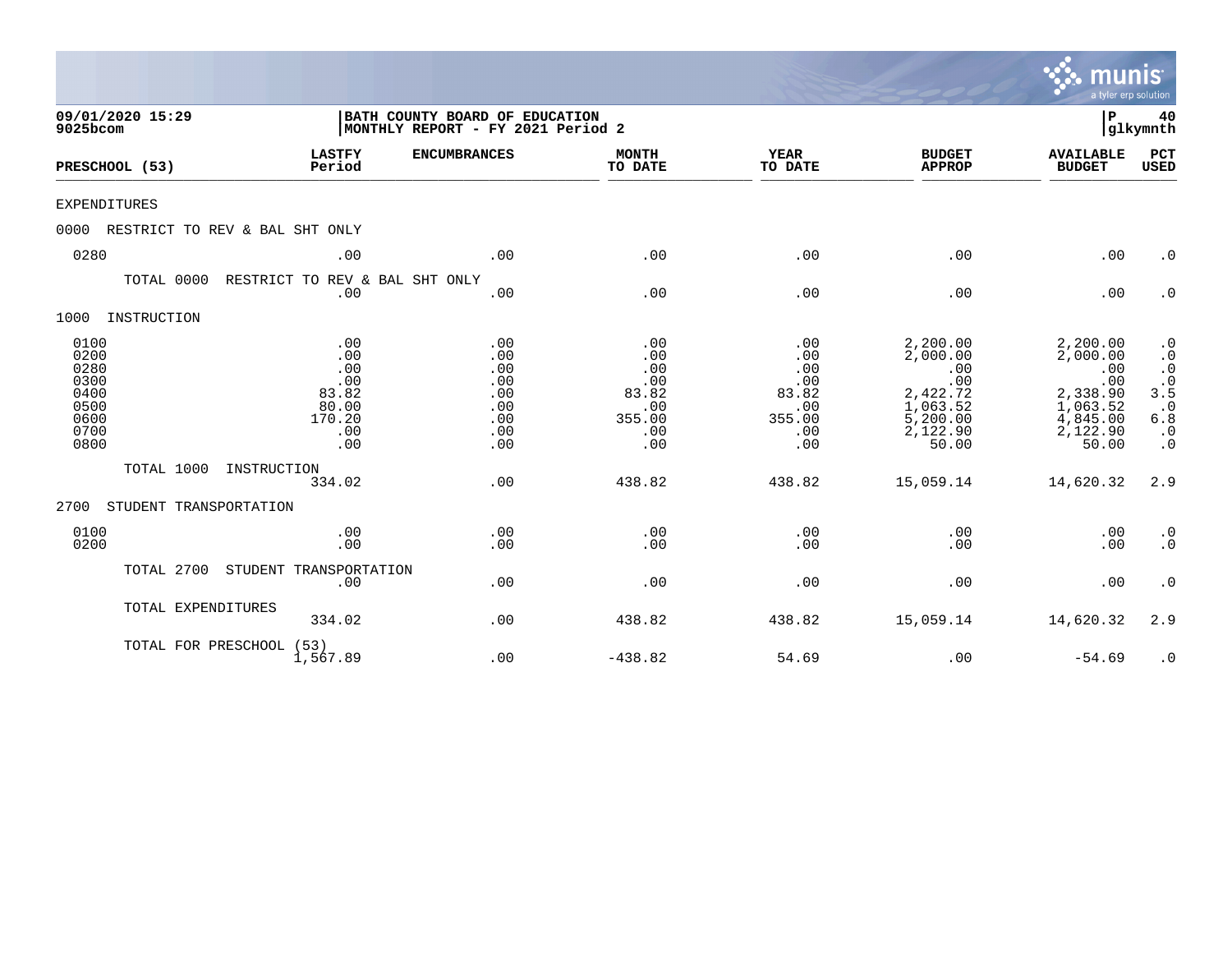|                                    |                         |                                                                     |                         |                        |                                | <b>A.</b> munis<br>a tyler erp solution |                    |
|------------------------------------|-------------------------|---------------------------------------------------------------------|-------------------------|------------------------|--------------------------------|-----------------------------------------|--------------------|
| 09/01/2020 15:29<br>9025bcom       |                         | BATH COUNTY BOARD OF EDUCATION<br>MONTHLY REPORT - FY 2021 Period 2 |                         |                        |                                | ∣P                                      | 41<br>glkymnth     |
| CHILD CARE (61)                    | <b>LASTFY</b><br>Period | <b>ENCUMBRANCES</b>                                                 | <b>MONTH</b><br>TO DATE | <b>YEAR</b><br>TO DATE | <b>BUDGET</b><br><b>APPROP</b> | <b>AVAILABLE</b><br><b>BUDGET</b>       | PCT<br><b>USED</b> |
| <b>REVENUES</b>                    |                         |                                                                     |                         |                        |                                |                                         |                    |
| RECEIPTS                           |                         |                                                                     |                         |                        |                                |                                         |                    |
| REVENUE FROM LOCAL SOURCES         |                         |                                                                     |                         |                        |                                |                                         |                    |
| COMMUNITY SERVICE ACTIVITIES       |                         |                                                                     |                         |                        |                                |                                         |                    |
| 1810 CHILD CARE                    | .00                     | .00                                                                 | .00                     | .00                    | .00                            | .00                                     | $\cdot$ 0          |
| TOTAL COMMUNITY SERVICE ACTIVITIES | .00                     | .00                                                                 | .00                     | .00                    | .00                            | .00                                     | $\cdot$ 0          |
| TOTAL REVENUE FROM LOCAL SOURCES   | .00                     | .00                                                                 | .00                     | .00                    | .00                            | .00                                     | . 0                |
| REVENUE FROM STATE SOURCES         |                         |                                                                     |                         |                        |                                |                                         |                    |
| EXPENDITURE REIMBURSEMENTS         |                         |                                                                     |                         |                        |                                |                                         |                    |
| 3131 MISC REIMB                    | .00                     | .00                                                                 | .00                     | .00                    | .00                            | .00                                     | $\cdot$ 0          |
| TOTAL EXPENDITURE REIMBURSEMENTS   | .00                     | .00                                                                 | .00                     | .00                    | .00                            | .00                                     | $\cdot$ 0          |
| RESTRICTED                         |                         |                                                                     |                         |                        |                                |                                         |                    |
| 3200 RES STATE                     | .00                     | .00                                                                 | .00                     | .00                    | .00                            | .00                                     | $\cdot$ 0          |
| TOTAL RESTRICTED                   | .00                     | .00                                                                 | .00                     | .00                    | .00                            | .00                                     | $\cdot$ 0          |
| TOTAL REVENUE FROM STATE SOURCES   | $.00 \,$                | .00                                                                 | .00                     | .00                    | .00                            | .00                                     | $\cdot$ 0          |
| OTHER RECEIPTS                     |                         |                                                                     |                         |                        |                                |                                         |                    |
| INTERFUND TRANSFERS                |                         |                                                                     |                         |                        |                                |                                         |                    |
| 5210 FND XFER                      | .00                     | .00                                                                 | .00                     | .00                    | .00                            | .00                                     | $\cdot$ 0          |
| TOTAL INTERFUND TRANSFERS          | .00                     | .00                                                                 | .00                     | .00                    | .00                            | .00                                     | $\cdot$ 0          |
| TOTAL OTHER RECEIPTS               | .00                     | .00                                                                 | .00                     | .00                    | .00                            | .00                                     | $\cdot$ 0          |
| TOTAL RECEIPTS                     | .00                     | .00                                                                 | .00                     | .00                    | .00                            | .00                                     | $\cdot$ 0          |
| TOTAL REVENUE                      | .00                     | .00                                                                 | .00                     | .00                    | .00                            | .00                                     | $\cdot$ 0          |

 $\sim$   $\sim$   $\sim$   $\sim$   $\sim$   $\sim$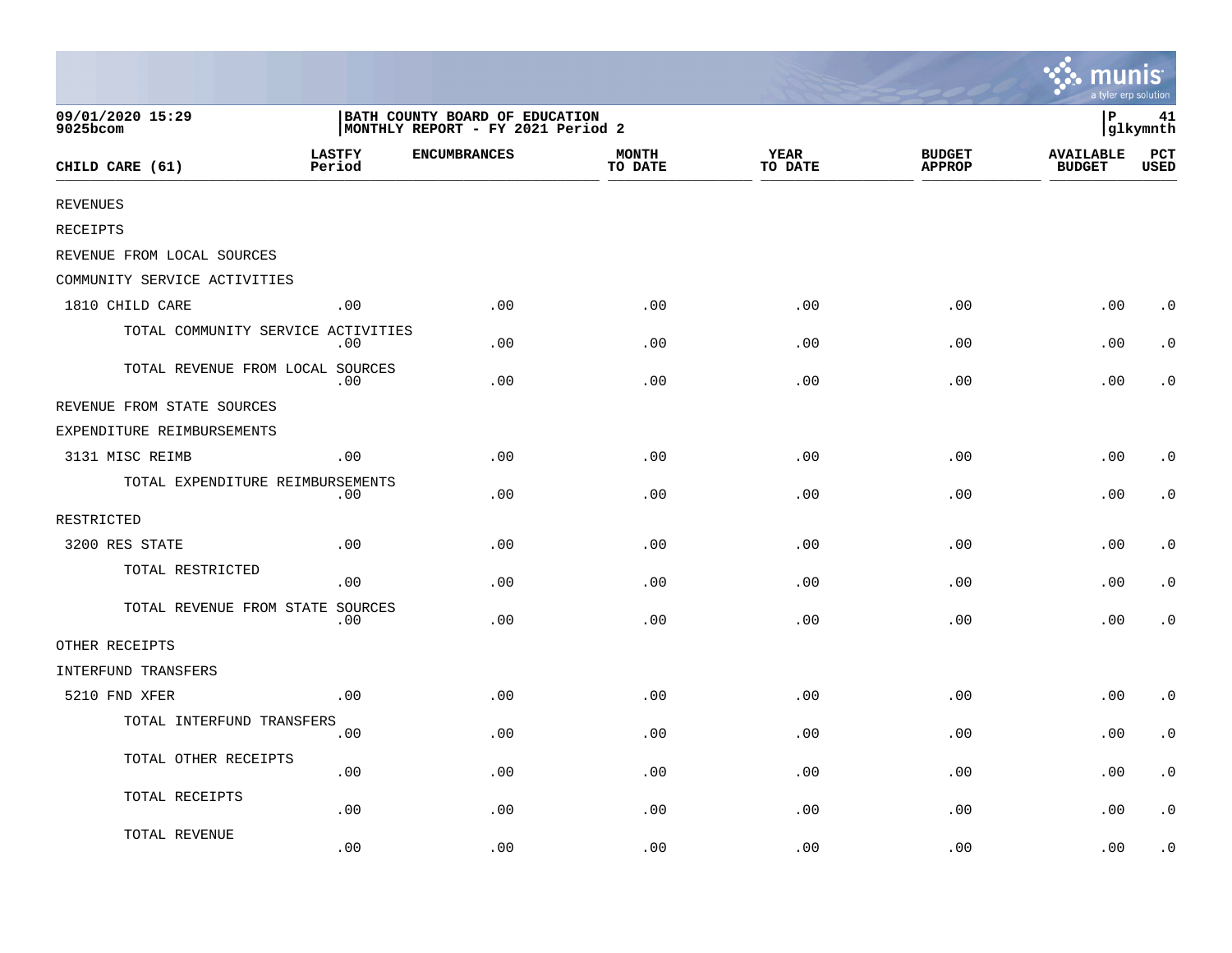

| $9025$ bcom                                  | 09/01/2020 15:29     | BATH COUNTY BOARD OF EDUCATION<br>MONTHLY REPORT - FY 2021 Period 2 |                                        |                                        |                                        |                                        |                                        | 42<br>glkymnth                                                                   |
|----------------------------------------------|----------------------|---------------------------------------------------------------------|----------------------------------------|----------------------------------------|----------------------------------------|----------------------------------------|----------------------------------------|----------------------------------------------------------------------------------|
|                                              | CHILD CARE (61)      | <b>LASTFY</b><br>Period                                             | <b>ENCUMBRANCES</b>                    | <b>MONTH</b><br>TO DATE                | <b>YEAR</b><br>TO DATE                 | <b>BUDGET</b><br><b>APPROP</b>         | <b>AVAILABLE</b><br><b>BUDGET</b>      | PCT<br>USED                                                                      |
| <b>EXPENDITURES</b>                          |                      |                                                                     |                                        |                                        |                                        |                                        |                                        |                                                                                  |
| 3300                                         | COMMUNITY SERVICES   |                                                                     |                                        |                                        |                                        |                                        |                                        |                                                                                  |
| 0100<br>0200<br>0300<br>0500<br>0600<br>0700 |                      | .00<br>.00<br>.00<br>.00<br>.00<br>.00                              | .00<br>.00<br>.00<br>.00<br>.00<br>.00 | .00<br>.00<br>.00<br>.00<br>.00<br>.00 | .00<br>.00<br>.00<br>.00<br>.00<br>.00 | .00<br>.00<br>.00<br>.00<br>.00<br>.00 | .00<br>.00<br>.00<br>.00<br>.00<br>.00 | .0<br>$\boldsymbol{\cdot}$ 0<br>$\cdot$ 0<br>$\cdot$ 0<br>$\cdot$ 0<br>$\cdot$ 0 |
|                                              | TOTAL 3300           | COMMUNITY SERVICES<br>.00                                           | .00                                    | .00                                    | .00                                    | .00                                    | .00                                    | $\cdot$ 0                                                                        |
|                                              | TOTAL EXPENDITURES   | .00                                                                 | .00                                    | .00                                    | .00                                    | .00                                    | .00                                    | $\cdot$ 0                                                                        |
|                                              | TOTAL FOR CHILD CARE | (61)<br>.00                                                         | .00                                    | .00                                    | .00                                    | .00                                    | .00                                    | .0                                                                               |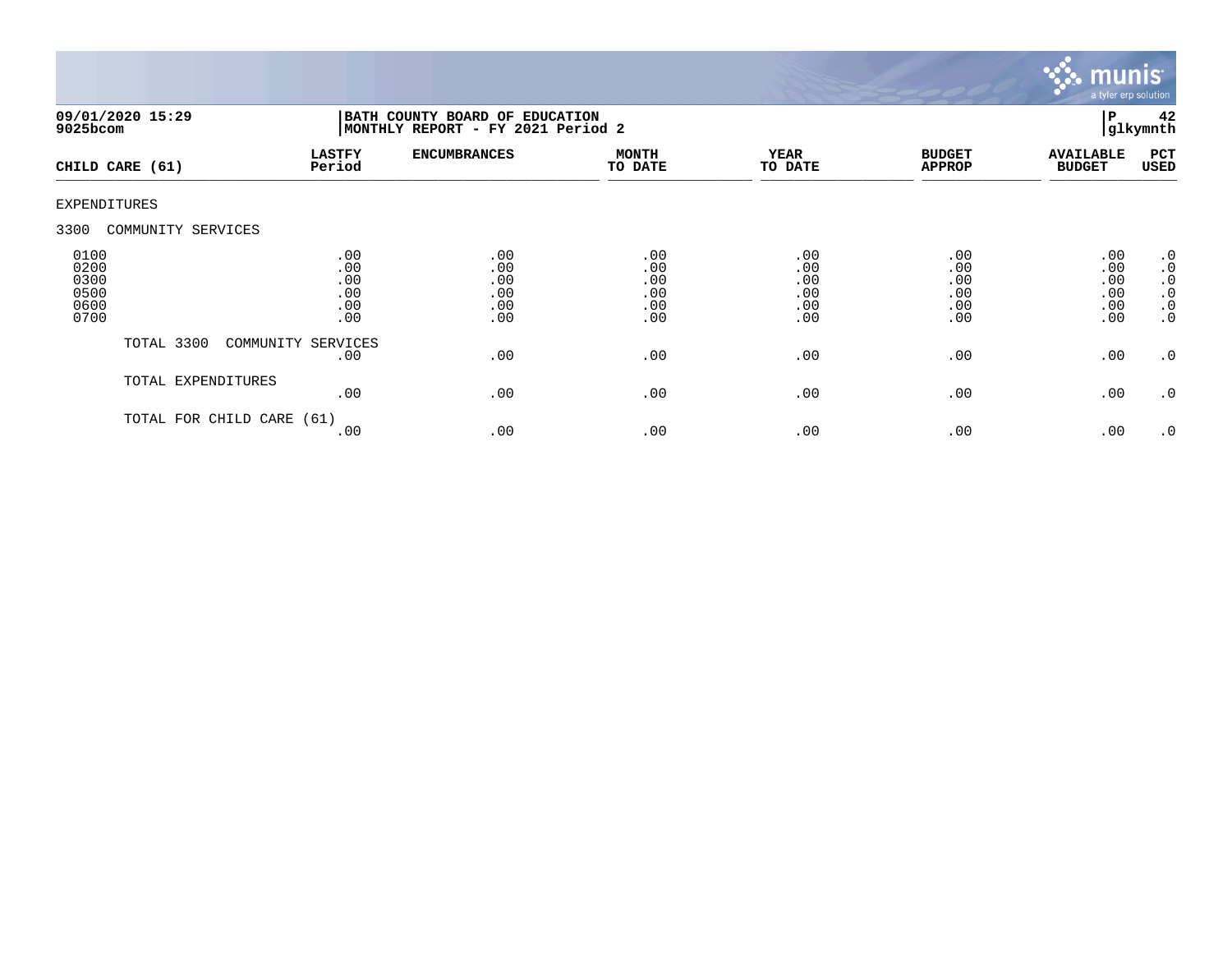|                              |                         |                                                                     |                         |                        |                                | munis <sup>.</sup><br>a tyler erp solution |                |
|------------------------------|-------------------------|---------------------------------------------------------------------|-------------------------|------------------------|--------------------------------|--------------------------------------------|----------------|
| 09/01/2020 15:29<br>9025bcom |                         | BATH COUNTY BOARD OF EDUCATION<br>MONTHLY REPORT - FY 2021 Period 2 |                         |                        |                                | P                                          | 43<br>glkymnth |
| PRESCHOOL (62)               | <b>LASTFY</b><br>Period | <b>ENCUMBRANCES</b>                                                 | <b>MONTH</b><br>TO DATE | <b>YEAR</b><br>TO DATE | <b>BUDGET</b><br><b>APPROP</b> | <b>AVAILABLE</b><br><b>BUDGET</b>          | PCT<br>USED    |
| <b>REVENUES</b>              |                         |                                                                     |                         |                        |                                |                                            |                |
| 0999 BEGINNING BALANCE       |                         |                                                                     |                         |                        |                                |                                            |                |
| TOTAL 0999 BEGINNING BALANCE | .00                     | .00                                                                 | .00                     | .00                    | .00                            | .00                                        | .0             |
| <b>RECEIPTS</b>              |                         |                                                                     |                         |                        |                                |                                            |                |
| REVENUE FROM LOCAL SOURCES   |                         |                                                                     |                         |                        |                                |                                            |                |
| TUITION                      |                         |                                                                     |                         |                        |                                |                                            |                |
| 1310 TUIT IND                | .00                     | .00                                                                 | .00                     | .00                    | .00                            | .00                                        | $\cdot$ 0      |
| TOTAL TUITION                | .00                     | .00                                                                 | .00                     | .00                    | .00                            | .00                                        | $\cdot$ 0      |
| TOTAL REVENUE FROM LOCAL     | SOURCES<br>.00          | .00                                                                 | .00                     | .00                    | .00                            | .00                                        | $\cdot$ 0      |
| TOTAL RECEIPTS               | .00                     | .00                                                                 | .00                     | .00                    | .00                            | .00                                        | $\cdot$ 0      |
| TOTAL REVENUE                | .00                     | .00                                                                 | .00                     | .00                    | .00                            | .00                                        | $\cdot$ 0      |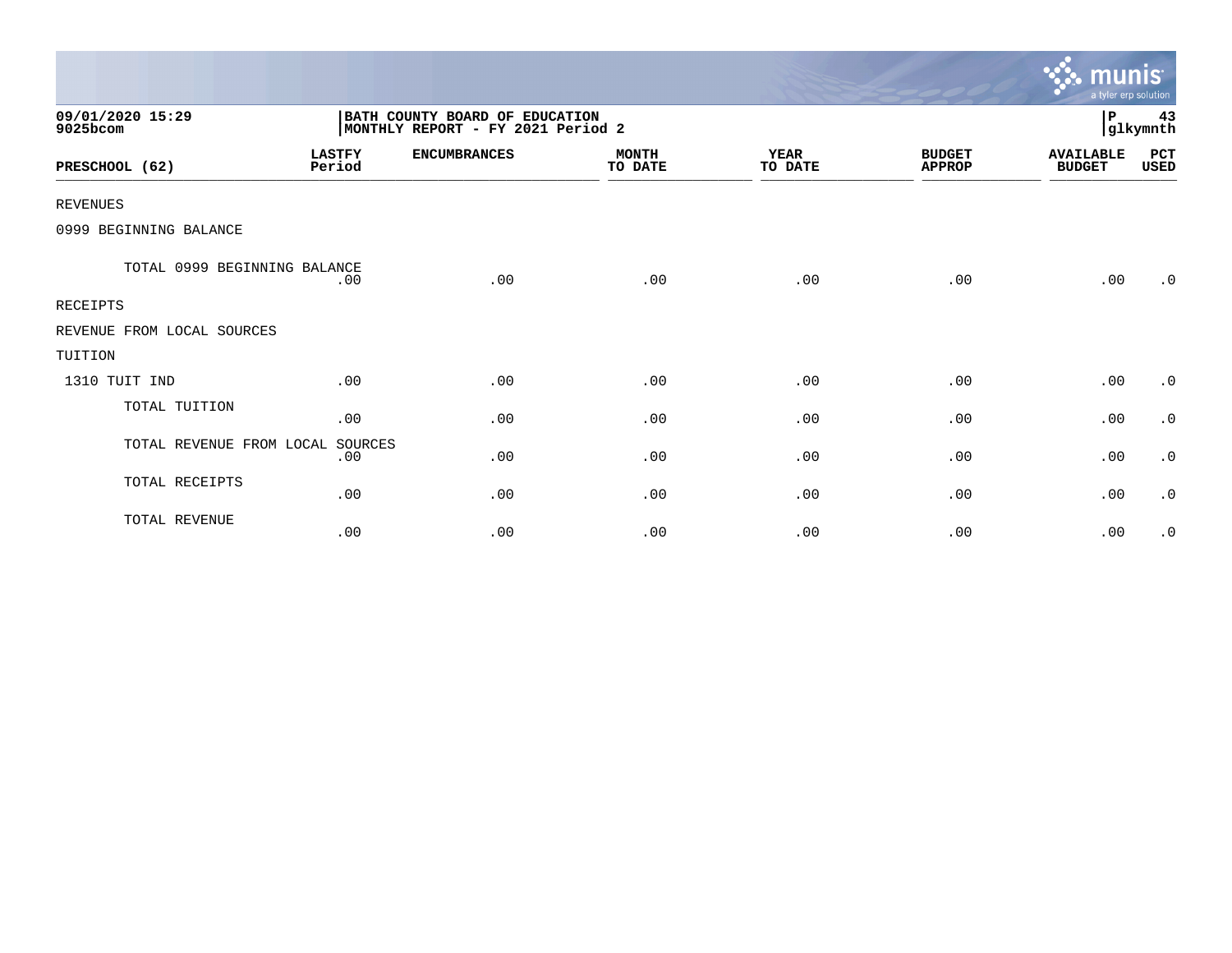

| 09/01/2020 15:29<br>9025bcom | BATH COUNTY BOARD OF EDUCATION<br>MONTHLY REPORT - FY 2021 Period 2 | 44<br>l P<br> glkymnth |                         |                 |                                |                                                                |
|------------------------------|---------------------------------------------------------------------|------------------------|-------------------------|-----------------|--------------------------------|----------------------------------------------------------------|
| PRESCHOOL (62)               | <b>LASTFY</b><br>Period                                             | <b>ENCUMBRANCES</b>    | <b>MONTH</b><br>TO DATE | YEAR<br>TO DATE | <b>BUDGET</b><br><b>APPROP</b> | <b>PCT</b><br><b>AVAILABLE</b><br><b>BUDGET</b><br><b>USED</b> |
| EXPENDITURES                 |                                                                     |                        |                         |                 |                                |                                                                |
| 1000<br>INSTRUCTION          |                                                                     |                        |                         |                 |                                |                                                                |
| 0600                         | .00                                                                 | .00                    | .00                     | .00             | .00                            | .00<br>$\cdot$ 0                                               |
| TOTAL 1000<br>INSTRUCTION    | .00                                                                 | .00                    | .00                     | .00             | .00                            | .00<br>$\cdot$ 0                                               |
| TOTAL EXPENDITURES           | .00                                                                 | .00                    | .00                     | .00             | .00                            | .00<br>$\cdot$ 0                                               |
| TOTAL FOR PRESCHOOL (62)     | .00                                                                 | .00                    | .00                     | .00             | .00                            | .00<br>.0                                                      |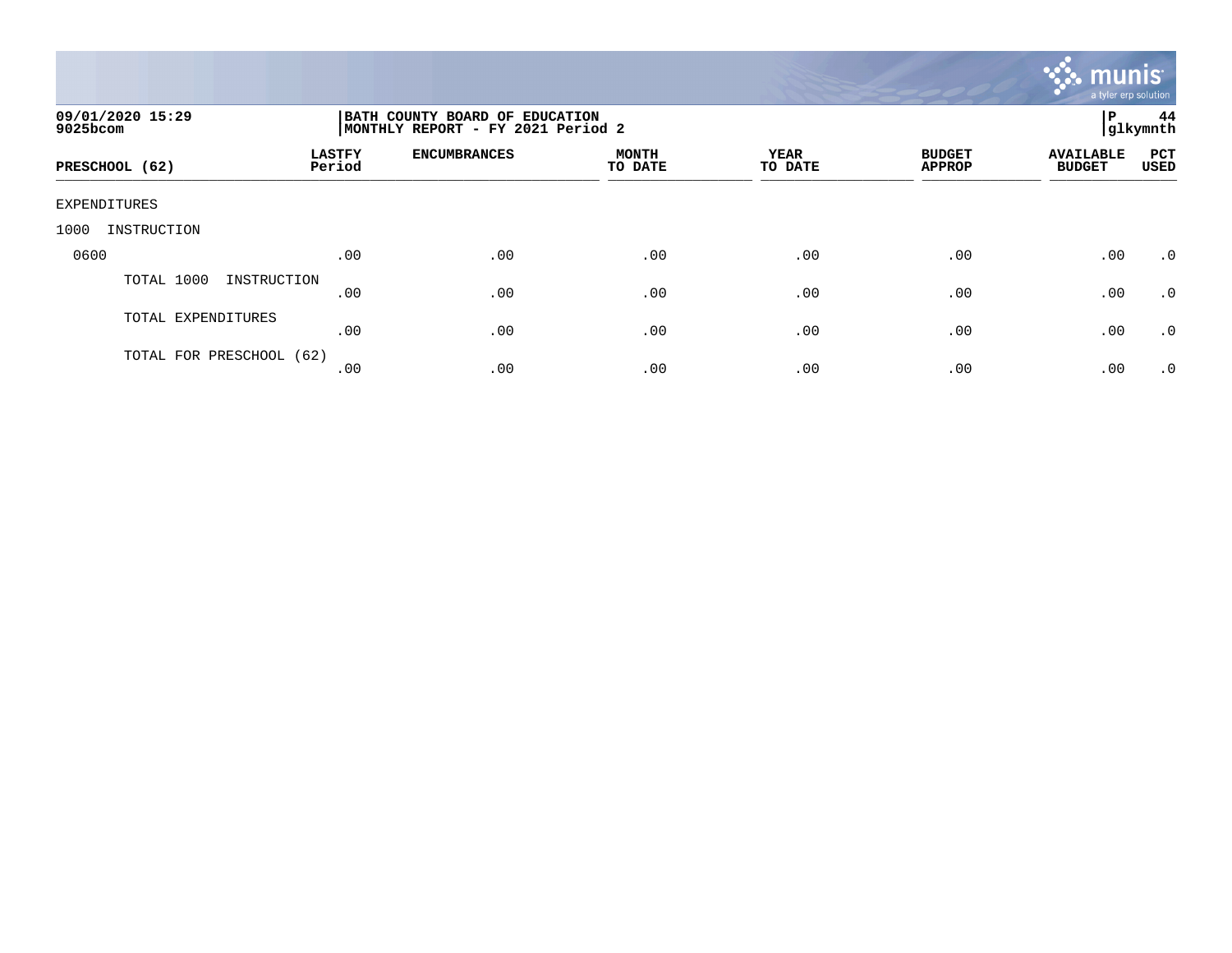|                                        |                         |                                                                     |                         |                        |                                | a tyler erp solution              |                           |
|----------------------------------------|-------------------------|---------------------------------------------------------------------|-------------------------|------------------------|--------------------------------|-----------------------------------|---------------------------|
| 09/01/2020 15:29<br>9025bcom           |                         | BATH COUNTY BOARD OF EDUCATION<br>MONTHLY REPORT - FY 2021 Period 2 |                         |                        |                                | P                                 | 45<br>glkymnth            |
| TRUST/AGENCY FUNDS (7000)              | <b>LASTFY</b><br>Period | <b>ENCUMBRANCES</b>                                                 | <b>MONTH</b><br>TO DATE | <b>YEAR</b><br>TO DATE | <b>BUDGET</b><br><b>APPROP</b> | <b>AVAILABLE</b><br><b>BUDGET</b> | <b>PCT</b><br><b>USED</b> |
| <b>REVENUES</b>                        |                         |                                                                     |                         |                        |                                |                                   |                           |
| 0999 BEGINNING BALANCE                 |                         |                                                                     |                         |                        |                                |                                   |                           |
| TOTAL 0999 BEGINNING BALANCE           | .00                     | .00                                                                 | .00                     | .00                    | .00                            | .00                               | $\cdot$ 0                 |
| <b>RECEIPTS</b>                        |                         |                                                                     |                         |                        |                                |                                   |                           |
| REVENUE FROM LOCAL SOURCES             |                         |                                                                     |                         |                        |                                |                                   |                           |
| OTHER REVENUE FROM LOCAL SOURCES       |                         |                                                                     |                         |                        |                                |                                   |                           |
| 1920 CONTRIBUTE                        | 45.20                   | .00                                                                 | 9.36                    | 18.42                  | .00                            | $-18.42$                          | $\cdot$ 0                 |
| TOTAL OTHER REVENUE FROM LOCAL SOURCES | 45.20                   | .00                                                                 | 9.36                    | 18.42                  | .00                            | $-18.42$                          | $\cdot$ 0                 |
| TOTAL REVENUE FROM LOCAL SOURCES       | 45.20                   | .00                                                                 | 9.36                    | 18.42                  | .00                            | $-18.42$                          | $\cdot$ 0                 |
| OTHER RECEIPTS                         |                         |                                                                     |                         |                        |                                |                                   |                           |
| <b>INTERFUND TRANSFERS</b>             |                         |                                                                     |                         |                        |                                |                                   |                           |
| 5210 FND XFER                          | .00                     | .00                                                                 | .00                     | .00                    | .00                            | .00                               | $\cdot$ 0                 |
| TOTAL INTERFUND TRANSFERS              | .00                     | .00                                                                 | .00                     | .00                    | .00                            | .00                               | $\cdot$ 0                 |
| TOTAL OTHER RECEIPTS                   | .00                     | .00                                                                 | .00                     | .00                    | .00                            | .00                               | $\cdot$ 0                 |
| TOTAL RECEIPTS                         | 45.20                   | .00                                                                 | 9.36                    | 18.42                  | .00                            | $-18.42$                          | $\cdot$ 0                 |
| TOTAL REVENUE                          | 45.20                   | .00                                                                 | 9.36                    | 18.42                  | .00                            | $-18.42$                          | $\cdot$ 0                 |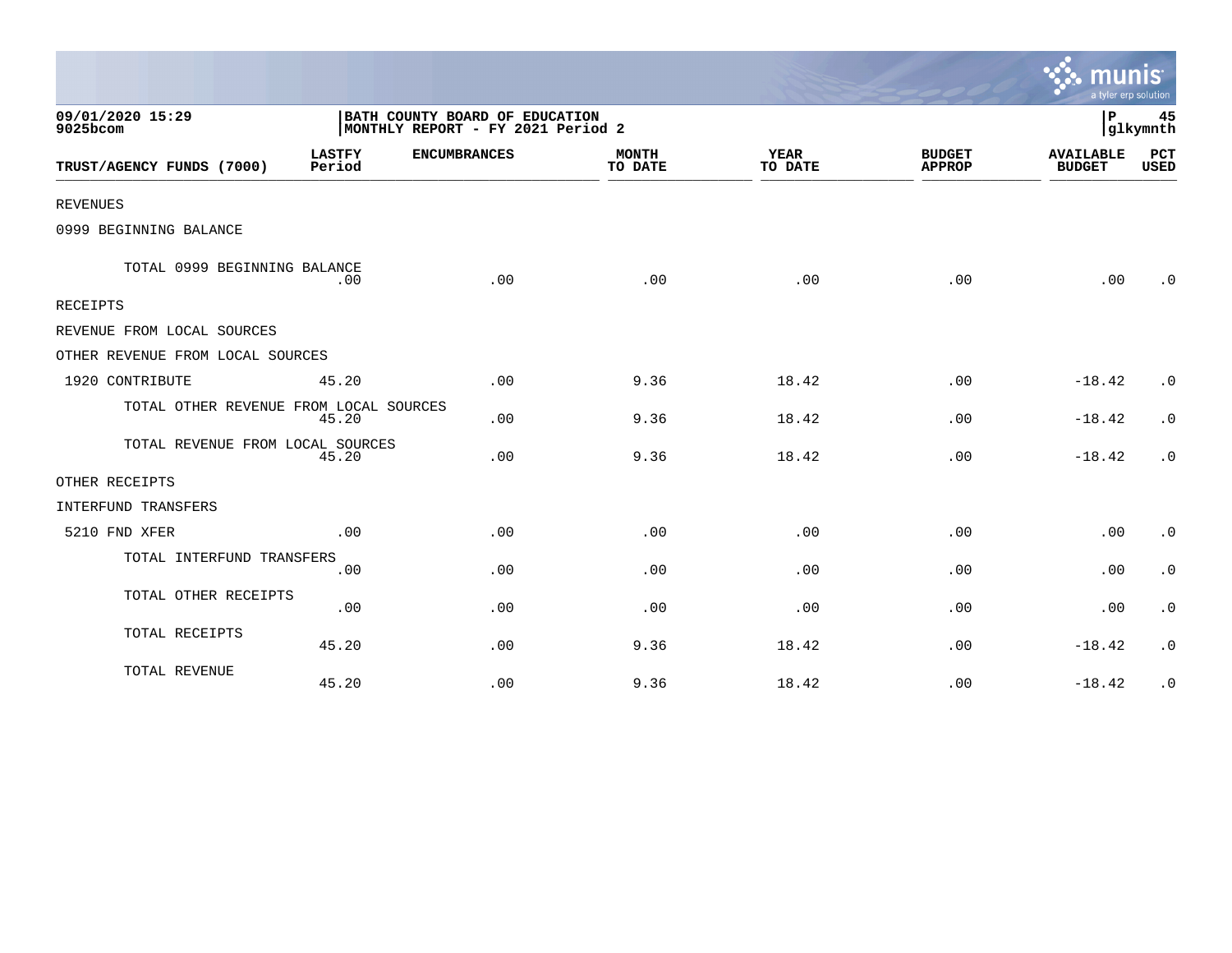

| 09/01/2020 15:29<br>9025bcom                         | BATH COUNTY BOARD OF EDUCATION<br>MONTHLY REPORT - FY 2021 Period 2 |                         |                        |                                |                                   |             |
|------------------------------------------------------|---------------------------------------------------------------------|-------------------------|------------------------|--------------------------------|-----------------------------------|-------------|
| <b>LASTFY</b><br>Period<br>TRUST/AGENCY FUNDS (7000) | <b>ENCUMBRANCES</b>                                                 | <b>MONTH</b><br>TO DATE | <b>YEAR</b><br>TO DATE | <b>BUDGET</b><br><b>APPROP</b> | <b>AVAILABLE</b><br><b>BUDGET</b> | PCT<br>USED |
| EXPENDITURES                                         |                                                                     |                         |                        |                                |                                   |             |
| 3300<br>COMMUNITY SERVICES                           |                                                                     |                         |                        |                                |                                   |             |
| 0600<br>1,000.00                                     | .00                                                                 | .00                     | .00                    | .00                            | .00                               | .0          |
| TOTAL 3300<br>COMMUNITY SERVICES<br>1,000.00         | .00                                                                 | .00                     | .00                    | .00                            | .00                               | $\cdot$ 0   |
| TOTAL EXPENDITURES<br>1,000.00                       | .00                                                                 | .00                     | .00                    | .00                            | .00                               | .0          |
| TOTAL FOR TRUST/AGENCY FUNDS<br>$-954.80$            | (7000)<br>.00                                                       | 9.36                    | 18.42                  | .00                            | $-18.42$                          | $\cdot$ 0   |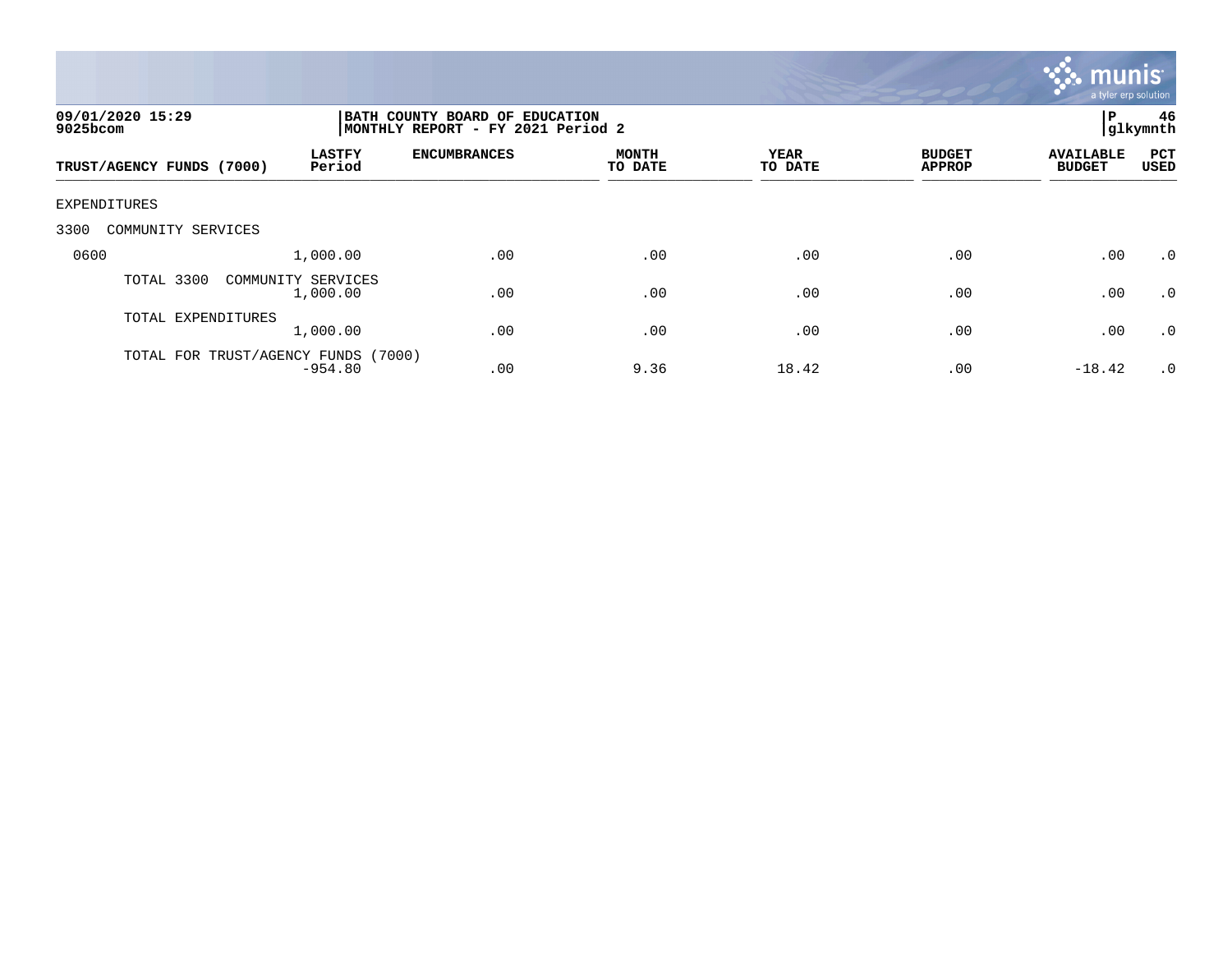|                                                     |                                                                     |                   |                         |                        |                                | munis<br>a tyler erp solution     |                                                  |
|-----------------------------------------------------|---------------------------------------------------------------------|-------------------|-------------------------|------------------------|--------------------------------|-----------------------------------|--------------------------------------------------|
| 09/01/2020 15:29<br>9025bcom                        | BATH COUNTY BOARD OF EDUCATION<br>MONTHLY REPORT - FY 2021 Period 2 |                   |                         |                        |                                | P                                 | 47<br>glkymnth                                   |
| <b>GOVERNMENTAL ASSETS (8)</b>                      | <b>LASTFY</b><br><b>ENCUMBRANCES</b><br>Period                      |                   | <b>MONTH</b><br>TO DATE | <b>YEAR</b><br>TO DATE | <b>BUDGET</b><br><b>APPROP</b> | <b>AVAILABLE</b><br><b>BUDGET</b> | PCT<br><b>USED</b>                               |
| <b>REVENUES</b>                                     |                                                                     |                   |                         |                        |                                |                                   |                                                  |
| RECEIPTS                                            |                                                                     |                   |                         |                        |                                |                                   |                                                  |
| REVENUE FROM LOCAL SOURCES                          |                                                                     |                   |                         |                        |                                |                                   |                                                  |
| OTHER REVENUE FROM LOCAL SOURCES                    |                                                                     |                   |                         |                        |                                |                                   |                                                  |
| 1930 GAIN/LOSS                                      | .00                                                                 | .00               | .00                     | .00                    | .00                            | .00                               | $\cdot$ 0                                        |
| TOTAL OTHER REVENUE FROM LOCAL SOURCES              | .00                                                                 | .00               | .00                     | .00                    | .00                            | .00                               | $\cdot$ 0                                        |
| TOTAL REVENUE FROM LOCAL SOURCES                    | .00                                                                 | .00               | .00                     | .00                    | .00                            | .00                               | $\cdot$ 0                                        |
| OTHER RECEIPTS                                      |                                                                     |                   |                         |                        |                                |                                   |                                                  |
| SALE OR COMP FOR LOSS OF ASSETS                     |                                                                     |                   |                         |                        |                                |                                   |                                                  |
| 5311 SALE LAND<br>5331 SALE BLDG<br>5341 SALE EQUIP | .00<br>.00<br>.00                                                   | .00<br>.00<br>.00 | .00<br>.00<br>.00       | .00<br>.00<br>.00      | .00<br>.00<br>.00              | .00<br>.00<br>.00                 | $\boldsymbol{\cdot}$ 0<br>$\cdot$ 0<br>$\cdot$ 0 |
| TOTAL SALE OR COMP FOR LOSS OF ASSETS               | .00                                                                 | .00               | .00                     | .00                    | .00                            | .00                               | $\boldsymbol{\cdot}$ 0                           |
| TOTAL OTHER RECEIPTS                                | .00                                                                 | .00               | .00                     | .00                    | .00                            | .00                               | $\boldsymbol{\cdot}$ 0                           |
| TOTAL RECEIPTS                                      | .00                                                                 | .00               | .00                     | .00                    | .00                            | .00                               | $\cdot$ 0                                        |
| TOTAL REVENUE                                       | .00                                                                 | .00               | .00                     | .00                    | .00                            | .00                               | $\cdot$ 0                                        |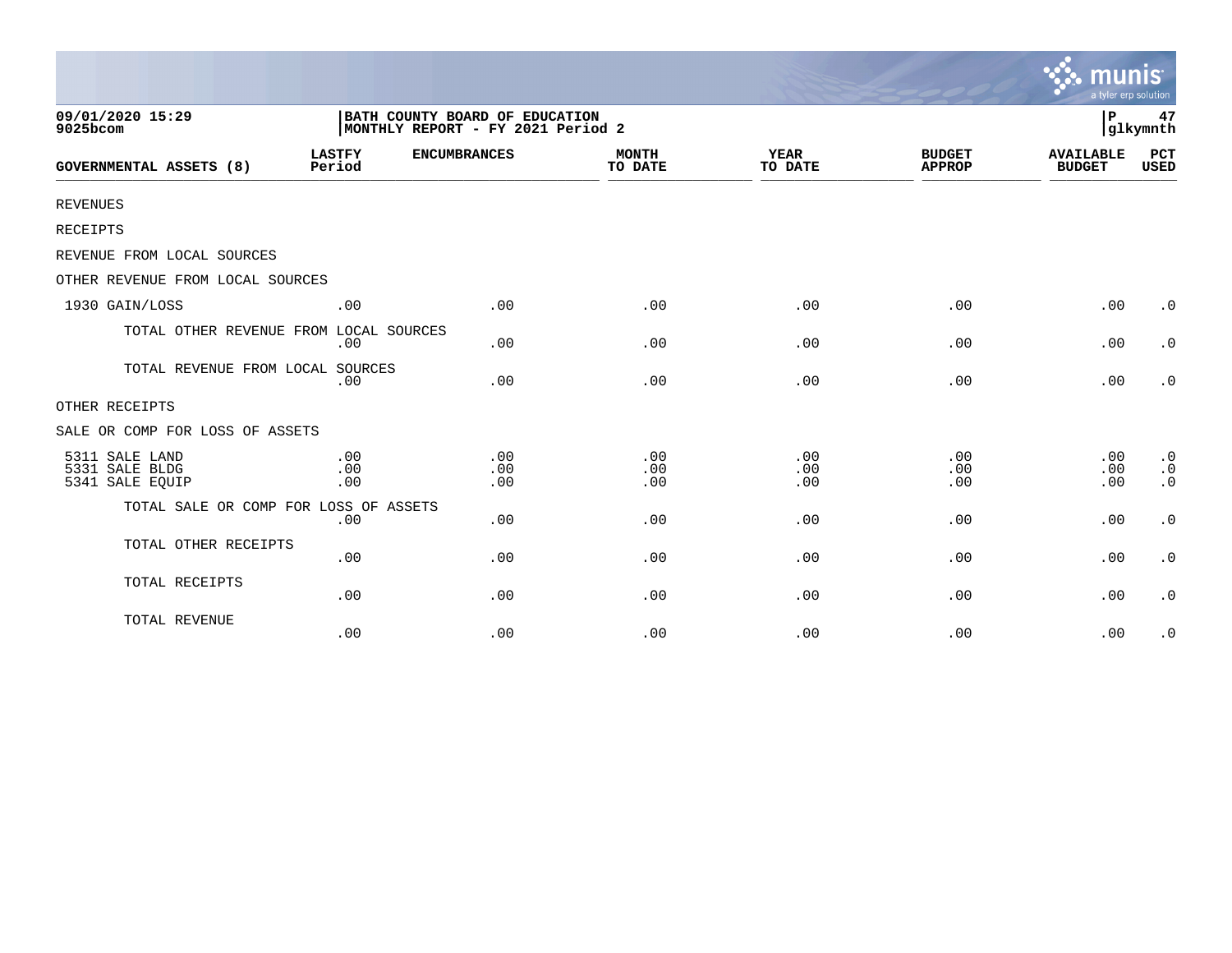

| 09/01/2020 15:29<br>9025bcom |                                |                                         | BATH COUNTY BOARD OF EDUCATION<br>MONTHLY REPORT - FY 2021 Period 2 |                         |                        |                                |                                   | 48<br>lР<br> glkymnth     |  |  |
|------------------------------|--------------------------------|-----------------------------------------|---------------------------------------------------------------------|-------------------------|------------------------|--------------------------------|-----------------------------------|---------------------------|--|--|
|                              | <b>GOVERNMENTAL ASSETS (8)</b> | <b>LASTFY</b><br>Period                 | <b>ENCUMBRANCES</b>                                                 | <b>MONTH</b><br>TO DATE | <b>YEAR</b><br>TO DATE | <b>BUDGET</b><br><b>APPROP</b> | <b>AVAILABLE</b><br><b>BUDGET</b> | <b>PCT</b><br><b>USED</b> |  |  |
|                              | <b>EXPENDITURES</b>            |                                         |                                                                     |                         |                        |                                |                                   |                           |  |  |
|                              | 1000 INSTRUCTION               |                                         |                                                                     |                         |                        |                                |                                   |                           |  |  |
| 0700                         |                                | .00                                     | .00                                                                 | .00                     | .00                    | .00                            | .00                               | $\cdot$ 0                 |  |  |
|                              | TOTAL 1000                     | INSTRUCTION<br>.00                      | .00                                                                 | .00                     | .00                    | .00                            | .00                               | $\cdot$ 0                 |  |  |
|                              | 2100 STUDENT SUPPORT SERVICES  |                                         |                                                                     |                         |                        |                                |                                   |                           |  |  |
| 0700                         |                                | .00                                     | .00                                                                 | .00                     | .00                    | .00                            | .00                               | $\cdot$ 0                 |  |  |
|                              | TOTAL 2100                     | STUDENT SUPPORT SERVICES<br>.00         | .00                                                                 | .00                     | .00                    | .00                            | .00                               | $\cdot$ 0                 |  |  |
| 2200                         |                                | INSTRUCTIONAL STAFF SUPP SERV           |                                                                     |                         |                        |                                |                                   |                           |  |  |
| 0700                         |                                | 83.19                                   | .00                                                                 | .00                     | .00                    | .00                            | .00                               | $\cdot$ 0                 |  |  |
|                              | TOTAL 2200                     | INSTRUCTIONAL STAFF SUPP SERV<br>83.19  | .00                                                                 | .00                     | .00                    | .00                            | .00                               | $\cdot$ 0                 |  |  |
|                              | 2300 DISTRICT ADMIN SUPPORT    |                                         |                                                                     |                         |                        |                                |                                   |                           |  |  |
| 0700                         |                                | .00                                     | .00                                                                 | .00                     | .00                    | .00                            | .00                               | $\cdot$ 0                 |  |  |
|                              | TOTAL 2300                     | DISTRICT ADMIN SUPPORT<br>.00           | .00                                                                 | .00                     | .00                    | .00                            | .00                               | . $\boldsymbol{0}$        |  |  |
| 2400                         | SCHOOL ADMIN SUPPORT           |                                         |                                                                     |                         |                        |                                |                                   |                           |  |  |
| 0700                         |                                | .00                                     | .00                                                                 | .00                     | .00                    | .00                            | .00                               | $\cdot$ 0                 |  |  |
|                              | TOTAL 2400                     | SCHOOL ADMIN SUPPORT<br>.00             | .00                                                                 | .00                     | .00                    | .00                            | .00                               | $\cdot$ 0                 |  |  |
|                              | 2500 BUSINESS SUPPORT SERVICES |                                         |                                                                     |                         |                        |                                |                                   |                           |  |  |
| 0700                         |                                | .00                                     | .00                                                                 | .00                     | .00                    | .00                            | .00                               | $\cdot$ 0                 |  |  |
|                              | TOTAL 2500                     | BUSINESS SUPPORT SERVICES<br>.00        | .00                                                                 | .00                     | .00                    | .00                            | .00                               | $\cdot$ 0                 |  |  |
| 2600                         |                                | PLANT OPERATIONS AND MAINTENANCE        |                                                                     |                         |                        |                                |                                   |                           |  |  |
| 0700                         |                                | .00                                     | .00                                                                 | .00                     | .00                    | .00                            | .00                               | $\cdot$ 0                 |  |  |
|                              | TOTAL 2600                     | PLANT OPERATIONS AND MAINTENANCE<br>.00 | .00                                                                 | .00                     | .00                    | .00                            | .00                               | . $\boldsymbol{0}$        |  |  |

2700 STUDENT TRANSPORTATION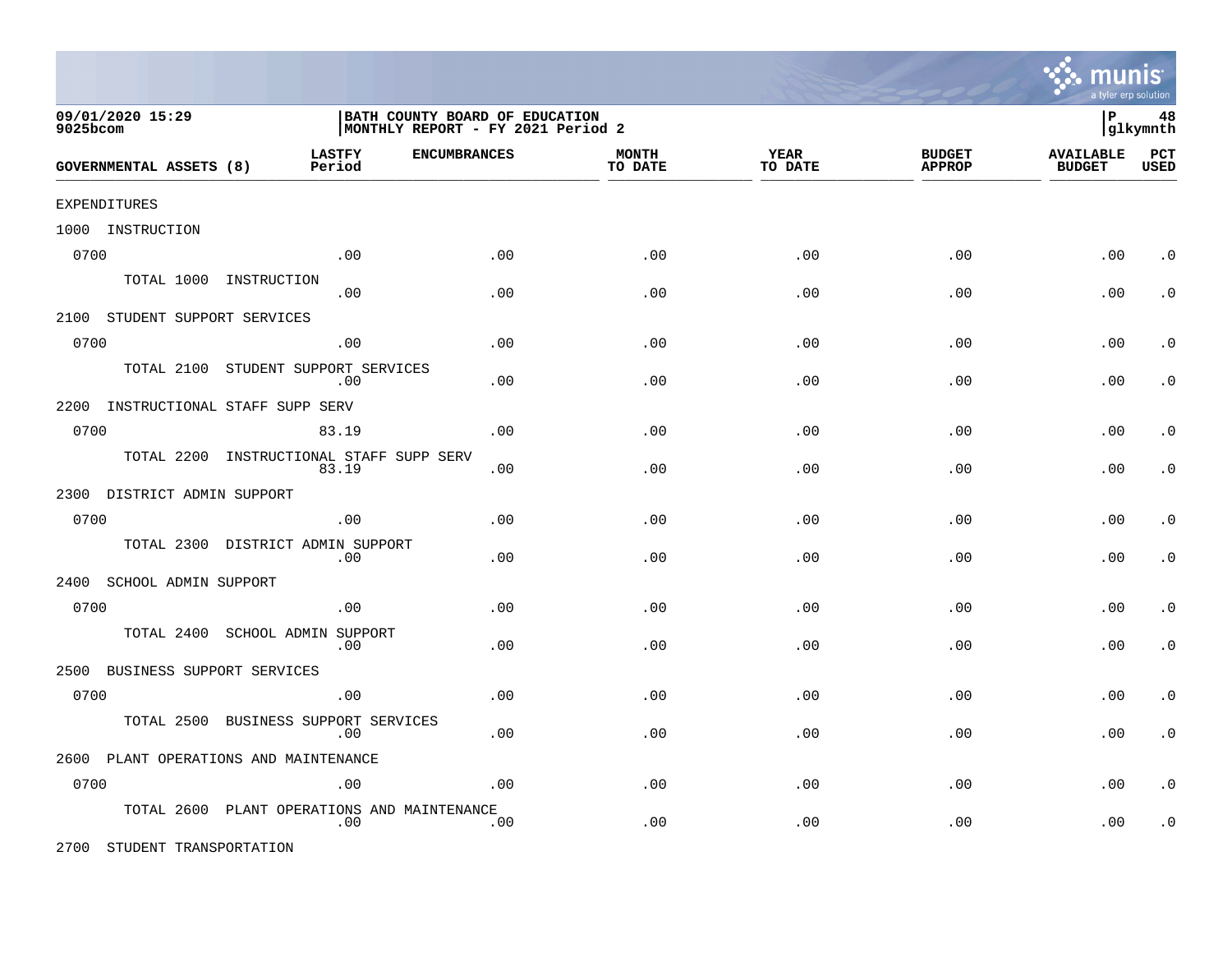

| 09/01/2020 15:29<br>9025bcom |                                               | BATH COUNTY BOARD OF EDUCATION<br>MONTHLY REPORT - FY 2021 Period 2 |                         |                        |                                |                                   |                    |
|------------------------------|-----------------------------------------------|---------------------------------------------------------------------|-------------------------|------------------------|--------------------------------|-----------------------------------|--------------------|
| GOVERNMENTAL ASSETS (8)      | <b>LASTFY</b><br>Period                       | <b>ENCUMBRANCES</b>                                                 | <b>MONTH</b><br>TO DATE | <b>YEAR</b><br>TO DATE | <b>BUDGET</b><br><b>APPROP</b> | <b>AVAILABLE</b><br><b>BUDGET</b> | PCT<br><b>USED</b> |
| 0700                         | .00                                           | .00                                                                 | .00                     | .00                    | .00                            | .00                               | $\cdot$ 0          |
| TOTAL 2700                   | STUDENT<br>TRANSPORTATION<br>.00              | .00                                                                 | .00                     | .00                    | .00                            | .00                               | $\cdot$ 0          |
| 3300<br>COMMUNITY SERVICES   |                                               |                                                                     |                         |                        |                                |                                   |                    |
| 0700                         | .00                                           | .00                                                                 | .00                     | .00                    | .00                            | .00                               | $\cdot$ 0          |
| TOTAL 3300                   | COMMUNITY SERVICES<br>.00                     | .00                                                                 | .00                     | .00                    | .00                            | .00                               | $\cdot$ 0          |
| TOTAL EXPENDITURES           | 83.19                                         | .00                                                                 | .00                     | .00                    | .00                            | .00                               | $\cdot$ 0          |
|                              | TOTAL FOR GOVERNMENTAL ASSETS (8)<br>$-83.19$ | .00                                                                 | .00                     | .00                    | .00                            | .00                               | $\cdot$ 0          |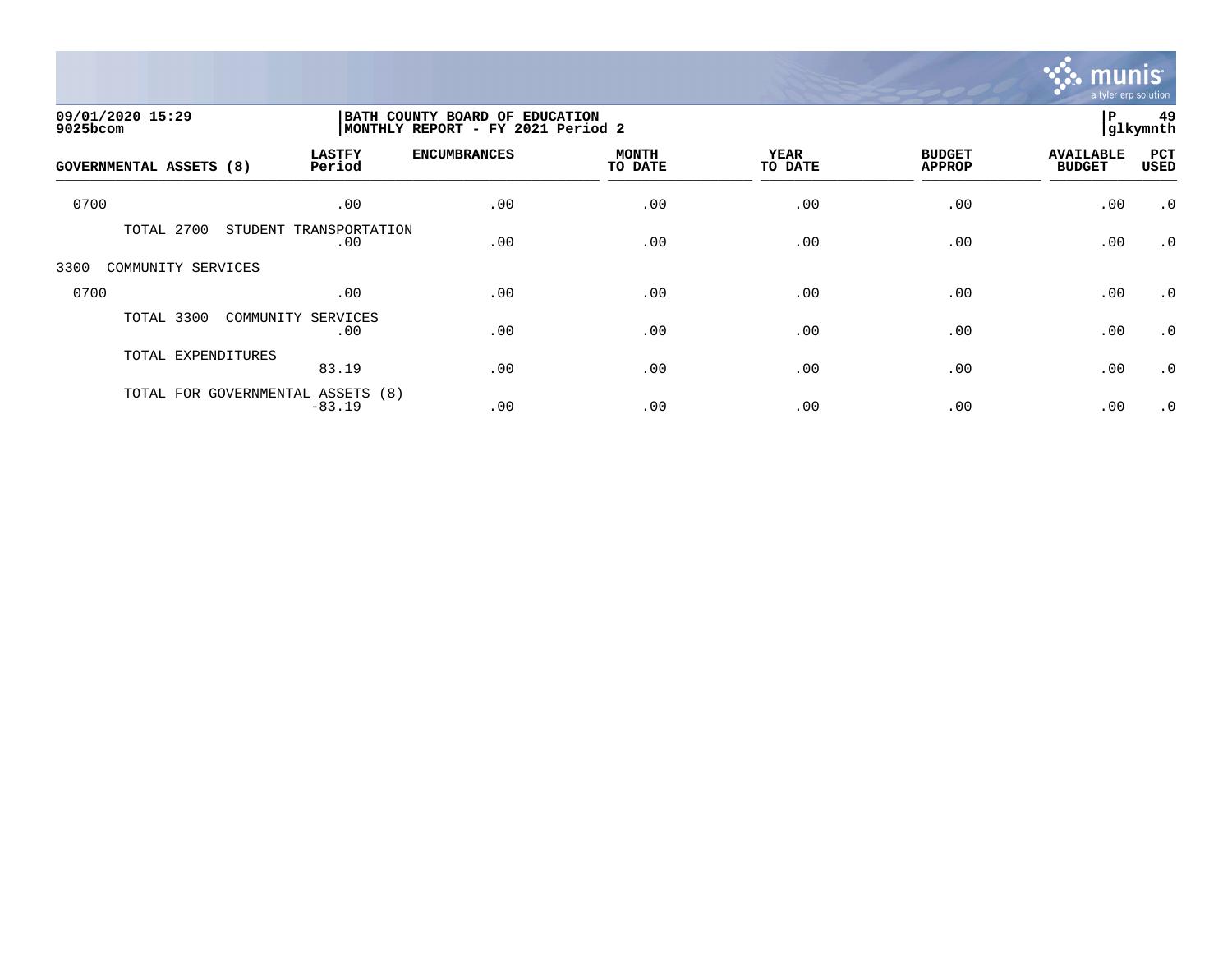|                                        |                                                                     |                     |                         |                        |                                | muı<br>a tyler erp solution.      |                 |
|----------------------------------------|---------------------------------------------------------------------|---------------------|-------------------------|------------------------|--------------------------------|-----------------------------------|-----------------|
| 09/01/2020 15:29<br>9025bcom           | BATH COUNTY BOARD OF EDUCATION<br>MONTHLY REPORT - FY 2021 Period 2 |                     |                         |                        |                                |                                   | 50<br> glkymnth |
| FOOD SERVICE ASSETS (81)               | <b>LASTFY</b><br>Period                                             | <b>ENCUMBRANCES</b> | <b>MONTH</b><br>TO DATE | <b>YEAR</b><br>TO DATE | <b>BUDGET</b><br><b>APPROP</b> | <b>AVAILABLE</b><br><b>BUDGET</b> | PCT<br>USED     |
| <b>REVENUES</b>                        |                                                                     |                     |                         |                        |                                |                                   |                 |
| RECEIPTS                               |                                                                     |                     |                         |                        |                                |                                   |                 |
| REVENUE FROM LOCAL SOURCES             |                                                                     |                     |                         |                        |                                |                                   |                 |
| OTHER REVENUE FROM LOCAL SOURCES       |                                                                     |                     |                         |                        |                                |                                   |                 |
| 1930 GAIN/LOSS                         | .00                                                                 | .00                 | .00                     | .00                    | .00                            | .00                               | $\cdot$ 0       |
| TOTAL OTHER REVENUE FROM LOCAL SOURCES | .00                                                                 | .00                 | .00                     | .00                    | .00                            | .00                               | $\cdot$ 0       |
| TOTAL REVENUE FROM LOCAL               | SOURCES<br>.00                                                      | .00                 | .00                     | .00                    | .00                            | .00                               | $\cdot$ 0       |
| TOTAL RECEIPTS                         | .00                                                                 | .00                 | .00                     | .00                    | .00                            | .00                               | $\cdot$ 0       |
| TOTAL REVENUE                          | .00                                                                 | .00                 | .00                     | .00                    | .00                            | .00                               | $\cdot$ 0       |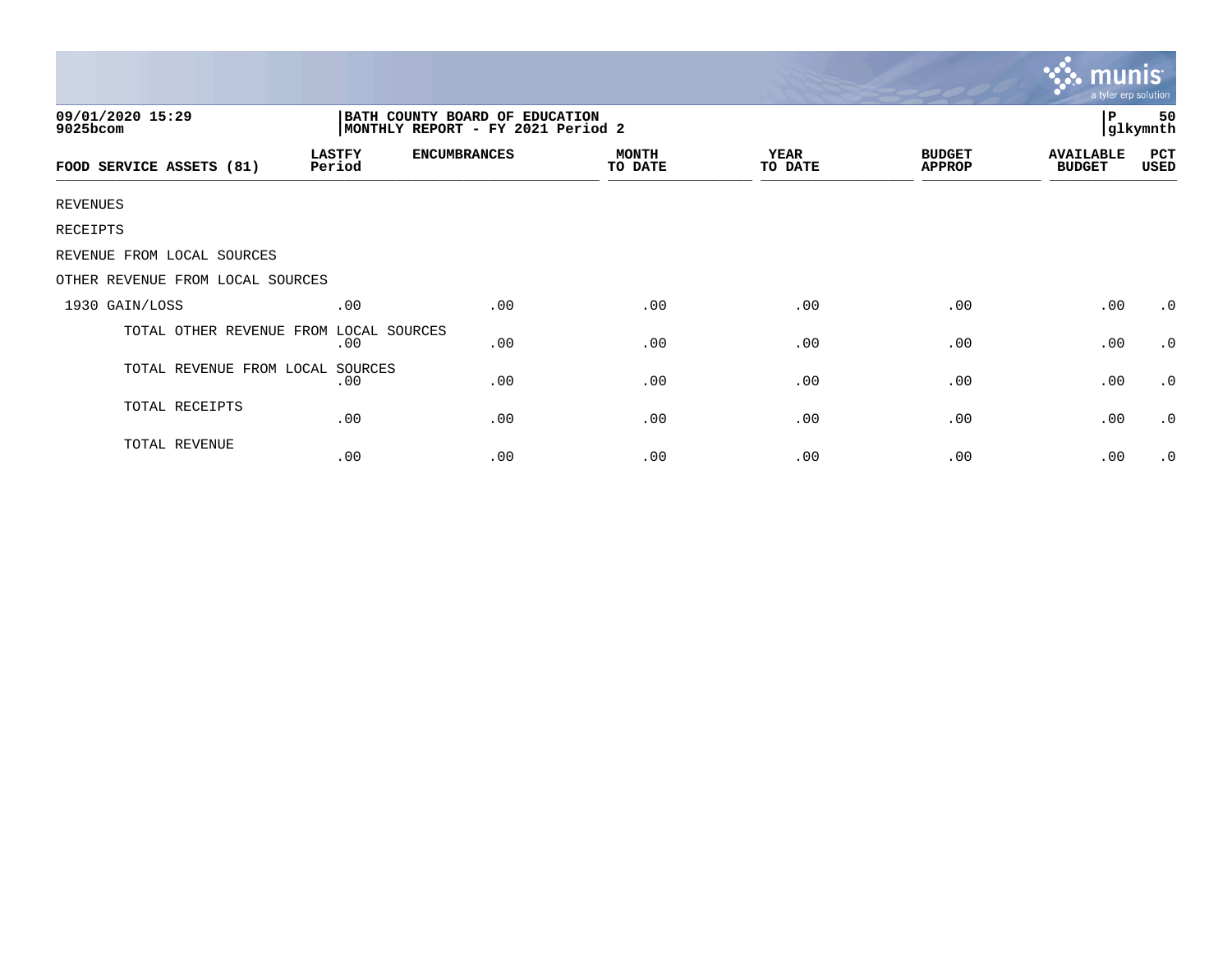

| 09/01/2020 15:29<br>$9025$ bcom    |                               | BATH COUNTY BOARD OF EDUCATION<br>MONTHLY REPORT - FY 2021 Period 2 |                         |                 |                                |                                   |                    |
|------------------------------------|-------------------------------|---------------------------------------------------------------------|-------------------------|-----------------|--------------------------------|-----------------------------------|--------------------|
| FOOD SERVICE ASSETS (81)           | <b>LASTFY</b><br>Period       | <b>ENCUMBRANCES</b>                                                 | <b>MONTH</b><br>TO DATE | YEAR<br>TO DATE | <b>BUDGET</b><br><b>APPROP</b> | <b>AVAILABLE</b><br><b>BUDGET</b> | PCT<br><b>USED</b> |
| EXPENDITURES                       |                               |                                                                     |                         |                 |                                |                                   |                    |
| 3100<br>FOOD SERVICE OPERATION     |                               |                                                                     |                         |                 |                                |                                   |                    |
| 0700                               | .00                           | .00                                                                 | .00                     | .00             | .00                            | .00                               | .0                 |
| TOTAL 3100                         | FOOD SERVICE OPERATION<br>.00 | .00                                                                 | .00                     | .00             | .00                            | .00                               | .0                 |
| TOTAL EXPENDITURES                 | .00                           | .00                                                                 | .00                     | .00             | .00                            | .00                               | $\cdot$ 0          |
| TOTAL FOR FOOD SERVICE ASSETS (81) | .00                           | .00                                                                 | .00                     | .00             | .00                            | .00                               | $\cdot$ 0          |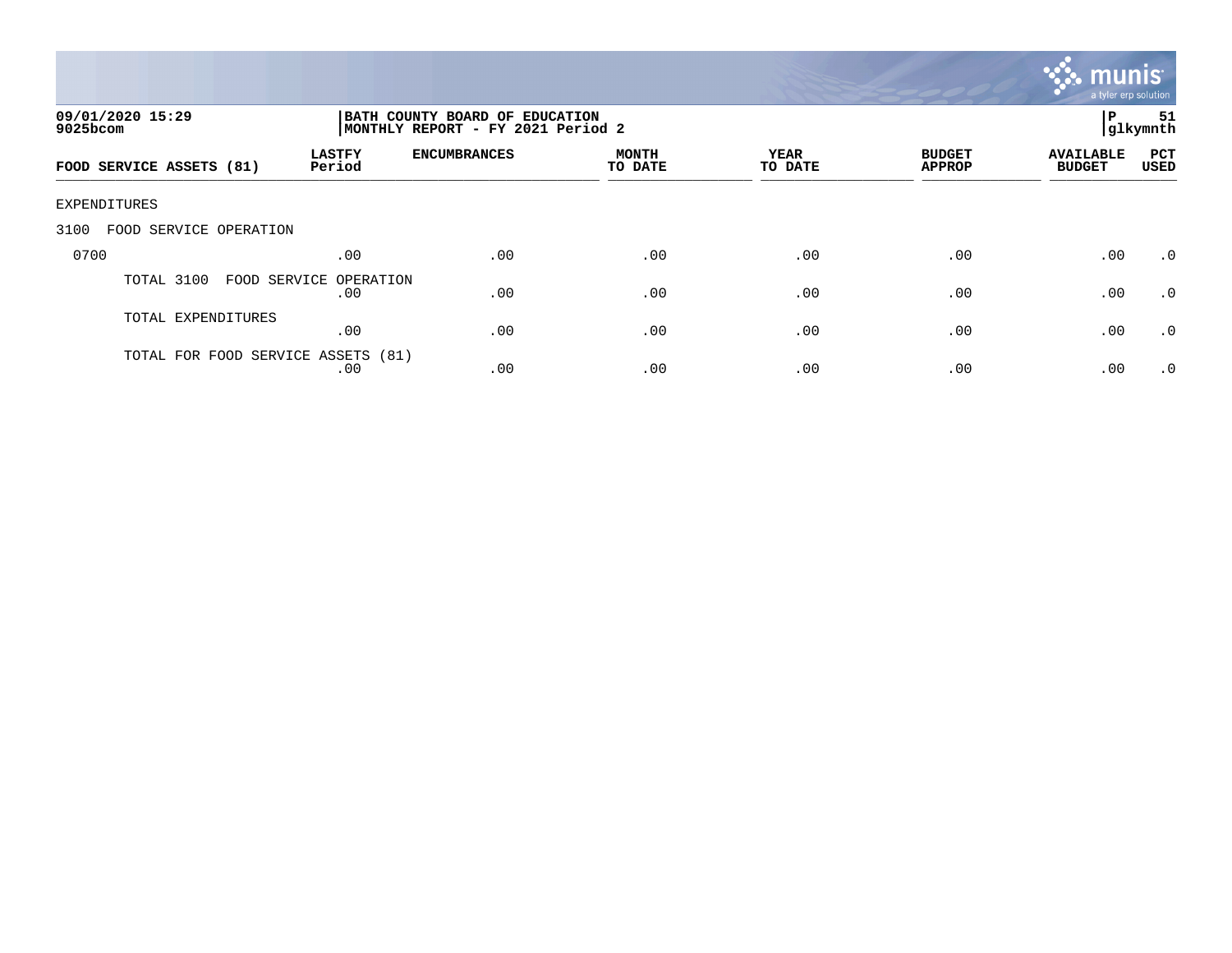|                                        |                                                                      |                     |                         |                 |                                | <b>munis</b><br>a tyler erp solution |                |
|----------------------------------------|----------------------------------------------------------------------|---------------------|-------------------------|-----------------|--------------------------------|--------------------------------------|----------------|
| 09/01/2020 15:29<br>9025bcom           | BATH COUNTY BOARD OF EDUCATION<br> MONTHLY REPORT - FY 2021 Period 2 |                     |                         |                 |                                |                                      | 52<br>glkymnth |
| DAY CARE ASSERTS (82)                  | <b>LASTFY</b><br>Period                                              | <b>ENCUMBRANCES</b> | <b>MONTH</b><br>TO DATE | YEAR<br>TO DATE | <b>BUDGET</b><br><b>APPROP</b> | <b>AVAILABLE</b><br><b>BUDGET</b>    | PCT<br>USED    |
| <b>REVENUES</b>                        |                                                                      |                     |                         |                 |                                |                                      |                |
| RECEIPTS                               |                                                                      |                     |                         |                 |                                |                                      |                |
| REVENUE FROM LOCAL SOURCES             |                                                                      |                     |                         |                 |                                |                                      |                |
| OTHER REVENUE FROM LOCAL SOURCES       |                                                                      |                     |                         |                 |                                |                                      |                |
| 1930 GAIN/LOSS                         | .00                                                                  | .00                 | .00                     | .00             | .00                            | .00                                  | $\cdot$ 0      |
| TOTAL OTHER REVENUE FROM LOCAL SOURCES | .00                                                                  | .00                 | .00                     | .00             | .00                            | .00                                  | $\cdot$ 0      |
| TOTAL REVENUE FROM LOCAL               | SOURCES<br>.00                                                       | .00                 | .00                     | .00             | .00                            | .00                                  | $\cdot$ 0      |
| TOTAL RECEIPTS                         | .00                                                                  | .00                 | .00                     | .00             | .00                            | .00                                  | $\cdot$ 0      |
| TOTAL REVENUE                          | .00                                                                  | .00                 | .00                     | .00             | .00                            | .00                                  | $\cdot$ 0      |
| TOTAL FOR DAY CARE ASSERTS (82)        | .00                                                                  | .00                 | .00                     | .00             | .00                            | .00                                  | $\cdot$ 0      |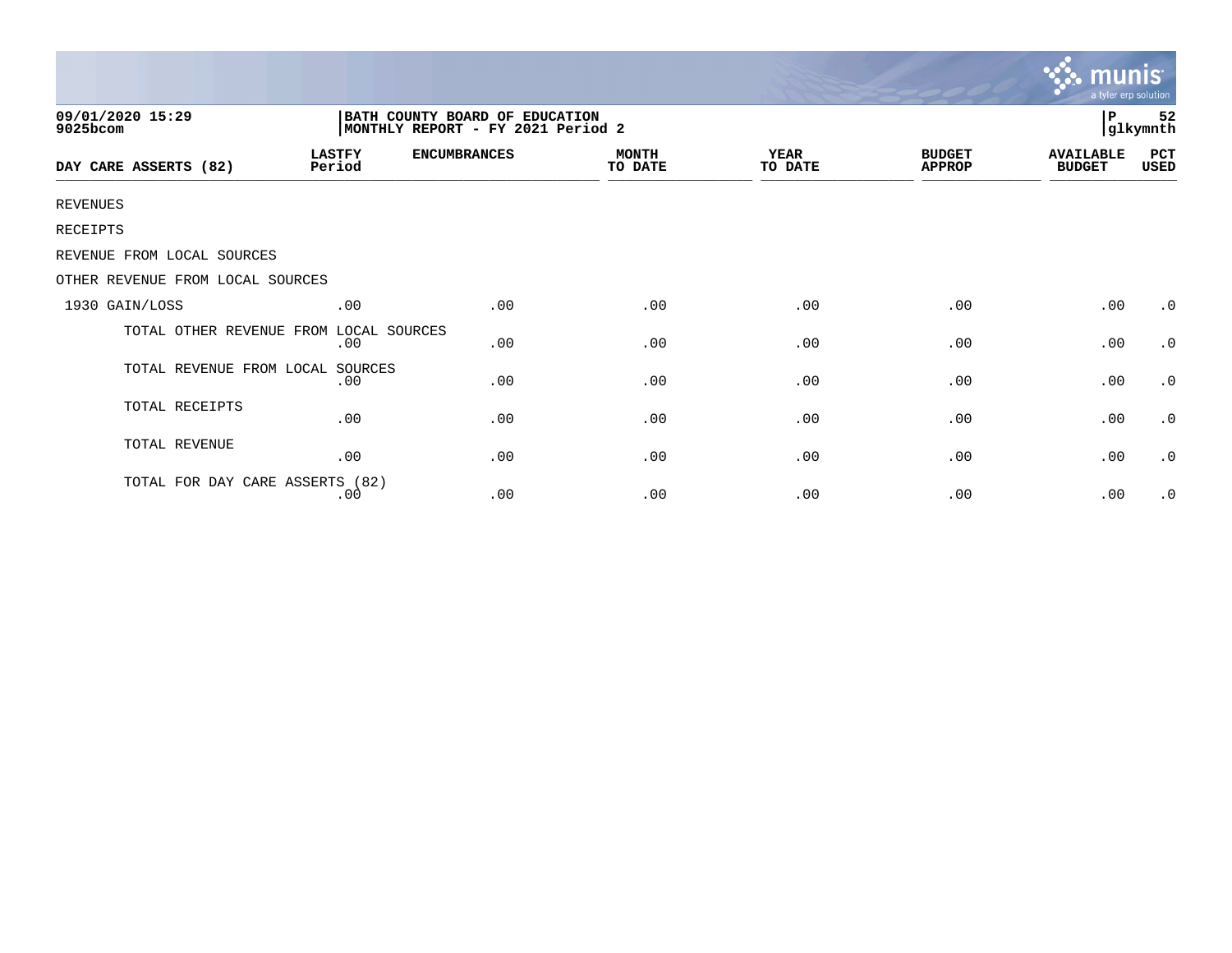| 09/01/2020 15:29<br>9025bcom     |                         |                     | a tyler erp solution<br>P<br>53<br>glkymnth |                        |                                |                                   |             |  |
|----------------------------------|-------------------------|---------------------|---------------------------------------------|------------------------|--------------------------------|-----------------------------------|-------------|--|
| ADULT EDUCATION ASSETS (84)      | <b>LASTFY</b><br>Period | <b>ENCUMBRANCES</b> | <b>MONTH</b><br>TO DATE                     | <b>YEAR</b><br>TO DATE | <b>BUDGET</b><br><b>APPROP</b> | <b>AVAILABLE</b><br><b>BUDGET</b> | PCT<br>USED |  |
| <b>REVENUES</b>                  |                         |                     |                                             |                        |                                |                                   |             |  |
| RECEIPTS                         |                         |                     |                                             |                        |                                |                                   |             |  |
| REVENUE FROM LOCAL SOURCES       |                         |                     |                                             |                        |                                |                                   |             |  |
| OTHER REVENUE FROM LOCAL SOURCES |                         |                     |                                             |                        |                                |                                   |             |  |
| 1930 GAIN/LOSS                   | .00                     | .00                 | .00                                         | .00                    | .00                            | .00                               | $\cdot$ 0   |  |
| TOTAL OTHER REVENUE FROM         | LOCAL SOURCES<br>.00    | .00                 | .00                                         | .00                    | .00                            | .00                               | $\cdot$ 0   |  |
| TOTAL REVENUE FROM LOCAL         | SOURCES<br>.00          | .00                 | .00                                         | .00                    | .00                            | .00                               | $\cdot$ 0   |  |
| TOTAL RECEIPTS                   | .00                     | .00                 | .00                                         | .00                    | .00                            | .00                               | $\cdot$ 0   |  |
| TOTAL REVENUE                    | .00                     | .00                 | .00                                         | .00                    | .00                            | .00                               | $\cdot$ 0   |  |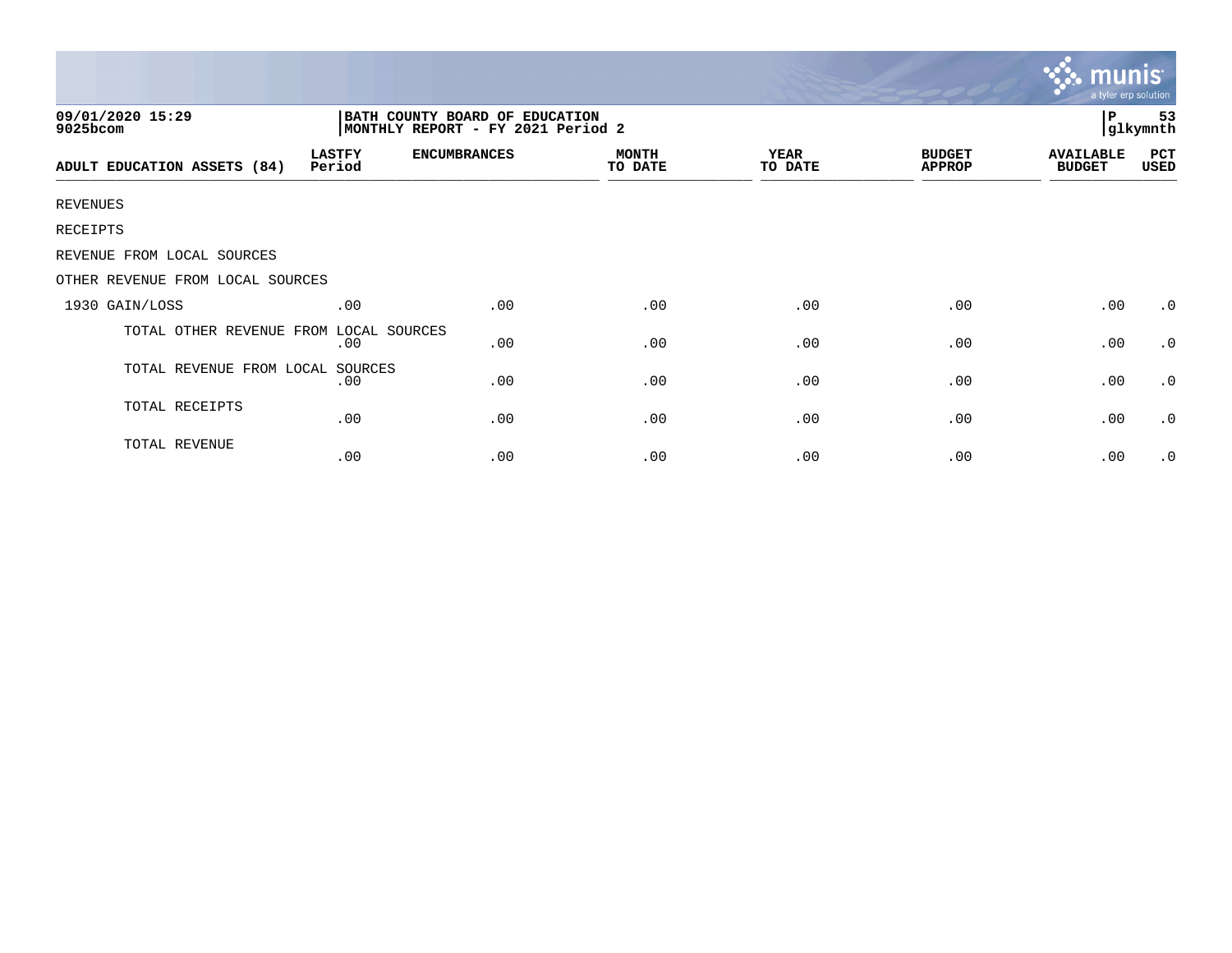

| 09/01/2020 15:29<br>9025bcom          |                                   | BATH COUNTY BOARD OF EDUCATION<br>MONTHLY REPORT - FY 2021 Period 2 |                         |                 |                                |                                   |                    |
|---------------------------------------|-----------------------------------|---------------------------------------------------------------------|-------------------------|-----------------|--------------------------------|-----------------------------------|--------------------|
| ADULT EDUCATION ASSETS (84)           | <b>LASTFY</b><br>Period           | <b>ENCUMBRANCES</b>                                                 | <b>MONTH</b><br>TO DATE | YEAR<br>TO DATE | <b>BUDGET</b><br><b>APPROP</b> | <b>AVAILABLE</b><br><b>BUDGET</b> | PCT<br><b>USED</b> |
| EXPENDITURES                          |                                   |                                                                     |                         |                 |                                |                                   |                    |
| 3400<br>ADULT EDUCATION OPERATIONS    |                                   |                                                                     |                         |                 |                                |                                   |                    |
| 0700                                  | .00                               | .00                                                                 | .00                     | .00             | .00                            | .00                               | $\cdot$ 0          |
| TOTAL 3400                            | ADULT EDUCATION OPERATIONS<br>.00 | .00                                                                 | .00                     | .00             | .00                            | .00                               | $\cdot$ 0          |
| TOTAL EXPENDITURES                    | .00                               | .00                                                                 | .00                     | .00             | .00                            | .00                               | .0                 |
| TOTAL FOR ADULT EDUCATION ASSETS (84) | .00                               | .00                                                                 | .00                     | .00             | .00                            | .00                               | $\cdot$ 0          |